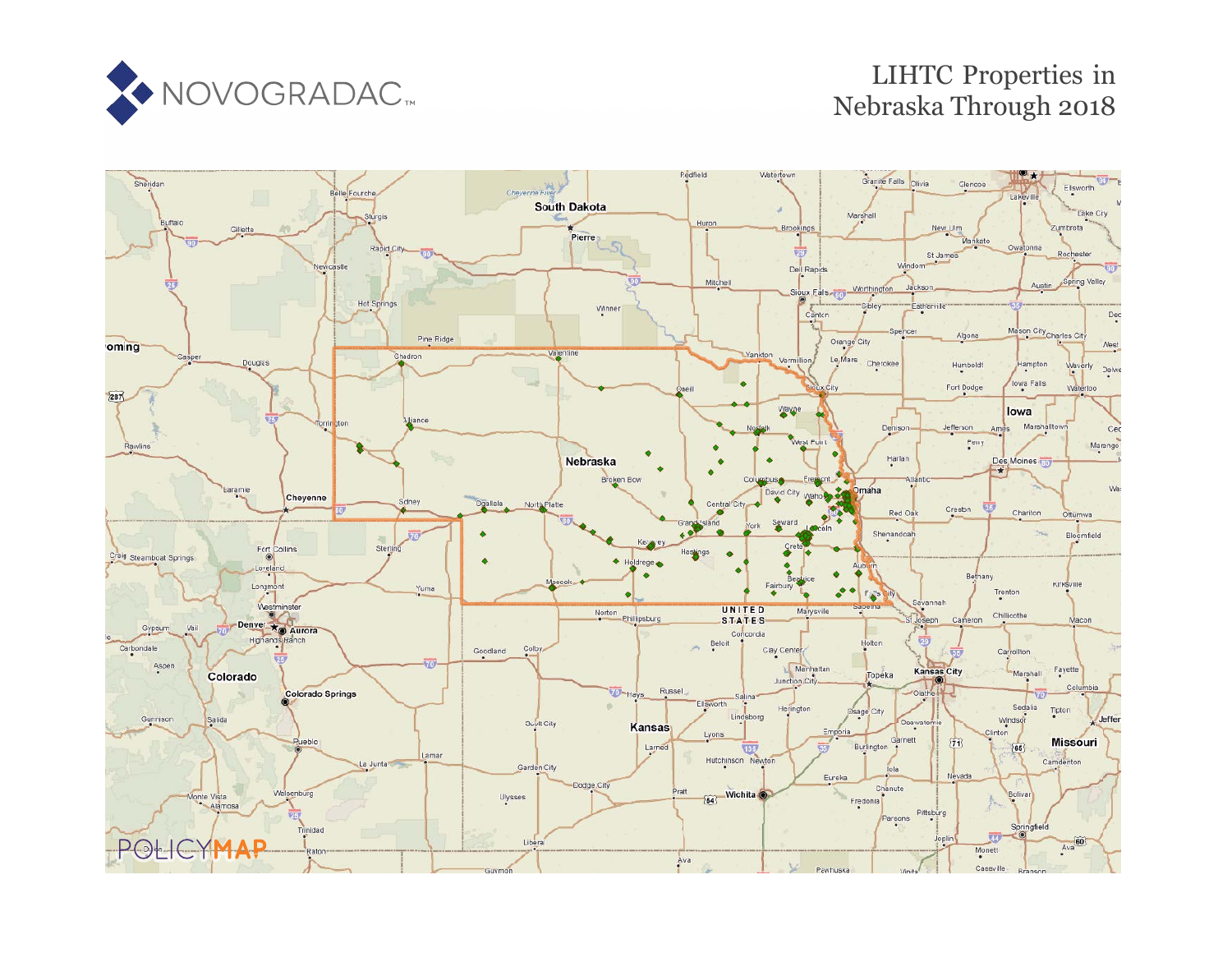| Project Name             | <b>Address</b>                                            | City                              | <b>State</b> | <b>Zip Code</b> | Nonprofit<br><b>Sponsor</b> | <b>Allocation</b><br>Year | <b>Annual</b><br><b>Allocated</b><br><b>Amount</b> | <b>Year PIS</b> | <b>Construction Type</b> | <b>Total</b><br><b>Units</b> | Low<br><b>Income</b><br><b>Units</b> | <b>Rent or</b><br><b>Income</b><br><b>Ceiling</b> | <b>Credit %</b>  | HUD Multi-Family<br>Financing/<br><b>Tax-Exempt</b><br><b>Bond</b><br><b>Rental Assistance</b> |
|--------------------------|-----------------------------------------------------------|-----------------------------------|--------------|-----------------|-----------------------------|---------------------------|----------------------------------------------------|-----------------|--------------------------|------------------------------|--------------------------------------|---------------------------------------------------|------------------|------------------------------------------------------------------------------------------------|
| <b>HAUSCHILD HOUSES</b>  | 2215 FOWLER<br>$\operatorname{AVE}$                       | <b>OMAHA</b>                      | $\rm NE$     | 68110           | No                          | 1987                      | \$5,702                                            | 1987            | Acquisition and Rehab 8  |                              | $\bf 8$                              |                                                   | Not<br>Indicated | No                                                                                             |
| <b>FAIR OAKS APTS</b>    | <b>2740 FAIR ST</b>                                       | <b>LINCOLN</b>                    | $\rm NE$     | 68503           | No                          | 1987                      | \$92,406                                           | 1987            | <b>New Construction</b>  | 30                           | 30                                   |                                                   | Not<br>Indicated | No                                                                                             |
| <b>BEN APTS</b>          | 15605 N FOURTH $_{\rm BENNINGTON}$<br>$\operatorname{ST}$ |                                   | $\rm NE$     | 68007           | $\rm No$                    | 1987                      | \$34,252                                           | 1987            | <b>New Construction</b>  | 24                           | 24                                   |                                                   | Not<br>Indicated | $\rm No$                                                                                       |
| SUNNYHILL VILLA<br>APTS  | 900 SUNNYVIEW WAYNE<br>DR                                 |                                   | $\rm{NE}$    | 68787           | No                          | 1987                      | \$20,032                                           | 1987            | New Construction         | 15                           | 15                                   |                                                   | Not<br>Indicated | No                                                                                             |
| SOUTHSIDE ESTATES        | 1129 14TH<br>CORSO                                        | NEBRASKA CITY                     | NE           | 68410           | No                          | 1987                      | \$19,470                                           | 1987            | New Construction         | 15                           | 15                                   |                                                   | Not<br>Indicated | No                                                                                             |
| PRAGUE HOTEL             | 1402 S 13TH ST OMAHA                                      |                                   | NE           | 68108           | No                          | 1987                      | \$20,108                                           | 1987            | Acquisition and Rehab 11 |                              | 11                                   |                                                   | Not<br>Indicated | No                                                                                             |
| KT COMPANY XVI           | 2207 JONES ST OMAHA                                       |                                   | $\rm NE$     | 68102           | No                          | 1987                      | \$23,268                                           | 1987            | Acquisition and Rehab 36 |                              | 36                                   |                                                   | Not<br>Indicated | $\mathbf{N}\mathbf{o}$                                                                         |
| KOCH APTS                | 963 W DALE LN WAHOO                                       |                                   | NE           | 68066           | No                          | 1988                      | \$22,176                                           | 1988            | New Construction         | 16                           | 16                                   |                                                   | Not<br>Indicated | No                                                                                             |
| GEORGEANNA COURT<br>APTS | <b>2612 DEWEY</b><br>AVE                                  | $\mathbf{OMAHA}$                  | $\rm NE$     | 68105           | No                          | 1988                      | \$32,608                                           | 1988            | Acquisition and Rehab 36 |                              | 18                                   |                                                   | Not<br>Indicated | $\rm No$                                                                                       |
| <b>CEDAR INC APTS</b>    | 305 E N ST                                                | OGALLALA                          | NE           | 69153           | No                          | 1988                      | \$16,762                                           | 1988            | New Construction         | 12                           | 12                                   |                                                   | Not<br>Indicated | No                                                                                             |
| 416 W 27TH ST            | 416 W 27TH ST                                             | SOUTH SIOUX CITY NE               |              | 68776           | No                          | 1988                      | \$1,086                                            | 1988            | Acquisition and Rehab 1  |                              | 1                                    |                                                   | Not<br>Indicated | No                                                                                             |
| 412 W 27TH ST            |                                                           | 412 W 27TH ST SOUTH SIOUX CITY NE |              | 68776           | No                          | 1988                      | \$1,934                                            | 1988            | Acquisition and Rehab 1  |                              | $\mathbf{1}$                         |                                                   | Not<br>Indicated | No                                                                                             |
| 325 E 12TH ST            | 325 E 12TH ST                                             | SOUTH SIOUX CITY NE               |              | 68776           | No                          | 1988                      | \$1,612                                            | 1988            | Acquisition and Rehab 1  |                              | $\mathbf{1}$                         |                                                   | Not<br>Indicated | No                                                                                             |

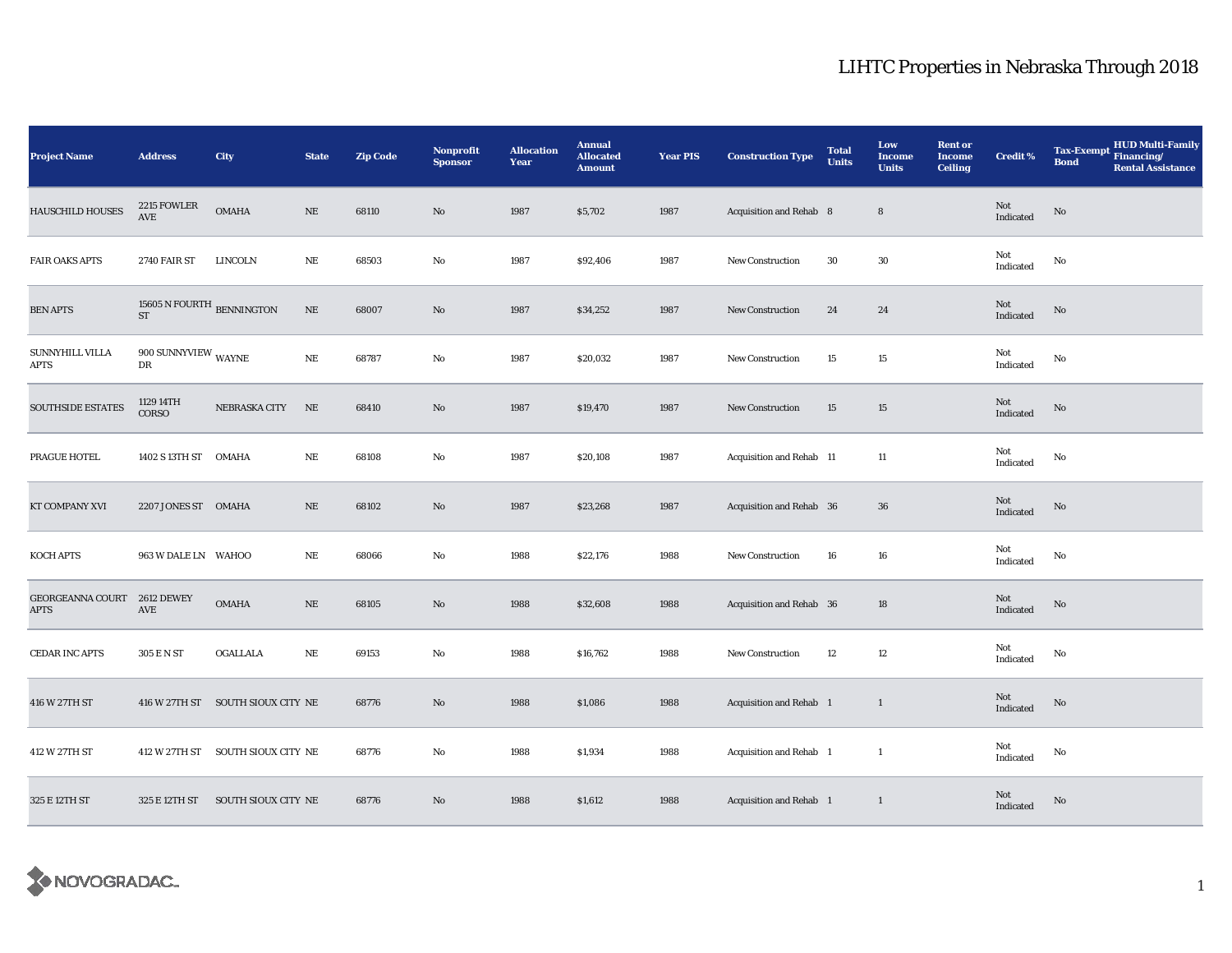| <b>Project Name</b>                     | <b>Address</b>                        | City                              | <b>State</b> | <b>Zip Code</b> | Nonprofit<br><b>Sponsor</b> | <b>Allocation</b><br>Year | <b>Annual</b><br><b>Allocated</b><br><b>Amount</b> | <b>Year PIS</b> | <b>Construction Type</b>        | <b>Total</b><br><b>Units</b> | Low<br><b>Income</b><br><b>Units</b> | <b>Rent or</b><br><b>Income</b><br><b>Ceiling</b> | <b>Credit %</b>  | HUD Multi-Family<br>Financing/<br><b>Tax-Exempt</b><br><b>Bond</b><br><b>Rental Assistance</b> |
|-----------------------------------------|---------------------------------------|-----------------------------------|--------------|-----------------|-----------------------------|---------------------------|----------------------------------------------------|-----------------|---------------------------------|------------------------------|--------------------------------------|---------------------------------------------------|------------------|------------------------------------------------------------------------------------------------|
| 322 E 14TH ST                           | 322 E 14TH ST                         | SOUTH SIOUX CITY NE               |              | 68776           | No                          | 1988                      | \$1,023                                            | 1988            | Acquisition and Rehab 1         |                              | $\mathbf{1}$                         |                                                   | Not<br>Indicated | No                                                                                             |
| 215 W 17TH ST                           |                                       | 215 W 17TH ST SOUTH SIOUX CITY NE |              | 68776           | No                          | 1988                      | \$2,088                                            | 1988            | Acquisition and Rehab 1         |                              | $\mathbf{1}$                         |                                                   | Not<br>Indicated | No                                                                                             |
| WILBUR FAMILY<br>HOUSING                | 621 W SIXTH ST WILBER                 |                                   | NE           | 68465           | No                          | 1988                      | \$10,156                                           | 1988            | <b>New Construction</b>         | 8                            | 8                                    |                                                   | Not<br>Indicated | No                                                                                             |
| <b>SUN APTS</b>                         | 807 E THIRD ST NELIGH                 |                                   | $\rm NE$     | 68756           | No                          | 1988                      | \$2,217                                            | 1988            | Acquisition and Rehab 6         |                              | $\overline{4}$                       |                                                   | Not<br>Indicated | No                                                                                             |
| <b>SUN APTS</b>                         | 713 WILLIAMS<br>$\operatorname{ST}$   | <b>ONEILL</b>                     | $\rm NE$     | 68763           | No                          | 1988                      | \$1,998                                            | 1988            | Acquisition and Rehab 6         |                              | $\overline{4}$                       |                                                   | Not<br>Indicated | No                                                                                             |
| SHILLING SQUARE<br><b>APTS</b>          | 2824 SCHILLING BELLEVUE<br><b>PLZ</b> |                                   | $\rm NE$     | 68123           | No                          | 1988                      | \$99,908                                           | 1988            | <b>New Construction</b>         | 42                           | 34                                   |                                                   | Not<br>Indicated | $\rm No$                                                                                       |
| ROSELAND THEATRE                        | 4932 S 24TH ST OMAHA                  |                                   | NE           | 68107           | No                          | 1988                      | \$35,437                                           | 1988            | Acquisition and Rehab 17        |                              | 17                                   |                                                   | Not<br>Indicated | No                                                                                             |
| RIDGEWOOD HEIGHTS 3102 S 68TH PLZ OMAHA |                                       |                                   | $\rm NE$     | 68106           | No                          | 1988                      | \$292,514                                          | 1988            | <b>New Construction</b>         | 116                          | 116                                  |                                                   | Not<br>Indicated | No                                                                                             |
| <b>MASON APTS</b>                       | 1010 S 24TH ST OMAHA                  |                                   | NE           | 68108           | $\mathbf{No}$               | 1988                      | \$91,863                                           | 1988            | Acquisition and Rehab 32        |                              | $32\,$                               |                                                   | Not<br>Indicated | No                                                                                             |
| KT COMPANY XV                           | 3031 BURT ST                          | <b>OMAHA</b>                      | $\rm NE$     | 68131           | No                          | 1988                      | \$17,250                                           | 1988            | <b>Acquisition and Rehab 19</b> |                              | $19\,$                               |                                                   | Not<br>Indicated | $\mathbf{N}\mathbf{o}$                                                                         |
| K-T COMPANY XV                          | <b>3021 BURT ST</b>                   | <b>OMAHA</b>                      | $\rm NE$     | 68131           | No                          | 1988                      | \$17,213                                           | 1988            | Acquisition and Rehab 19        |                              | 19                                   |                                                   | Not<br>Indicated | No                                                                                             |
| KT COMPANY XV                           | 3011 BURT ST                          | <b>OMAHA</b>                      | NE           | 68131           | No                          | 1988                      | \$20,223                                           | 1988            | <b>Acquisition and Rehab 19</b> |                              | 19                                   |                                                   | Not<br>Indicated | No                                                                                             |
| KT COMPANY XVI                          | 2205 JONES ST OMAHA                   |                                   | NE           | 68102           | No                          | 1988                      | \$23,884                                           | 1988            | Acquisition and Rehab 23        |                              | 23                                   |                                                   | Not<br>Indicated | No                                                                                             |

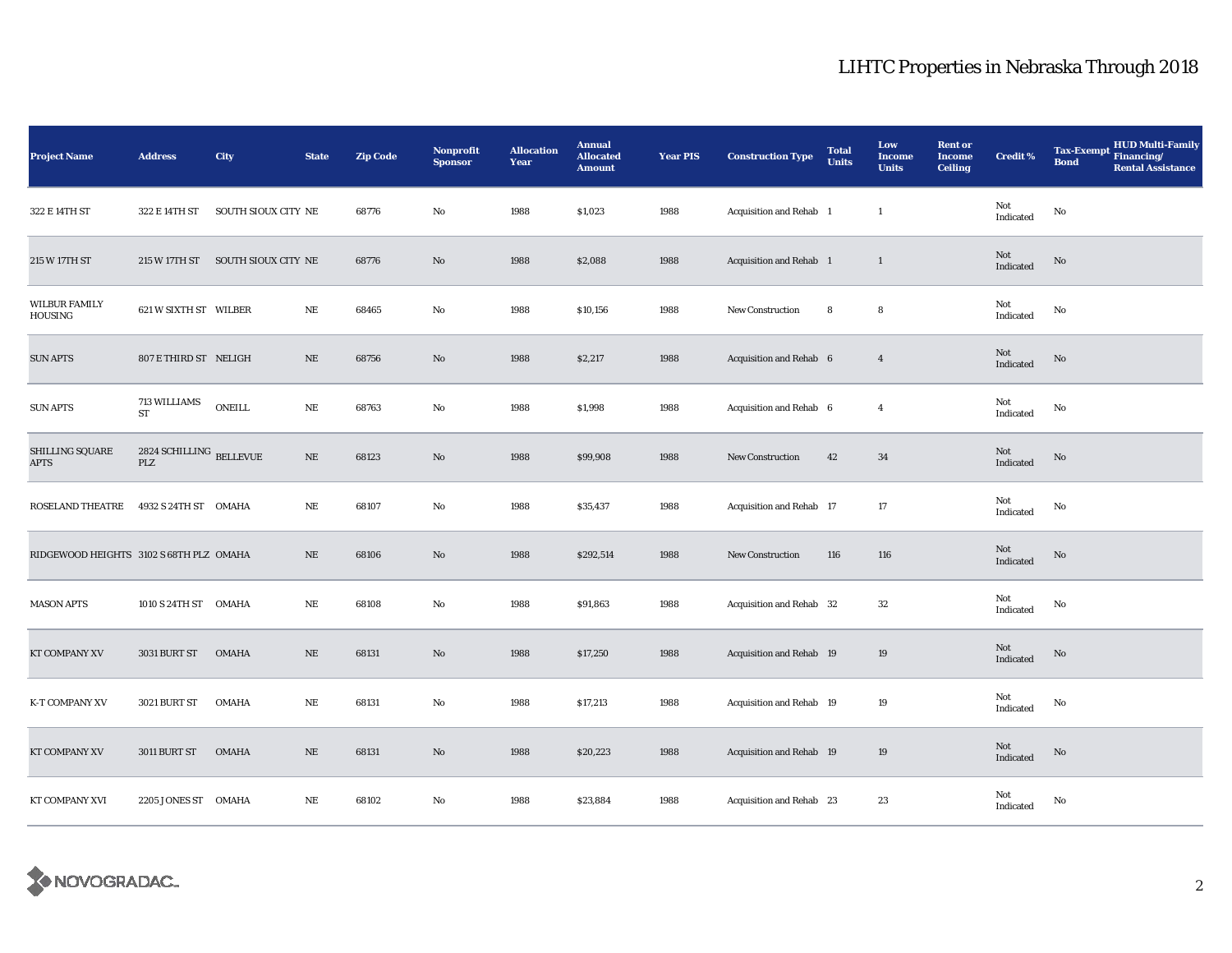| <b>Project Name</b>                     | <b>Address</b>                   | City                              | <b>State</b> | <b>Zip Code</b> | Nonprofit<br><b>Sponsor</b> | <b>Allocation</b><br>Year | <b>Annual</b><br><b>Allocated</b><br><b>Amount</b> | <b>Year PIS</b> | <b>Construction Type</b> | <b>Total</b><br><b>Units</b> | Low<br><b>Income</b><br><b>Units</b> | <b>Rent or</b><br><b>Income</b><br><b>Ceiling</b> | <b>Credit %</b>                            | <b>HUD Multi-Family</b><br><b>Tax-Exempt</b><br>Financing/<br><b>Bond</b><br><b>Rental Assistance</b> |
|-----------------------------------------|----------------------------------|-----------------------------------|--------------|-----------------|-----------------------------|---------------------------|----------------------------------------------------|-----------------|--------------------------|------------------------------|--------------------------------------|---------------------------------------------------|--------------------------------------------|-------------------------------------------------------------------------------------------------------|
| KT COMPANY XII                          | 1005 S 31ST ST                   | <b>OMAHA</b>                      | $\rm NE$     | 68105           | No                          | 1988                      | \$19,990                                           | 1988            | Acquisition and Rehab 13 |                              | 13                                   |                                                   | Not<br>Indicated                           | No                                                                                                    |
| <b>KENSINGTON TOWER</b><br>APTS         | 505 S 16TH ST                    | <b>OMAHA</b>                      | $\rm{NE}$    | 68102           | No                          | 1989                      | \$183,463                                          | 1989            | Acquisition and Rehab 65 |                              | 49                                   |                                                   | Not<br>Indicated                           | $\mathbf{No}$                                                                                         |
| <b>ISABELLE VILLAGE</b><br><b>APTS</b>  | 1205 ISABELLE<br>CIR             | <b>NORFOLK</b>                    | $\rm NE$     | 68701           | $\mathbf{N}\mathbf{o}$      | 1989                      | \$13,490                                           | 1989            | <b>New Construction</b>  | 12                           | $12\,$                               |                                                   | $\operatorname{\mathsf{Not}}$<br>Indicated | $\rm No$                                                                                              |
| <b>DEWEY HOWARD ST</b><br><b>APTS</b>   | 2317 DEWEY AVE OMAHA             |                                   | $\rm NE$     | 68102           | No                          | 1989                      | \$49,733                                           | 1989            | Acquisition and Rehab 25 |                              | 25                                   |                                                   | Not<br>Indicated                           | $\mathbf{No}$                                                                                         |
| DACOTAH HOUSE                           | 313 E 16TH ST                    | SOUTH SIOUX CITY NE               |              | 68776           | $\mathbf{N}\mathbf{o}$      | 1989                      | \$14,939                                           | 1989            | Acquisition and Rehab 20 |                              | 20                                   |                                                   | Not<br>Indicated                           | $\rm No$                                                                                              |
| <b>CENTER OAKS</b>                      | 2035 N 28TH ST LINCOLN           |                                   | NE           | 68503           | No                          | 1988                      | \$84,077                                           | 1989            | <b>New Construction</b>  | 30                           | 30                                   |                                                   | Not<br>Indicated                           | $\mathbf{No}$                                                                                         |
| <b>BOYD STREET APTS</b>                 | 6518 BOYD ST                     | <b>OMAHA</b>                      | $\rm NE$     | 68104           | $\mathbf{N}\mathbf{o}$      | 1989                      | \$52,524                                           | 1989            | Acquisition and Rehab 26 |                              | 26                                   |                                                   | Not<br>Indicated                           | No                                                                                                    |
| <b>ASPEN HAUS</b>                       | 1500 KNOX ST                     | LINCOLN                           | $\rm NE$     | 68521           | No                          | 1988                      | \$80,584                                           | 1989            | <b>New Construction</b>  | 30                           | 30                                   |                                                   | Not<br>Indicated                           | No                                                                                                    |
| 6TH AVE DWELLING                        |                                  | 502 SIXTH AVE SOUTH SIOUX CITY NE |              | 68776           | No                          | 1989                      | \$1,144                                            | 1989            | Acquisition and Rehab 1  |                              | $\mathbf{1}$                         |                                                   | Not<br>Indicated                           | $\rm No$                                                                                              |
| VINTON STREET APTS 2201 VINTON ST OMAHA |                                  |                                   | NE           | 68108           | No                          | 1989                      | \$16,351                                           | 1989            | Acquisition and Rehab 12 |                              | 12                                   |                                                   | Not<br>Indicated                           | $\mathbf{No}$                                                                                         |
| VINTON SCHOOL APTS                      | $2016$ DEER PARK $\,$ OMAHA BLVD |                                   | $\rm NE$     | 68108           | No                          | 1989                      | \$63,077                                           | 1989            | Acquisition and Rehab 20 |                              | 20                                   |                                                   | Not<br>Indicated                           | No                                                                                                    |
| <b>T&amp;H</b>                          | 3802 DODGE ST OMAHA              |                                   | $\rm NE$     | 68131           | No                          | 1989                      | \$24,425                                           | 1989            | Acquisition and Rehab 10 |                              | 10                                   |                                                   | Not<br>Indicated                           | No                                                                                                    |
| <b>SOUTHVIEW APTS</b>                   | 415 W A ST                       | <b>WAHOO</b>                      | $\rm NE$     | 68066           | No                          | 1989                      | \$4,113                                            | 1989            | Acquisition and Rehab 6  |                              | $6\phantom{.}6$                      |                                                   | Not<br>Indicated                           | No                                                                                                    |

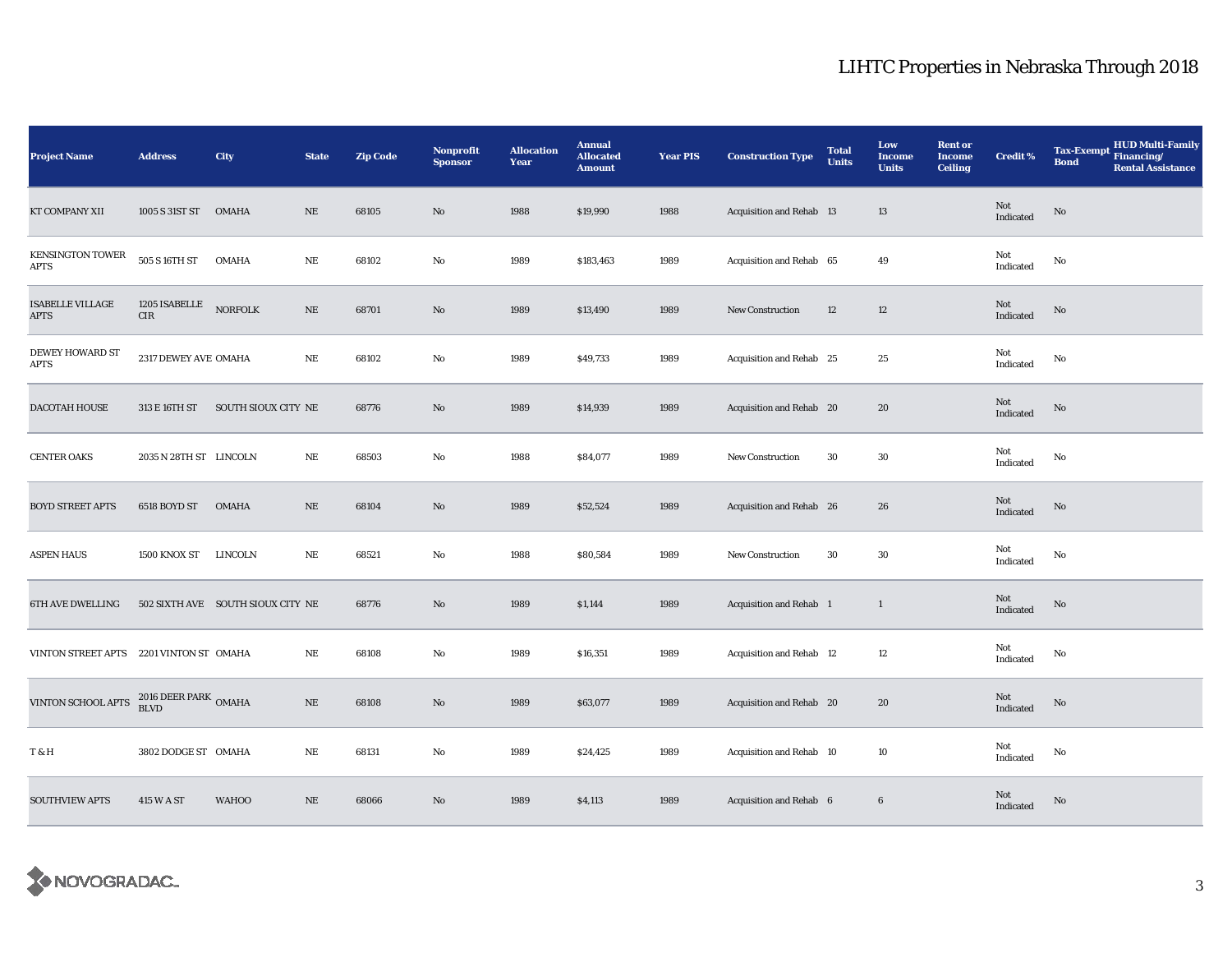| <b>Project Name</b>                    | <b>Address</b>                                                     | City                              | <b>State</b> | <b>Zip Code</b> | Nonprofit<br><b>Sponsor</b> | <b>Allocation</b><br>Year | <b>Annual</b><br><b>Allocated</b><br><b>Amount</b> | <b>Year PIS</b> | <b>Construction Type</b>        | <b>Total</b><br><b>Units</b> | Low<br><b>Income</b><br><b>Units</b> | <b>Rent or</b><br><b>Income</b><br><b>Ceiling</b> | <b>Credit %</b>  | HUD Multi-Family<br>Financing/<br><b>Tax-Exempt</b><br><b>Bond</b><br><b>Rental Assistance</b> |
|----------------------------------------|--------------------------------------------------------------------|-----------------------------------|--------------|-----------------|-----------------------------|---------------------------|----------------------------------------------------|-----------------|---------------------------------|------------------------------|--------------------------------------|---------------------------------------------------|------------------|------------------------------------------------------------------------------------------------|
| <b>SAUNDERS APTS</b>                   | 415 N 41ST AVE OMAHA                                               |                                   | $\rm NE$     | 68131           | $\mathbf {No}$              | 1988                      | \$136,344                                          | 1989            | Acquisition and Rehab 23        |                              | 23                                   |                                                   | Not<br>Indicated | $\mathbf{No}$                                                                                  |
| <b>RUSTIC OAKS APTS</b>                | 1840 NEBRASKA BLAIR<br>$\operatorname{ST}$                         |                                   | $\rm NE$     | 68008           | $\mathbf{N}\mathbf{o}$      | 1988                      | \$16,579                                           | 1989            | <b>Acquisition and Rehab</b> 12 |                              | 12                                   |                                                   | Not<br>Indicated | $\rm No$                                                                                       |
| RIDGEFIELD<br><b>TOWNHOMES</b>         | 1719 N NINTH ST BEATRICE                                           |                                   | $\rm NE$     | 68310           | No                          | 1989                      | \$9,747                                            | 1989            | New Construction                | 8                            | 8                                    |                                                   | Not<br>Indicated | No                                                                                             |
| PLEASANT HILL APTS                     | 210 N PHILLIPS SUTTON<br>AVE                                       |                                   | $\rm NE$     | 68979           | $\mathbf{N}\mathbf{o}$      | 1989                      | \$5,376                                            | 1989            | Acquisition and Rehab 8         |                              | $\bf 8$                              |                                                   | Not<br>Indicated | No                                                                                             |
| PIONEER APTS                           | 719 SEVENTH ST AURORA                                              |                                   | NE           | 68818           |                             | 1989                      | \$5,032                                            | 1989            | Not Indicated                   | 8                            | 8                                    |                                                   | Not<br>Indicated |                                                                                                |
| PIONEER APTS                           | 1007 FIFTH ST AURORA                                               |                                   | $\rm NE$     | 68818           | $\rm No$                    | 1989                      | \$5,032                                            | 1989            | Acquisition and Rehab 8         |                              | $\bf8$                               |                                                   | Not<br>Indicated | No                                                                                             |
| PARK SCHOOL APTS                       | 1320 S 29TH ST OMAHA                                               |                                   | NE           | 68105           | No                          | 1989                      | \$86,744                                           | 1989            | Acquisition and Rehab 24        |                              | 24                                   |                                                   | Not<br>Indicated | $\mathbf{No}$                                                                                  |
| OAKWOOD SQUARE                         |                                                                    | 300 W 33RD ST SOUTH SIOUX CITY NE |              | 68776           | $\mathbf{No}$               | 1989                      | \$26,814                                           | 1989            | Acquisition and Rehab 36        |                              | $35\,$                               |                                                   | Not<br>Indicated | $\rm No$                                                                                       |
| <b>OAKWOOD ESTATES</b>                 | 3516 25TH ST                                                       | <b>COLUMBUS</b>                   | $\rm NE$     | 68601           | $\rm No$                    | 1989                      | \$36,096                                           | 1989            | <b>New Construction</b>         | 24                           | 24                                   |                                                   | Not<br>Indicated | $\mathbf{No}$                                                                                  |
| <b>NORTHVIEW APTS</b>                  | 1252 N BEECH ST WAHOO                                              |                                   | $\rm NE$     | 68066           | $\mathbf{N}\mathbf{o}$      | 1989                      | \$7,255                                            | 1989            | Acquisition and Rehab 8         |                              | $\bf8$                               |                                                   | Not<br>Indicated | $\rm No$                                                                                       |
| <b>J STREET APTS</b>                   | 4319 S 22ND ST OMAHA                                               |                                   | $_{\rm NE}$  | 68107           | No                          | 1989                      | \$16,052                                           | 1990            | Acquisition and Rehab 11        |                              | 11                                   |                                                   | Not<br>Indicated | No                                                                                             |
| FOX RUN APTS                           | $700$ S COLUMBIA $_{\mbox{\small SEWARD}}$<br>$\operatorname{AVE}$ |                                   | $\rm NE$     | 68434           | $\rm No$                    | 1990                      | \$27,863                                           | 1990            | <b>New Construction</b>         | 24                           | 24                                   |                                                   | Not<br>Indicated | No                                                                                             |
| EVERGREEN VILLAGE 410 N SECOND<br>APTS | ST                                                                 | <b>PLAINVIEW</b>                  | $\rm NE$     | 68769           | $\rm No$                    | 1990                      | \$26,076                                           | 1990            | New Construction                | 8                            | 8                                    |                                                   | Not<br>Indicated | $\mathbf{No}$                                                                                  |

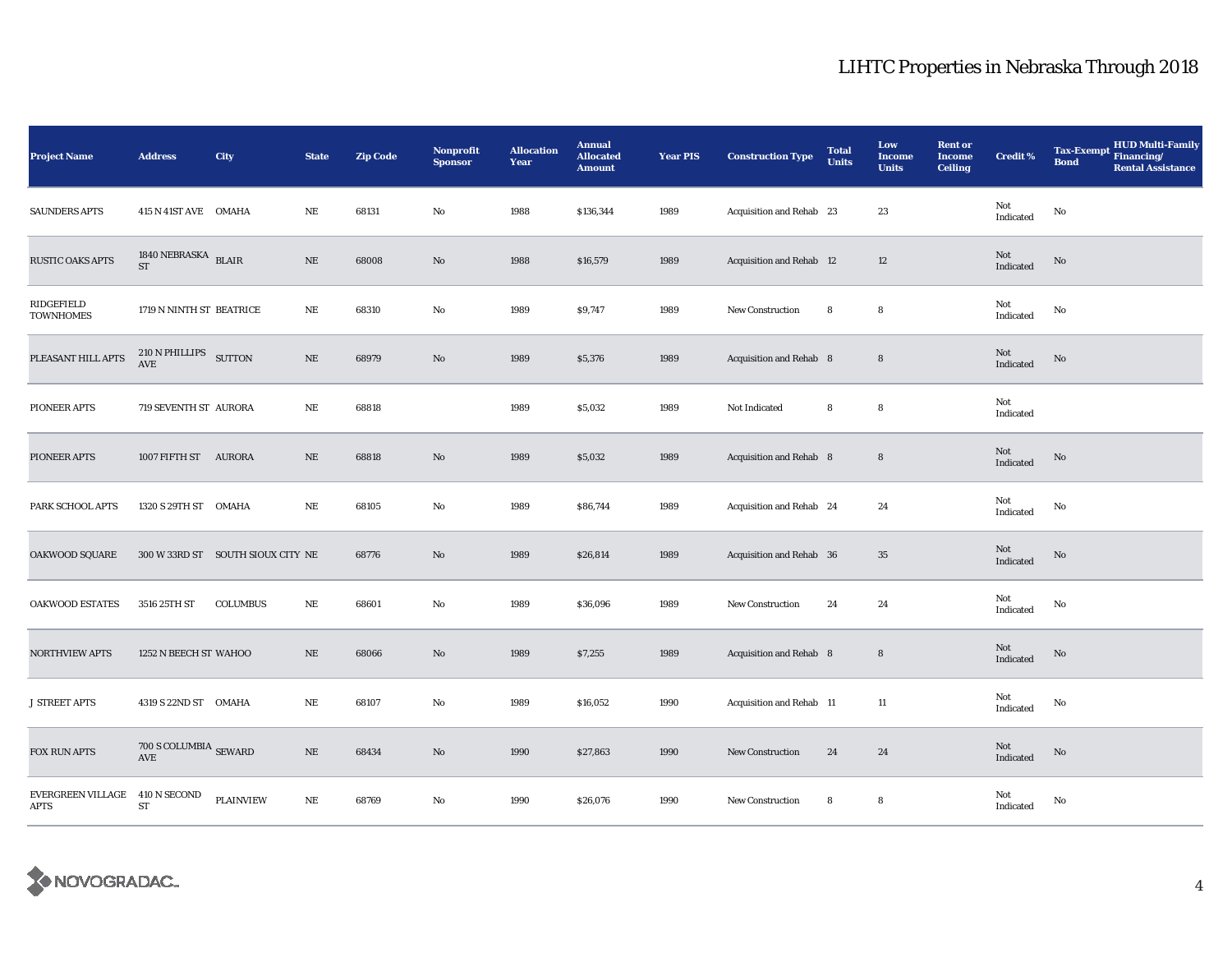| <b>Project Name</b>                        | <b>Address</b>                      | <b>City</b>      | <b>State</b> | <b>Zip Code</b> | Nonprofit<br><b>Sponsor</b> | <b>Allocation</b><br>Year | <b>Annual</b><br><b>Allocated</b><br><b>Amount</b> | <b>Year PIS</b> | <b>Construction Type</b>                   | <b>Total</b><br><b>Units</b> | Low<br><b>Income</b><br><b>Units</b> | <b>Rent or</b><br><b>Income</b><br><b>Ceiling</b> | <b>Credit %</b>  | <b>HUD Multi-Family</b><br><b>Tax-Exempt</b><br>Financing/<br><b>Bond</b><br><b>Rental Assistance</b> |
|--------------------------------------------|-------------------------------------|------------------|--------------|-----------------|-----------------------------|---------------------------|----------------------------------------------------|-----------------|--------------------------------------------|------------------------------|--------------------------------------|---------------------------------------------------|------------------|-------------------------------------------------------------------------------------------------------|
| <b>COOPER CREEK</b><br><b>DUPLEX UNITS</b> | 5032 COPPER<br><b>CREEK RD</b>      | <b>OMAHA</b>     | $\rm NE$     | 68157           | No                          | 1989                      | \$7,488                                            | 1990            | New Construction                           | $\boldsymbol{2}$             | $\boldsymbol{2}$                     |                                                   | Not<br>Indicated | $\rm No$                                                                                              |
| <b>COOPER CREEK</b><br><b>DUPLEX UNITS</b> | 5024 COPPER<br><b>CREEK RD</b>      | <b>OMAHA</b>     | NE           | 68157           | No                          | 1989                      | \$7,488                                            | 1990            | <b>New Construction</b>                    | $\boldsymbol{2}$             | $\boldsymbol{2}$                     |                                                   | Not<br>Indicated | No                                                                                                    |
| <b>BRIARWOOD APTS</b>                      | 2722 25TH ST                        | <b>COLUMBUS</b>  | $\rm NE$     | 68601           | No                          | 1990                      | \$7,981                                            | 1990            | <b>New Construction</b>                    | 16                           | ${\bf 16}$                           |                                                   | Not<br>Indicated | No                                                                                                    |
| <b>ASHLAND PARK APTS</b>                   | 301 N 29TH ST                       | ASHLAND          | NE           | 68003           | No                          | 1990                      | \$34,570                                           | 1990            | <b>New Construction</b>                    | 24                           | 24                                   |                                                   | Not<br>Indicated | No                                                                                                    |
| 708 S 24TH ST                              | 708 S 24TH ST                       | OMAHA            | NE           | 68102           | No                          | 1990                      | \$3,839                                            | 1990            | Acquisition and Rehab 4                    |                              | $\overline{4}$                       |                                                   | Not<br>Indicated | No                                                                                                    |
| <b>WESTPORT APTS</b>                       | 3914 25TH ST                        | <b>COLUMBUS</b>  | NE           | 68601           | No                          | 1989                      | \$28,211                                           | 1990            | New Construction                           | 26                           | 21                                   |                                                   | Not<br>Indicated | No                                                                                                    |
| VINTON STREET APTS 2109 VINTON ST OMAHA    |                                     |                  | $\rm NE$     | 68108           | No                          | 1989                      | \$104,598                                          | 1990            | Both New Construction $\,$ 42<br>and $A/R$ |                              | 42                                   |                                                   | Not<br>Indicated | $\rm No$                                                                                              |
| <b>VILLAGE APTS</b>                        | <b>2477 E SIXTH</b><br>AVE          | <b>COLUMBUS</b>  | $\rm NE$     | 68601           | No                          | 1990                      | \$4,151                                            | 1990            | <b>New Construction</b>                    | 24                           | $\bf 24$                             |                                                   | Not<br>Indicated | No                                                                                                    |
| TIMBER RIDGE APTS                          | 2806 25TH ST                        | <b>COLUMBUS</b>  | NE           | 68601           | No                          | 1990                      | \$3,815                                            | 1990            | <b>New Construction</b>                    | 8                            | 8                                    |                                                   | Not<br>Indicated | No                                                                                                    |
| <b>1511 APTS</b>                           | 1511 VINTON ST OMAHA                |                  | NE           | 68108           | No                          | 1989                      | \$11,703                                           | 1990            | Acquisition and Rehab 6                    |                              | 6                                    |                                                   | Not<br>Indicated | No                                                                                                    |
| PAPILLION HEIGHTS<br>APTS                  | 105 W GOLD<br><b>COAST RD</b>       | <b>PAPILLION</b> | $\rm NE$     | 68046           | No                          | 1989                      | \$175,433                                          | 1990            | <b>New Construction</b>                    | 48                           | 48                                   |                                                   | Not<br>Indicated | No                                                                                                    |
| <b>MELROSE APTS</b>                        | 602 N 33RD ST OMAHA                 |                  | $\rm NE$     | 68131           | No                          | 1988                      | \$35,471                                           | 1990            | Acquisition and Rehab 11                   |                              | 11                                   |                                                   | Not<br>Indicated | No                                                                                                    |
| <b>LAKEWOOD APTS</b>                       | 1401 LAKEWOOD NORFOLK<br>${\rm DR}$ |                  | $\rm NE$     | 68701           | No                          | 1989                      | \$104,718                                          | 1990            | <b>New Construction</b>                    | 72                           | 72                                   |                                                   | Not<br>Indicated | $\rm No$                                                                                              |

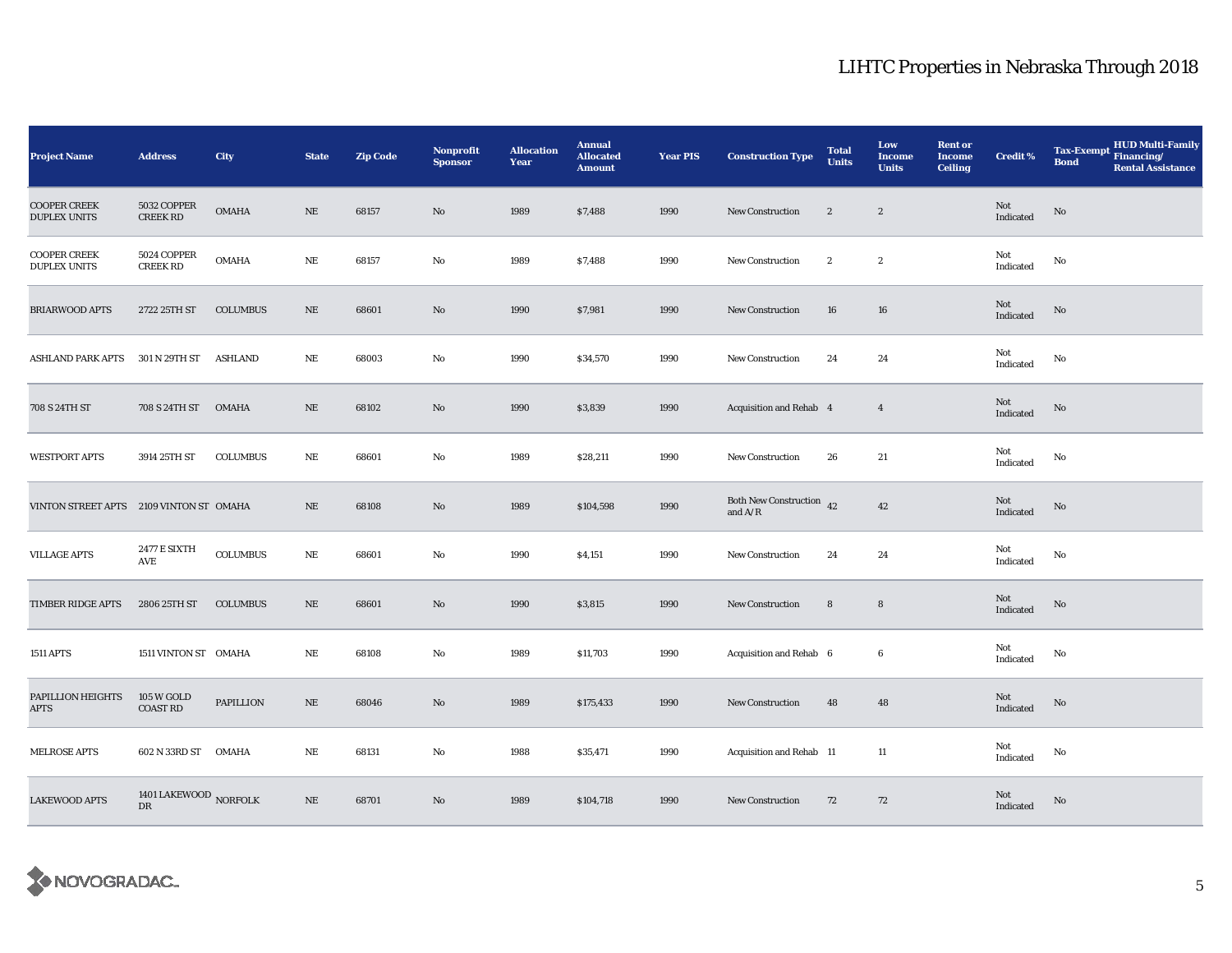| <b>Project Name</b>                                         | <b>Address</b>                      | City                | <b>State</b> | <b>Zip Code</b> | Nonprofit<br><b>Sponsor</b> | <b>Allocation</b><br>Year | <b>Annual</b><br><b>Allocated</b><br><b>Amount</b> | <b>Year PIS</b> | <b>Construction Type</b> | <b>Total</b><br><b>Units</b> | Low<br><b>Income</b><br><b>Units</b> | <b>Rent or</b><br><b>Income</b><br><b>Ceiling</b> | <b>Credit %</b>                       | HUD Multi-Family<br>Financing/<br><b>Tax-Exempt</b><br><b>Bond</b><br><b>Rental Assistance</b> |
|-------------------------------------------------------------|-------------------------------------|---------------------|--------------|-----------------|-----------------------------|---------------------------|----------------------------------------------------|-----------------|--------------------------|------------------------------|--------------------------------------|---------------------------------------------------|---------------------------------------|------------------------------------------------------------------------------------------------|
| INDIAN CENTER MOVE 1747 N 24TH ST LINCOLN<br>$\overline{4}$ |                                     |                     | $\rm NE$     | 68503           | Yes                         | 1990                      | \$15,479                                           | 1991            | New Construction         | 6                            | 6                                    |                                                   | Not<br>Indicated                      | $\mathbf{No}$                                                                                  |
| HOWARD STREET APTS 2720 HOWARD                              |                                     | <b>OMAHA</b>        | $\rm NE$     | 68105           | No                          | 1989                      | \$2,818                                            | 1991            | Acquisition and Rehab 2  |                              | $\boldsymbol{2}$                     |                                                   | Not<br>Indicated                      | $\rm No$                                                                                       |
| HISTORIC FLORENTINE 907 S 25TH ST<br><b>APTS</b>            |                                     | <b>OMAHA</b>        | $\rm NE$     | 68105           | No                          | 1991                      | \$15,998                                           | 1991            | Acquisition and Rehab 24 |                              | 24                                   |                                                   | Not<br>Indicated                      | $\mathbf{No}$                                                                                  |
| HILLCREST APTS                                              | 1907 JONES ST OMAHA                 |                     | $\rm NE$     | 68102           |                             | 1989                      | \$8,234                                            | 1991            | Not Indicated            | $6\phantom{.0}$              | $\bf 6$                              |                                                   | Not<br>Indicated                      |                                                                                                |
| HILLCREST APTS                                              | 1906 JONES ST OMAHA                 |                     | $\rm NE$     | 68102           | No                          | 1989                      | \$11,666                                           | 1991            | Acquisition and Rehab 12 |                              | 12                                   |                                                   | Not<br>Indicated                      | $\mathbf{No}$                                                                                  |
| HARNEY STREET APTS 2409 HARNEY ST OMAHA                     |                                     |                     | $\rm NE$     | 68131           | No                          | 1989                      | \$5,198                                            | 1991            | Acquisition and Rehab 4  |                              | $\overline{4}$                       |                                                   | $\operatorname{\bf Not}$<br>Indicated | $\rm No$                                                                                       |
| COLUMBIAN SCHOOL<br><b>APTS</b>                             | 3819 JONES ST OMAHA                 |                     | $\rm NE$     | 68105           | Yes                         | 1990                      | \$150,499                                          | 1991            | Acquisition and Rehab 28 |                              | 28                                   |                                                   | Not<br>Indicated                      | No                                                                                             |
| <b>CASTLE HEIGHTS</b>                                       | 1601 W 39TH ST KEARNEY              |                     | $\rm NE$     | 68845           | $\mathbf{No}$               | 1990                      | \$44,273                                           | 1991            | New Construction         | 16                           | 16                                   |                                                   | Not<br>Indicated                      | No                                                                                             |
| ASHLAND PARK APTS II 1901 FURNAS ST) ASHLAND                |                                     |                     | NE           | 68003           | No                          | 1990                      | \$13,517                                           | 1991            | Acquisition and Rehab 12 |                              | 12                                   |                                                   | Not<br>Indicated                      | $\mathbf{No}$                                                                                  |
| 702 S 24TH ST                                               | 702 S 24TH ST                       | <b>OMAHA</b>        | $\rm NE$     | 68102           | No                          | 1991                      | \$1,784                                            | 1991            | Acquisition and Rehab 6  |                              | $\bf 6$                              |                                                   | Not<br>Indicated                      | $\rm No$                                                                                       |
| <b>ZIMMERMAN APTS</b>                                       | 521 N 33RD ST                       | <b>OMAHA</b>        | $\rm NE$     | 68131           | No                          | 1990                      | \$10,045                                           | 1991            | Acquisition and Rehab 10 |                              | $10\,$                               |                                                   | Not<br>Indicated                      | $\mathbf{No}$                                                                                  |
| WOODSIDE PLACE                                              | 2900 MERRILL<br>$\operatorname{ST}$ | LINCOLN             | $\rm NE$     | 68503           | No                          | 1990                      | \$35,043                                           | 1991            | <b>New Construction</b>  | 10                           | 10                                   |                                                   | Not<br>Indicated                      | No                                                                                             |
| WASHINGTON<br><b>HEIGHTS APTS</b>                           | 1200 CLAY ST                        | <b>FORT CALHOUN</b> | NE           | 68023           | No                          | 1990                      | \$29,298                                           | 1991            | New Construction         | 20                           | 20                                   |                                                   | Not<br>Indicated                      | No                                                                                             |

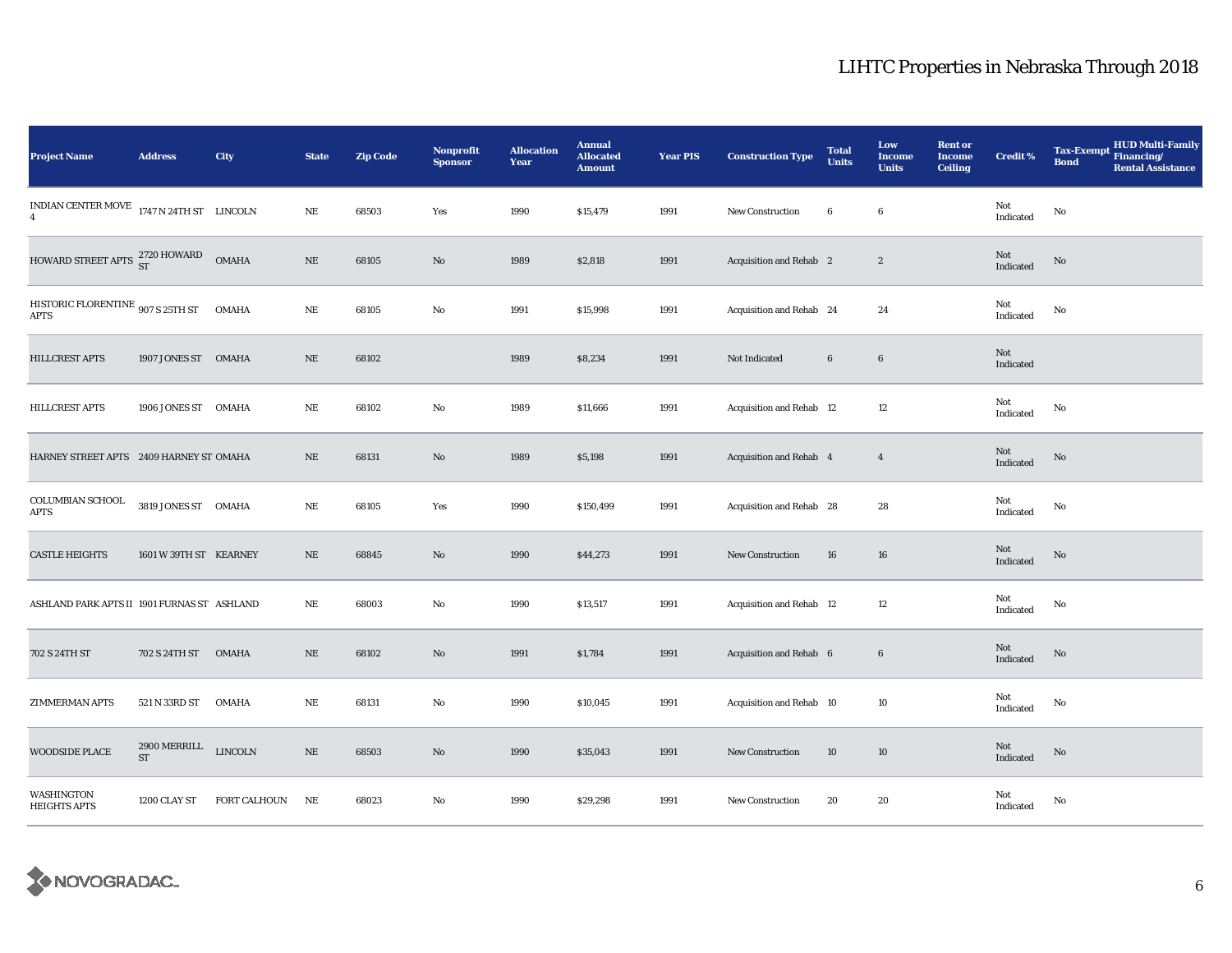| <b>Project Name</b>                       | <b>Address</b>                             | City             | <b>State</b> | <b>Zip Code</b> | Nonprofit<br><b>Sponsor</b> | <b>Allocation</b><br>Year | <b>Annual</b><br><b>Allocated</b><br><b>Amount</b> | <b>Year PIS</b> | <b>Construction Type</b>        | <b>Total</b><br><b>Units</b> | Low<br>Income<br><b>Units</b> | <b>Rent or</b><br><b>Income</b><br><b>Ceiling</b> | <b>Credit %</b>                            | HUD Multi-Family<br>Financing/<br><b>Tax-Exempt</b><br><b>Bond</b><br><b>Rental Assistance</b> |
|-------------------------------------------|--------------------------------------------|------------------|--------------|-----------------|-----------------------------|---------------------------|----------------------------------------------------|-----------------|---------------------------------|------------------------------|-------------------------------|---------------------------------------------------|--------------------------------------------|------------------------------------------------------------------------------------------------|
| VILLAGE GREEN APTS 1723 N 23RD ST LINCOLN |                                            |                  | NE           | 68503           | Yes                         | 1989                      | \$129,194                                          | 1991            | New Construction                | 30                           | $30\,$                        |                                                   | Not<br>Indicated                           | No                                                                                             |
| <b>VANOUS APTS</b>                        | 4835 S 24TH ST OMAHA                       |                  | $_{\rm NE}$  | 68107           | No                          | 1990                      | \$12,411                                           | 1991            | Acquisition and Rehab 4         |                              | $\overline{4}$                |                                                   | Not<br>$\operatorname{Indicated}$          | No                                                                                             |
| <b>SUNSET VILLA APTS</b>                  | 523<br>HOMESTEAD<br>AVE                    | ALLIANCE         | NE           | 69301           | No                          | 1991                      | \$11,944                                           | 1991            | Acquisition and Rehab 48        |                              | 48                            |                                                   | $\operatorname{\mathsf{Not}}$<br>Indicated | $\rm No$                                                                                       |
| <b>SUNNYSIDE APTS</b>                     | 306 E NINTH ST WAKEFIELD                   |                  | NE           | 68784           | No                          | 1990                      | \$26,832                                           | 1991            | New Construction                | 10                           | 10                            |                                                   | Not<br>Indicated                           | No                                                                                             |
| SOUTHAVEN APTS                            | 1106 WAGON<br><b>WHEEL LN</b>              | <b>LEXINGTON</b> | $\rm NE$     | 68850           | No                          | 1990                      | \$14,286                                           | 1991            | <b>New Construction</b>         | $36\,$                       | $36\,$                        |                                                   | Not<br>Indicated                           | No                                                                                             |
| PARKVIEW APTS                             | 5145 O ST                                  | LINCOLN          | $_{\rm NE}$  | 68510           |                             | 1990                      | \$48,797                                           | 1991            | Not Indicated                   | 108                          | 44                            |                                                   | Not<br>Indicated                           |                                                                                                |
| NORTH PARK APTS                           | 916<br><b>WOODHURST</b><br>AVE             | <b>NORFOLK</b>   | $\rm NE$     | 68701           | No                          | 1990                      | \$59,875                                           | 1991            | <b>New Construction</b>         | 40                           | 40                            |                                                   | Not<br>Indicated                           | $\mathbf{N}\mathbf{o}$                                                                         |
| MED CENTRE VILLA<br>APTS                  | 3828 JONES ST OMAHA                        |                  | $_{\rm NE}$  | 68105           | Yes                         | 1990                      | \$118,881                                          | 1991            | <b>New Construction</b>         | 27                           | 27                            |                                                   | Not<br>Indicated                           | No                                                                                             |
| <b>MANY OAKS APTS</b>                     | 2915 MERRILL<br>${\rm ST}$                 | <b>LINCOLN</b>   | $\rm NE$     | 68503           | Yes                         | 1990                      | \$144,996                                          | 1991            | New Construction                | $30\,$                       | $30\,$                        |                                                   | Not<br>Indicated                           | $\rm No$                                                                                       |
| 1316 JONES STREET<br>APTS                 | 1316 JONES ST OMAHA                        |                  | NE           | 68102           | No                          | 1992                      | \$27,422                                           | 1992            | <b>Acquisition and Rehab 12</b> |                              | $\mathbf{7}$                  |                                                   | Not<br>Indicated                           | No                                                                                             |
| AFFORDABLE HOUSING 4925<br>П              | GREENWOOD ST $\,$ LINCOLN                  |                  | $\rm NE$     | 68504           | Yes                         | 1991                      | \$58,640                                           | 1992            | Acquisition and Rehab 17        |                              | 17                            |                                                   | Not<br>Indicated                           | No                                                                                             |
| AUBURN VILLAGE APTS KUHLMANN              | 2302<br><b>AVE</b>                         | <b>AUBURN</b>    | $\rm NE$     | 68305           | No                          | 1992                      | \$21,960                                           | 1992            | <b>New Construction</b>         | 6                            | $\boldsymbol{6}$              |                                                   | Not<br>Indicated                           | No                                                                                             |
| <b>CEDAR HOLLOW APTS</b>                  | $23804$ CEDAR $$\tt WATERLOO$$ HOLLOW MALL |                  | NE           |                 | No                          | 1992                      | \$33,763                                           | 1992            | <b>New Construction</b>         | 24                           | 24                            |                                                   | Not<br>Indicated                           | No                                                                                             |

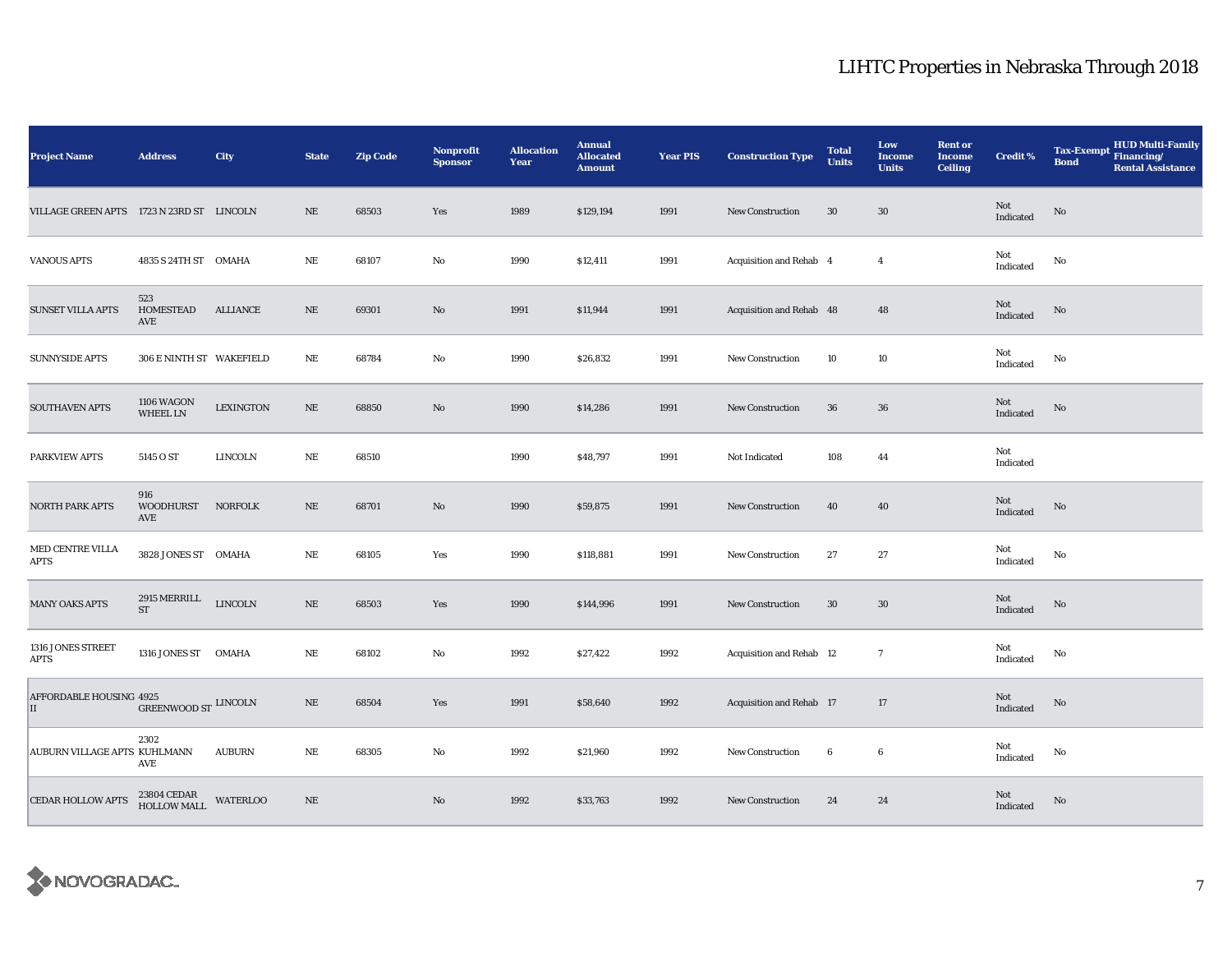| <b>Project Name</b>                              | <b>Address</b>                   | City                | <b>State</b> | <b>Zip Code</b> | Nonprofit<br><b>Sponsor</b> | <b>Allocation</b><br>Year | <b>Annual</b><br><b>Allocated</b><br><b>Amount</b> | <b>Year PIS</b> | <b>Construction Type</b> | <b>Total</b><br><b>Units</b> | Low<br><b>Income</b><br><b>Units</b> | <b>Rent or</b><br><b>Income</b><br><b>Ceiling</b> | <b>Credit %</b>                       | HUD Multi-Family<br>Financing/<br><b>Tax-Exempt</b><br><b>Bond</b><br><b>Rental Assistance</b> |
|--------------------------------------------------|----------------------------------|---------------------|--------------|-----------------|-----------------------------|---------------------------|----------------------------------------------------|-----------------|--------------------------|------------------------------|--------------------------------------|---------------------------------------------------|---------------------------------------|------------------------------------------------------------------------------------------------|
| <b>CEDAR VALLEY APTS</b>                         | <b>613 W DAYTON</b><br><b>ST</b> | <b>CEDAR RAPIDS</b> | $_{\rm NE}$  | 68627           | No                          | 1991                      | \$9,250                                            | 1992            | <b>New Construction</b>  | $\overline{4}$               | $\overline{4}$                       |                                                   | Not<br>Indicated                      | No                                                                                             |
| <b>CRETE APTS</b>                                |                                  |                     | $\rm NE$     | 68333           | $\rm No$                    | 1991                      | \$51,941                                           | 1992            | <b>New Construction</b>  | 36                           | ${\bf 36}$                           |                                                   | Not<br>Indicated                      | No                                                                                             |
| <b>HERITAGE APTS</b>                             | 1540 G ST                        | SOUTH SIOUX CITY NE |              | 68776           | $\mathbf{No}$               | 1991                      | \$59,173                                           | 1992            | <b>New Construction</b>  | 18                           | $18\,$                               |                                                   | Not<br>Indicated                      | No                                                                                             |
| ISABELLE SENIOR HOUS <sup>1201</sup> ISABELLE    |                                  | <b>NORFOLK</b>      | $\rm NE$     | 68701           | $\rm No$                    | 1991                      | \$39,500                                           | 1992            | New Construction         | 12                           | 12                                   |                                                   | Not<br>Indicated                      | No                                                                                             |
| LHA SCATTERED SITE I $^{2741}_{\rm ST}$ NW 49TH  |                                  | ${\rm LINCOLN}$     | $\rm NE$     | 68524           | No                          | 1991                      | \$400,525                                          | 1992            | New Construction         | 9                            | 9                                    |                                                   | Not<br>Indicated                      | No                                                                                             |
| LHA SCATTERED SITE II $^{2731}_{\rm ST}$ NW 49TH |                                  | LINCOLN             | $\rm NE$     | 68524           | $\rm No$                    | 1991                      | \$49,729                                           | 1992            | New Construction         | 9                            | 9                                    |                                                   | Not<br>Indicated                      | No                                                                                             |
| <b>LOCUST APTS</b>                               | 1130 MAIN ST                     | <b>SEWARD</b>       | NE           | 68434           | $\mathbf{No}$               | 1991                      | \$26,557                                           | 1992            | New Construction         | 16                           | ${\bf 16}$                           |                                                   | Not<br>Indicated                      | No                                                                                             |
| MADISON VILLAGE APTS 408 N MAIN ST MADISON       |                                  |                     | $\rm NE$     | 68748           | $\rm No$                    | 1991                      | \$4,127                                            | 1992            | <b>New Construction</b>  | $\bf 8$                      | $\bf8$                               |                                                   | Not<br>Indicated                      | No                                                                                             |
| PARK CREST APTS II                               | 4812 SAHLER ST OMAHA             |                     | $\rm{NE}$    | 68104           | Yes                         | 1990                      | \$116,643                                          | 1992            | Acquisition and Rehab 90 |                              | 90                                   |                                                   | Not<br>Indicated                      | No                                                                                             |
| PHEASANT RUN APTS                                | 1531<br>GRANDVIEW<br>AVE         | <b>PAPILLION</b>    | $\rm NE$     | 68046           | $\rm No$                    | 1991                      | \$71,949                                           | 1992            | <b>New Construction</b>  | 20                           | 20                                   |                                                   | Not<br>Indicated                      | $\mathbf{No}$                                                                                  |
| PORTIA PLACE TOWNHC 3501 PORTIA ST LINCOLN       |                                  |                     | NE           | 68521           | $\mathbf{No}$               | 1990                      | \$152,380                                          | 1992            | New Construction         | 32                           | 32                                   |                                                   | Not<br>Indicated                      | No                                                                                             |
| <b>SHANNON APTS</b>                              | 410 N TENTH ST ONEILL            |                     | $\rm NE$     | 68763           | $\rm No$                    | 1991                      | \$24,002                                           | 1992            | New Construction         | 16                           | 16                                   |                                                   | $\operatorname{\bf Not}$<br>Indicated | $\mathbf{No}$                                                                                  |
| <b>SPRINGFIELD APTS</b>                          | 320 N FIRST ST SPRINGFIELD       |                     | $\rm NE$     |                 | No                          | 1990                      | \$23,970                                           | 1992            | New Construction         | 16                           | 16                                   |                                                   | Not<br>Indicated                      | No                                                                                             |

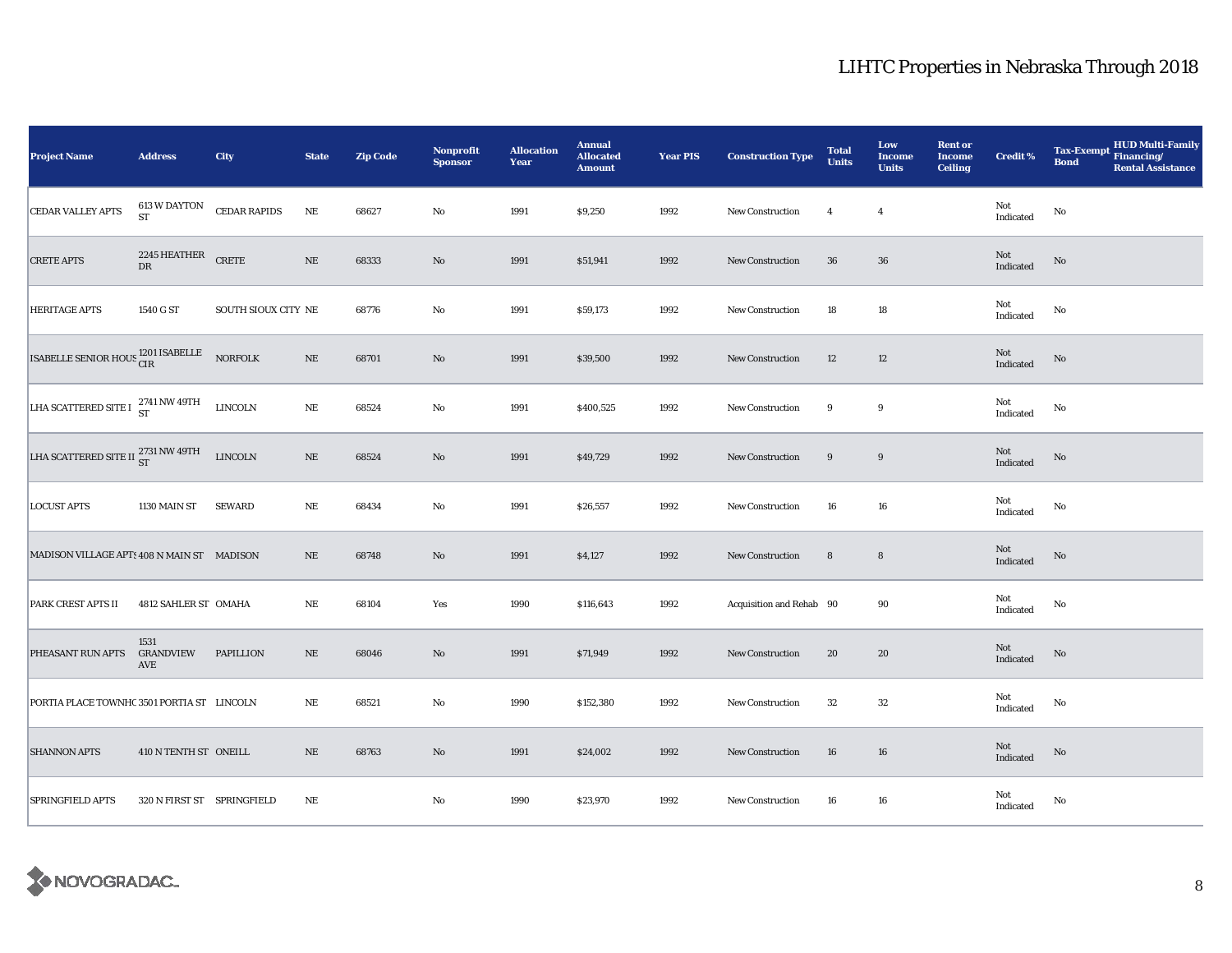| Project Name                                   | <b>Address</b>                     | City            | <b>State</b> | <b>Zip Code</b> | Nonprofit<br><b>Sponsor</b> | <b>Allocation</b><br>Year | <b>Annual</b><br><b>Allocated</b><br><b>Amount</b> | <b>Year PIS</b> | <b>Construction Type</b> | <b>Total</b><br><b>Units</b> | Low<br><b>Income</b><br><b>Units</b> | <b>Rent or</b><br><b>Income</b><br><b>Ceiling</b> | <b>Credit %</b>  | <b>HUD Multi-Family</b><br><b>Tax-Exempt</b><br>Financing/<br><b>Bond</b><br><b>Rental Assistance</b> |
|------------------------------------------------|------------------------------------|-----------------|--------------|-----------------|-----------------------------|---------------------------|----------------------------------------------------|-----------------|--------------------------|------------------------------|--------------------------------------|---------------------------------------------------|------------------|-------------------------------------------------------------------------------------------------------|
| WISNER VILLAGE APTS 903 SIXTH ST               |                                    | <b>WISNER</b>   | $\rm NE$     | 68791           | $\rm No$                    | 1991                      | \$30,431                                           | 1992            | New Construction         | $\bf8$                       | $\bf8$                               |                                                   | Not<br>Indicated | No                                                                                                    |
| <b>GRACE PLAZA APTS</b>                        | 1840 FLORENCE OMAHA<br><b>BLVD</b> |                 | $\rm NE$     | 68110           | Yes                         | 1991                      | \$184,125                                          | 1992            | <b>New Construction</b>  | 24                           | 24                                   |                                                   | Not<br>Indicated | No                                                                                                    |
| TECUMSEH VILLAGE AP' 442 HWY 136               |                                    | <b>TECUMSEH</b> | $\rm NE$     | 68450           | $\rm No$                    | 1991                      | \$23,390                                           | 1992            | New Construction         | $\bf 6$                      | $6\phantom{.0}$                      |                                                   | Not<br>Indicated | No                                                                                                    |
| <b>SOUTHFIELD APTS I</b>                       | 7105 S 83RD ST LA VISTA            |                 | NE           | 68128           | No                          | 1991                      | \$162,654                                          | 1992            | <b>New Construction</b>  | 48                           | 48                                   |                                                   | Not<br>Indicated | No                                                                                                    |
| 1413 LEAVENWORTH AP' 801 S 15TH ST             |                                    | <b>OMAHA</b>    | $\rm NE$     | 68108           | $\rm No$                    | 1991                      | \$191,804                                          | 1993            | Acquisition and Rehab 60 |                              | $50\,$                               |                                                   | Not<br>Indicated | No                                                                                                    |
| AMBASSADOR & PRESID $\frac{1340}{\text{MALL}}$ |                                    | <b>LINCOLN</b>  | $\rm NE$     | 68508           | Yes                         | 1991                      | \$228,792                                          | 1993            | Acquisition and Rehab 84 |                              | 83                                   |                                                   | Not<br>Indicated | No                                                                                                    |
| <b>ASPEN RIDGE APTS</b>                        | 4225 S 25TH ST OMAHA               |                 | $\rm NE$     | 68107           | No                          | 1991                      | \$181,522                                          | 1993            | New Construction         | 42                           | 42                                   |                                                   | Not<br>Indicated | No                                                                                                    |
| BAKERS SUPPLY BUILDI LEAVENWORTH OMAHA         | 1313<br>${\rm ST}$                 |                 | $\rm NE$     | 68102           | No                          | 1992                      | \$17,633                                           | 1993            | Acquisition and Rehab 6  |                              | $\boldsymbol{3}$                     |                                                   | Not<br>Indicated | No                                                                                                    |
| <b>BURBANK APTS</b>                            | 2702 CHASE ST FALLS CITY           |                 | $\rm NE$     | 68355           | $\mathbf{N}\mathbf{o}$      | 1992                      | \$35,699                                           | 1993            | <b>New Construction</b>  | 24                           | 24                                   |                                                   | Not<br>Indicated | $\mathbf{No}$                                                                                         |
| <b>HAMILTON GARDEN</b>                         | 210 S 24TH ST                      | <b>OMAHA</b>    | NE           | 68102           | No                          | 1992                      | \$119,710                                          | 1993            | Acquisition and Rehab 21 |                              | 21                                   |                                                   | Not<br>Indicated | No                                                                                                    |
| HERITAGE APTS OF SCH 1302 DENVER ST SCHUYLER   |                                    |                 | $\rm NE$     | 68661           | $\rm No$                    | 1992                      | \$27,229                                           | 1993            | New Construction         | $\bf8$                       | $\bf8$                               |                                                   | Not<br>Indicated | No                                                                                                    |
| <b>CASTLE HEIGHTS</b>                          | 1507 W 39TH ST KEARNEY             |                 | $\rm NE$     | 68845           | $\rm No$                    | 1991                      | \$78,010                                           | 1993            | New Construction         | 24                           | 24                                   |                                                   | Not<br>Indicated | No                                                                                                    |
| <b>SOUTHFIELD APTS II</b>                      | 7013 S 83RD ST LA VISTA            |                 | $\rm NE$     | 68128           | $\rm No$                    | 1992                      | \$125,881                                          | 1993            | <b>New Construction</b>  | 36                           | ${\bf 36}$                           |                                                   | Not<br>Indicated | No                                                                                                    |

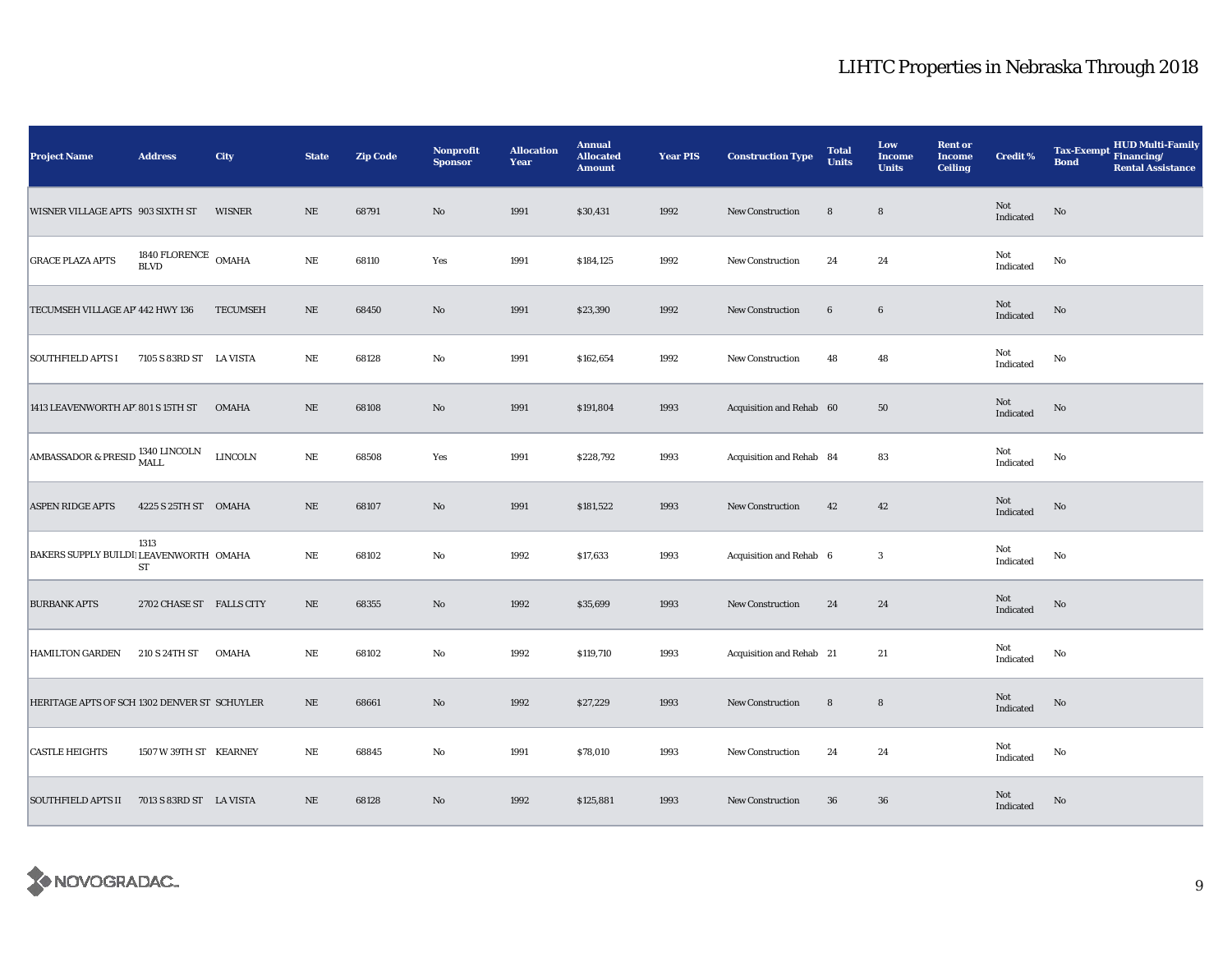| <b>Project Name</b>                                 | <b>Address</b>                               | <b>City</b>       | <b>State</b> | <b>Zip Code</b> | <b>Nonprofit</b><br><b>Sponsor</b> | <b>Allocation</b><br>Year | <b>Annual</b><br><b>Allocated</b><br><b>Amount</b> | <b>Year PIS</b> | <b>Construction Type</b> | <b>Total</b><br><b>Units</b> | Low<br><b>Income</b><br><b>Units</b> | <b>Rent or</b><br><b>Income</b><br><b>Ceiling</b> | Credit %                                   | HUD Multi-Family<br><b>Tax-Exempt</b><br>Financing/<br><b>Bond</b><br><b>Rental Assistance</b> |
|-----------------------------------------------------|----------------------------------------------|-------------------|--------------|-----------------|------------------------------------|---------------------------|----------------------------------------------------|-----------------|--------------------------|------------------------------|--------------------------------------|---------------------------------------------------|--------------------------------------------|------------------------------------------------------------------------------------------------|
| LONE TREE VILLAGE                                   | 2801 LONE TREE $\,$ CENTRAL CITY<br>LN       |                   | $\rm NE$     | 68826           | No                                 | 1992                      | \$68,750                                           | 1993            | New Construction         | 16                           | 16                                   |                                                   | Not<br>Indicated                           | No                                                                                             |
| <b>MEADOW VIEW APTS</b>                             | 701 E 16TH ST                                | <b>BRIDGEPORT</b> | $\rm NE$     | 69336           | $\rm No$                           | 1992                      | \$24,549                                           | 1993            | New Construction         | 16                           | 16                                   |                                                   | Not<br>Indicated                           | $\mathbf{No}$                                                                                  |
| WOOLWORTH CASTLE WOOLWORTH                          | 2603<br>AVE                                  | <b>OMAHA</b>      | $\rm NE$     | 68105           | $\rm No$                           | 1991                      | \$45,345                                           | 1993            | Acquisition and Rehab 12 |                              | 12                                   |                                                   | Not<br>Indicated                           | No                                                                                             |
| THR TEN                                             | 2918 S 23RD ST OMAHA                         |                   | $\rm NE$     | 68108           | No                                 | 1993                      | \$17,023                                           | 1993            | Acquisition and Rehab 6  |                              | $6\phantom{.}6$                      |                                                   | Not<br>Indicated                           | No                                                                                             |
| <b>VALLEY VIEW APTS</b>                             | 4813 BOYD ST                                 | <b>OMAHA</b>      | $\rm NE$     | 68104           | No                                 | 1991                      | \$28,528                                           | 1993            | Acquisition and Rehab 31 |                              | 31                                   |                                                   | Not<br>Indicated                           | No                                                                                             |
| <b>WASHINGTON APTS</b>                              | 600 S<br>WASHINGTON BLOOMFIELD<br>${\rm ST}$ |                   | $\rm NE$     |                 | $\mathbf{No}$                      | 1992                      | \$35,147                                           | 1993            | New Construction         | 24                           | 24                                   |                                                   | $\operatorname{\mathsf{Not}}$<br>Indicated | No                                                                                             |
| <b>WESTPORT APTS</b>                                | 1300 TIBBALS ST HOLDREGE                     |                   | $_{\rm NE}$  | 68949           | No                                 | 1992                      | \$39,774                                           | 1993            | New Construction         | 26                           | 26                                   |                                                   | Not<br>Indicated                           | No                                                                                             |
| 1213 JACKSON STREET A ST                            |                                              | <b>OMAHA</b>      | $\rm NE$     | 68102           | No                                 | 1993                      | \$26,615                                           | 1994            | Acquisition and Rehab 10 |                              | $\overline{7}$                       |                                                   | Not<br>Indicated                           | $\rm No$                                                                                       |
| WEST GARFIELD PLACE $^{1641}_{ST}$ SW TENTH LINCOLN |                                              |                   | $\rm NE$     | 68522           | Yes                                | 1993                      | \$189,299                                          | 1994            | <b>New Construction</b>  | 30                           | 30                                   |                                                   | Not<br>Indicated                           | No                                                                                             |
| <b>CLARK PLACE</b>                                  | 1818 N 18TH ST OMAHA                         |                   | $\rm NE$     | 68110           | Yes                                | 1993                      | \$267,333                                          | 1994            | New Construction         | 34                           | 34                                   |                                                   | Not<br>Indicated                           | No                                                                                             |
| ELKHORN VILLAGE                                     | 301 E NELIGH ST WEST POINT                   |                   | $\rm{NE}$    | 68788           | No                                 | 1992                      | \$70,172                                           | 1994            | New Construction         | 16                           | 16                                   |                                                   | Not<br>Indicated                           | $\mathbf{No}$                                                                                  |
| <b>GRETNA APTS</b>                                  | 202 E<br><b>GLENMORE DR</b>                  | GRETNA            | $\rm NE$     | 68028           | $\mathbf{No}$                      | 1993                      | \$33,480                                           | 1994            | New Construction         | 24                           | 24                                   |                                                   | Not<br>Indicated                           | No                                                                                             |
| HERITAGE PLACE OF SU <sup>302</sup> N BUTLER        |                                              | <b>SUTTON</b>     | $\rm NE$     | 68979           | No                                 | 1992                      | \$30,029                                           | 1994            | New Construction         | 8                            | $\boldsymbol{6}$                     |                                                   | Not<br>Indicated                           | No                                                                                             |

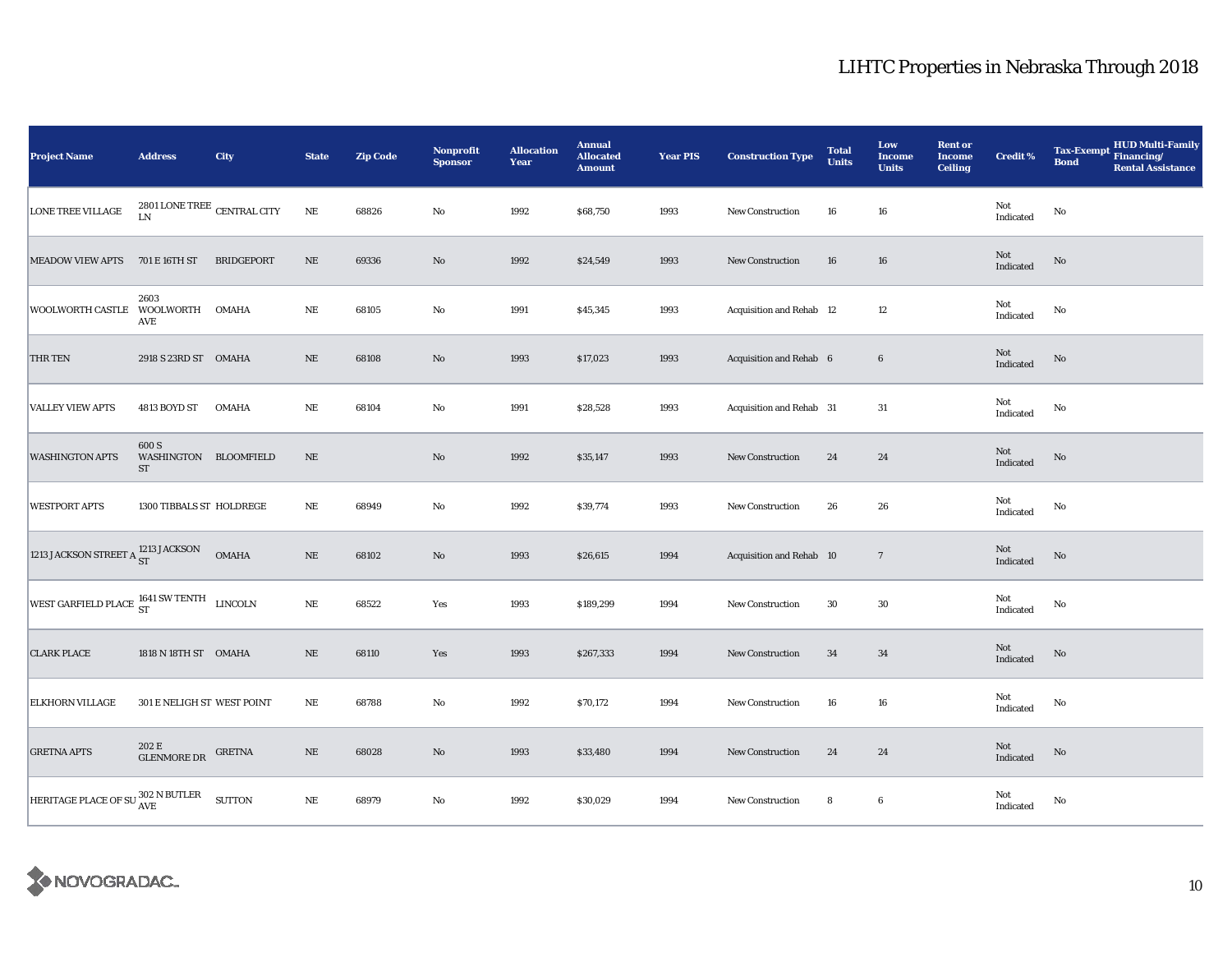| <b>Project Name</b>                            | <b>Address</b>                           | City               | <b>State</b> | <b>Zip Code</b> | Nonprofit<br><b>Sponsor</b> | <b>Allocation</b><br>Year | <b>Annual</b><br><b>Allocated</b><br><b>Amount</b> | <b>Year PIS</b> | <b>Construction Type</b>        | <b>Total</b><br><b>Units</b> | Low<br><b>Income</b><br><b>Units</b> | <b>Rent or</b><br><b>Income</b><br><b>Ceiling</b> | <b>Credit %</b>  | <b>HUD Multi-Family</b><br><b>Tax-Exempt</b><br>Financing/<br><b>Bond</b><br><b>Rental Assistance</b> |
|------------------------------------------------|------------------------------------------|--------------------|--------------|-----------------|-----------------------------|---------------------------|----------------------------------------------------|-----------------|---------------------------------|------------------------------|--------------------------------------|---------------------------------------------------|------------------|-------------------------------------------------------------------------------------------------------|
| <b>KELLOM PLACE</b>                            | 2517 CALDWELL OMAHA<br>ST                |                    | $\rm NE$     | 68131           | Yes                         | 1992                      | \$250,919                                          | 1994            | <b>New Construction</b>         | 42                           | 42                                   |                                                   | Not<br>Indicated | $\mathbf{N}\mathbf{o}$                                                                                |
| <b>LOST CREEK APTS</b>                         | 945 E 16TH ST                            | <b>SCHUYLER</b>    | NE           | 68661           | $\rm No$                    | 1993                      | \$35,886                                           | 1994            | <b>New Construction</b>         | 24                           | 24                                   |                                                   | Not<br>Indicated | No                                                                                                    |
| PAWNEE CITY VILLAGE . 302 11TH ST              |                                          | <b>PAWNEE CITY</b> | $\rm NE$     | 68420           | No                          | 1993                      | \$16,982                                           | 1994            | New Construction                | $\overline{4}$               | $\overline{4}$                       |                                                   | Not<br>Indicated | $\mathbf{N}\mathbf{o}$                                                                                |
| <b>SHERIDAN APTS</b>                           | 1302 NINTH ST AUBURN                     |                    | $_{\rm NE}$  | 68305           | $\rm No$                    | 1993                      | \$25,840                                           | 1994            | <b>New Construction</b>         | 16                           | 16                                   |                                                   | Not<br>Indicated | No                                                                                                    |
| TABLE ROCK VILLAGE A 406 LUZERNE ST TABLE ROCK |                                          |                    | $\rm NE$     | 68447           | $\rm\thinspace No$          | 1993                      | \$16,268                                           | 1994            | <b>New Construction</b>         | $\overline{4}$               | $\overline{4}$                       |                                                   | Not<br>Indicated | No                                                                                                    |
| VILLAGE APTS OF LOUIS ST                       |                                          | <b>LOUISVILLE</b>  | $\rm NE$     | 68037           | $\mathbf{No}$               | 1993                      | \$31,701                                           | 1994            | New Construction                | 8                            | 8                                    |                                                   | Not<br>Indicated | No                                                                                                    |
| <b>WOLVERINE APTS</b>                          | $713$ W SEVENTH $\_$ WILBER<br><b>ST</b> |                    | $\rm NE$     | 68465           | No                          | 1994                      | \$18,701                                           | 1994            | New Construction                | 12                           | 12                                   |                                                   | Not<br>Indicated | No                                                                                                    |
| HUMBOLDT VILLAGE AP 1030 GRAND                 |                                          | HUMBOLDT           | $\rm NE$     | 68376           | $\mathbf{No}$               | 1993                      | \$16,982                                           | 1994            | New Construction                | $\overline{4}$               | $\overline{4}$                       |                                                   | Not<br>Indicated | $\mathbf{No}$                                                                                         |
| <b>CHARLES SENIOR</b><br><b>HOUSING</b>        | 1933 G ST                                | <b>LINCOLN</b>     | $\rm NE$     | 68510           | Yes                         | 1992                      | \$220,355                                          | 1994            | New Construction                | 47                           | 46                                   |                                                   | Not<br>Indicated | $\rm No$                                                                                              |
| 1001 N 29TH ST APTS                            | 1001 N 29TH ST OMAHA                     |                    | NE           | 68131           | $\mathbf {No}$              | 1992                      | \$57,235                                           | 1994            | <b>Acquisition and Rehab 12</b> |                              | 12                                   |                                                   | Not<br>Indicated | No                                                                                                    |
| TECUMSEH PLACE APTS 940 LINCOLN ST TECUMSEH    |                                          |                    | $\rm NE$     | 68450           | $\rm\thinspace No$          | 1994                      | \$37,533                                           | 1994            | New Construction                | 24                           | 24                                   |                                                   | Not<br>Indicated | No                                                                                                    |
| SOUTHVIEW VILLAGE Al 1004 W 11TH ST KEARNEY    |                                          |                    | $\rm NE$     | 68845           | $\rm No$                    | 1992                      | \$184,739                                          | 1994            | New Construction                | 56                           | 56                                   |                                                   | Not<br>Indicated | No                                                                                                    |
| NEBRASKA TYPEWRITEF 125 N 11TH ST              |                                          | <b>LINCOLN</b>     | $\rm NE$     | 68508           | No                          | 1993                      | \$7,473                                            | 1994            | Acquisition and Rehab 3         |                              | $\boldsymbol{2}$                     |                                                   | Not<br>Indicated | No                                                                                                    |

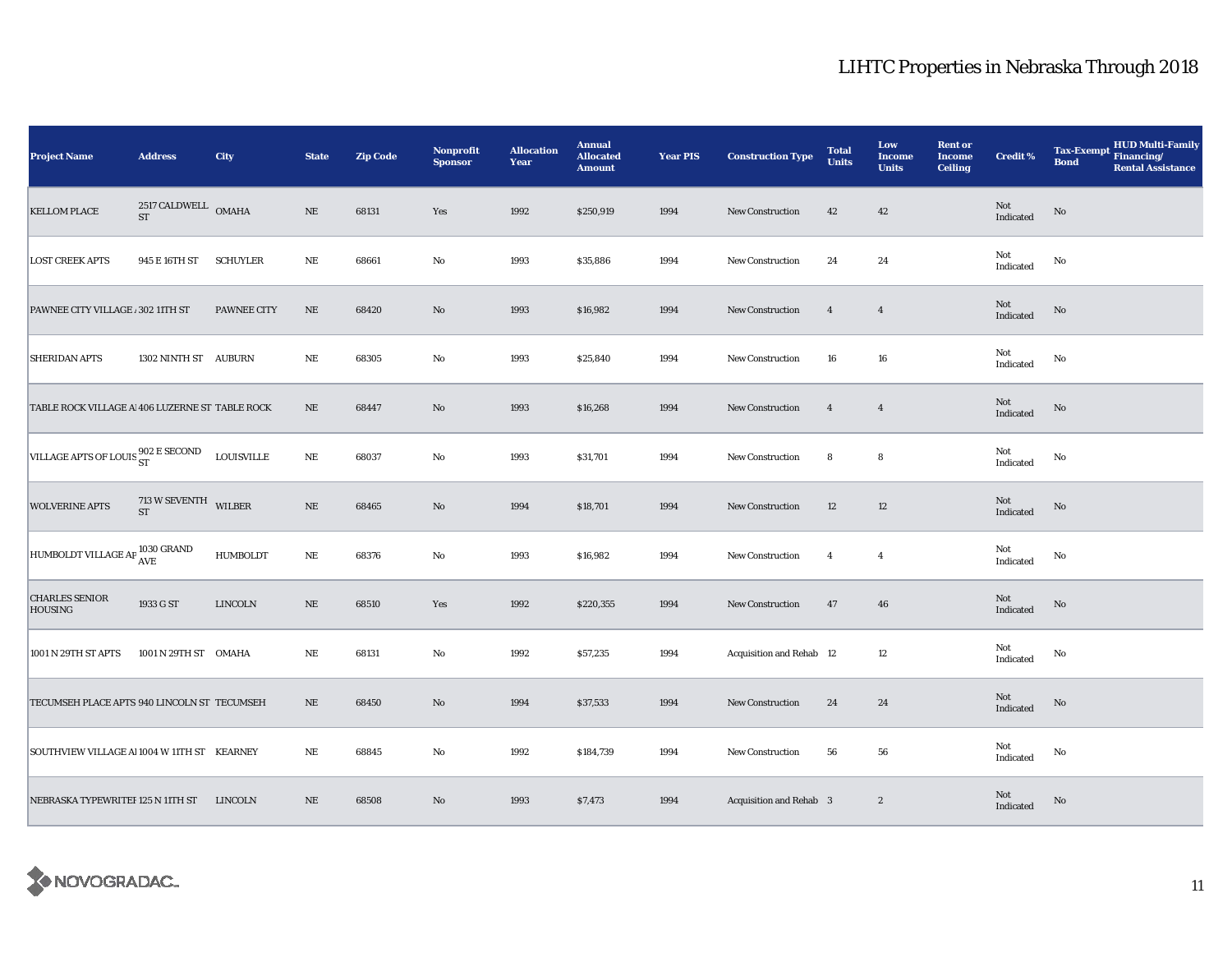| <b>Project Name</b>                              | <b>Address</b>                     | City                | <b>State</b> | <b>Zip Code</b> | Nonprofit<br><b>Sponsor</b> | <b>Allocation</b><br>Year | <b>Annual</b><br><b>Allocated</b><br><b>Amount</b> | <b>Year PIS</b> | <b>Construction Type</b> | <b>Total</b><br><b>Units</b> | Low<br><b>Income</b><br><b>Units</b> | <b>Rent or</b><br><b>Income</b><br><b>Ceiling</b> | <b>Credit %</b>                | <b>Tax-Exempt</b><br><b>Bond</b> | HUD Multi-Family<br>Financing/<br><b>Rental Assistance</b> |
|--------------------------------------------------|------------------------------------|---------------------|--------------|-----------------|-----------------------------|---------------------------|----------------------------------------------------|-----------------|--------------------------|------------------------------|--------------------------------------|---------------------------------------------------|--------------------------------|----------------------------------|------------------------------------------------------------|
| LHA SCATTER SITE III 3920 N 69TH ST LINCOLN      |                                    |                     | NE           | 68507           | No                          | 1992                      | \$17,810                                           | 1994            | <b>New Construction</b>  | $\overline{4}$               | $\overline{4}$                       |                                                   | Not<br>Indicated               | $\mathbf{No}$                    |                                                            |
| <b>MILTON APTS</b>                               | 1954 JONES ST OMAHA                |                     | $\rm NE$     | 68102           |                             | 1995                      | \$72,689                                           | 1995            | Not Indicated            | 15                           | 15                                   |                                                   | 70 % present<br>value          |                                  |                                                            |
| NORTHLAND WAVERLY 14020<br>LANCASHIRE ST WAVERLY |                                    |                     | $\rm NE$     | 68462           |                             | 1995                      | \$37,884                                           | 1995            | Not Indicated            | 25                           | $25\,$                               |                                                   | 30 % present<br>value          |                                  |                                                            |
| PINE OAK VISTA III                               | 201 PINE ST                        | <b>CHADRON</b>      | NE           | 69337           |                             | 1995                      | \$15,851                                           | 1995            | Not Indicated            | 14                           | 14                                   |                                                   | 70 % present<br>value          |                                  |                                                            |
| HERITAGE APTS OF HOL 111 FIFTH AVE               |                                    | HOLDREGE            | NE           | 68949           |                             | 1993                      | \$35,043                                           | 1995            | Not Indicated            | 8                            | 8                                    |                                                   | Not<br>Indicated               |                                  |                                                            |
| <b>GRANDVIEW APTS</b>                            | 1427<br><b>GRANDVIEW</b><br>AVE    | <b>PAPILLION</b>    | $\rm NE$     | 68046           |                             | 1994                      | \$169,574                                          | 1995            | Not Indicated            | 48                           | 48                                   |                                                   | Not<br>Indicated               |                                  |                                                            |
| EVERGREEN PARK APTS 824 HONEY                    |                                    | SOUTH SIOUX CITY NE |              | 68776           |                             | 1994                      | \$118,752                                          | 1995            | Not Indicated            | 24                           | 24                                   |                                                   | Not<br>Indicated               |                                  |                                                            |
| ELMWOOD VILLAGE AP1 2016 CHAR AVE SCOTTSBLUFF    |                                    |                     | $\rm NE$     | 69361           |                             | 1994                      | \$128,790                                          | 1995            | Not Indicated            | $30\,$                       | 30                                   |                                                   | Not<br>Indicated               |                                  |                                                            |
| CROSSROADS HOUSE 1000 O ST                       |                                    | <b>LINCOLN</b>      | $\rm NE$     | 68508           | Yes                         | 1993                      | \$273,604                                          | 1995            | Acquisition and Rehab 58 |                              | 58                                   |                                                   | Not<br>Indicated               | No                               |                                                            |
| <b>COUNTRYSIDE APTS</b>                          | 115 E HASTINGS MINDEN<br><b>ST</b> |                     | $\rm NE$     | 68959           |                             | 1993                      | \$27,285                                           | 1995            | Not Indicated            | $6\phantom{.}6$              | $6\phantom{.0}$                      |                                                   | Not<br>Indicated               |                                  |                                                            |
| COTTAGES OF HASTING: 1001 S<br>HASTINGS AVE      |                                    | <b>HASTINGS</b>     | $\rm NE$     | 68901           |                             | 1993                      | \$229,723                                          | 1995            | Not Indicated            | 60                           | ${\bf 59}$                           |                                                   | Not<br>Indicated               |                                  |                                                            |
| ALLIANCE AREA APARTM BIGHORN                     | 2514-2608<br>DR, 416 RIC.          | <b>ALLIANCE</b>     | $\rm NE$     | 69301-0000      | No                          | 1994                      | \$108,966                                          | 1995            | New Construction         | 19                           | 19                                   | 60% AMGI                                          | $70\,\%$ present $\;$ No value |                                  | No                                                         |
| 3628 SOUTH 24TH STREI 3628 S 24TH ST OMAHA       |                                    |                     | NE           | 68108           |                             | 1994                      | \$30,442                                           | 1995            | Not Indicated            | 8                            | 8                                    |                                                   | Not<br>Indicated               |                                  |                                                            |

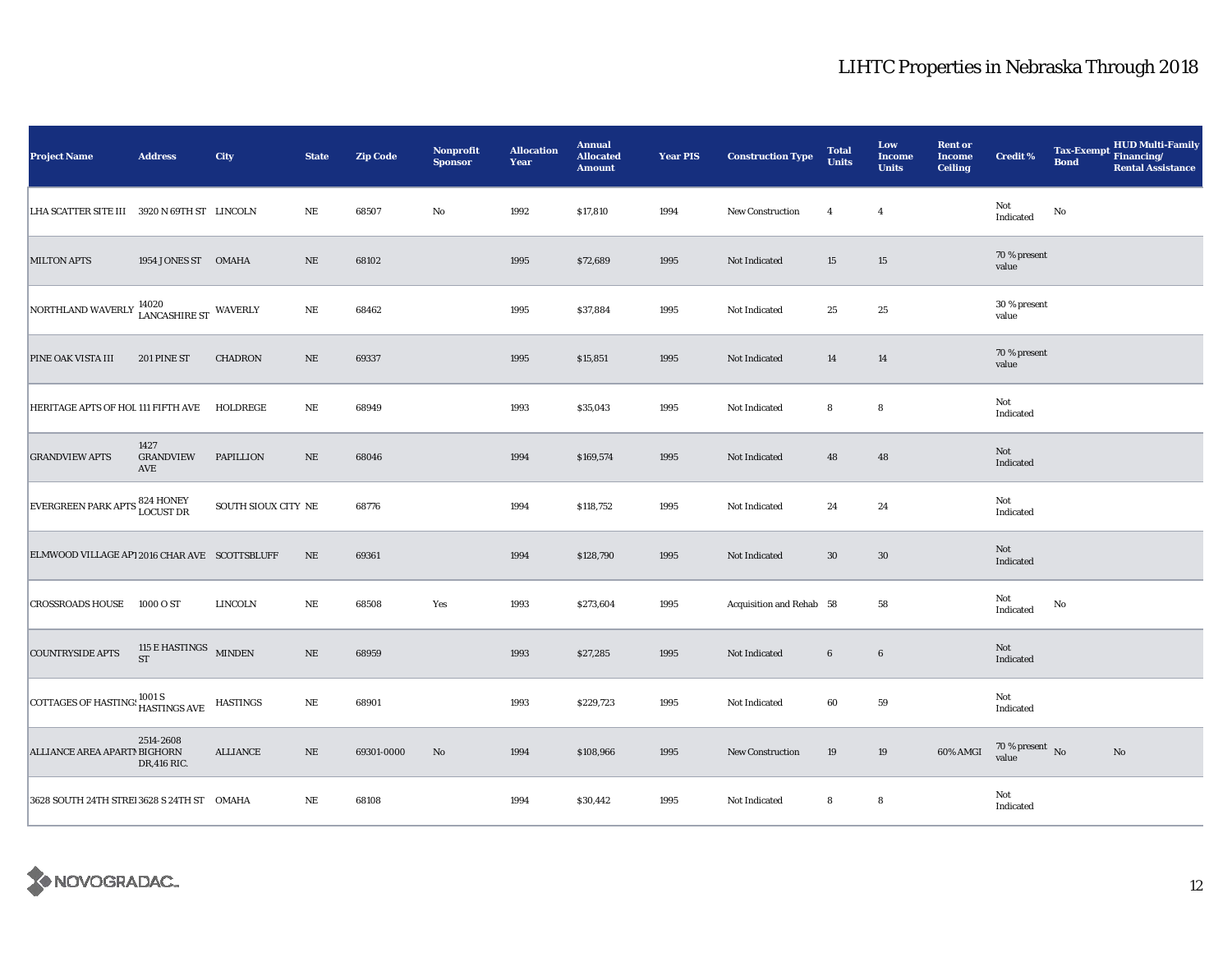| <b>Project Name</b>                                                         | <b>Address</b>                          | City                                               | <b>State</b> | <b>Zip Code</b> | Nonprofit<br><b>Sponsor</b> | <b>Allocation</b><br>Year | <b>Annual</b><br><b>Allocated</b><br><b>Amount</b> | <b>Year PIS</b> | <b>Construction Type</b> | <b>Total</b><br><b>Units</b> | Low<br><b>Income</b><br><b>Units</b> | <b>Rent or</b><br><b>Income</b><br><b>Ceiling</b> | <b>Credit %</b>       | <b>Tax-Exempt</b><br><b>Bond</b> | HUD Multi-Family<br>Financing/<br><b>Rental Assistance</b> |
|-----------------------------------------------------------------------------|-----------------------------------------|----------------------------------------------------|--------------|-----------------|-----------------------------|---------------------------|----------------------------------------------------|-----------------|--------------------------|------------------------------|--------------------------------------|---------------------------------------------------|-----------------------|----------------------------------|------------------------------------------------------------|
| 1422 WILLIAM STREET A $_{\rm ST}^{1422}$ WILLIAM                            |                                         | OMAHA                                              | $\rm NE$     | 68108           |                             | 1993                      | \$19,659                                           | 1995            | Not Indicated            | $\overline{4}$               | $\overline{4}$                       |                                                   | Not<br>Indicated      |                                  |                                                            |
| 1115 HARNEY STREET AP 1115 HARNEY ST OMAHA                                  |                                         |                                                    | $\rm NE$     | 68102           |                             | 1994                      | \$71,100                                           | 1995            | Not Indicated            | 20                           | 20                                   |                                                   | Not<br>Indicated      |                                  |                                                            |
| <b>ST PAUL APTS</b>                                                         | 813 NINTH ST ST PAUL                    |                                                    | $\rm NE$     | 68873           | $\rm No$                    | 1993                      | \$33,841                                           | 1995            | <b>New Construction</b>  | ${\bf 8}$                    | $\bf8$                               |                                                   | Not<br>Indicated      | $\rm No$                         |                                                            |
| <b>SOUTHWOOD APTS</b>                                                       | 725 W HEDDE ST GRAND ISLAND             |                                                    | NE           | 68801           |                             | 1994                      | \$80,624                                           | 1995            | Not Indicated            | 16                           | ${\bf 16}$                           |                                                   | Not<br>Indicated      |                                  |                                                            |
| <b>SOUTH HILLS APTS</b>                                                     | 904 KASPER ST BELLEVUE                  |                                                    | $\rm NE$     | 68147           |                             | 1994                      | \$305,779                                          | 1995            | Not Indicated            | 72                           | 72                                   |                                                   | Not<br>Indicated      |                                  |                                                            |
| <b>RIVERFRONT APTS</b>                                                      | ${\rm DR}$                              | $860$ RIVERVIEW $\,$ SOUTH SIOUX CITY $\,$ NE $\,$ |              | 68776           |                             | 1994                      | \$461,500                                          | 1995            | Not Indicated            | 84                           | 84                                   |                                                   | Not<br>Indicated      |                                  |                                                            |
| <b>REGENCY HEIGHTS</b>                                                      | $1040$ S WABASH $$\tt HASTINGS$$        |                                                    | $\rm NE$     | 68901           |                             | 1993                      | \$244,476                                          | 1995            | Not Indicated            | 66                           | 65                                   |                                                   | Not<br>Indicated      |                                  |                                                            |
| RAVENNA VILLAGE APT: 113 W GENOA ST RAVENNA                                 |                                         |                                                    | $_{\rm NE}$  | 68869           |                             | 1994                      | \$35,838                                           | 1995            | Not Indicated            | 8                            | $\boldsymbol{7}$                     |                                                   | Not<br>Indicated      |                                  |                                                            |
| ORCHARD MANOR APTS $^{3650\, \rm ORCHARD}_{\rm AVE}$ OMAHA                  |                                         |                                                    | $\rm NE$     | 68107           |                             | 1994                      | \$259,863                                          | 1995            | Not Indicated            | 48                           | 48                                   |                                                   | Not<br>Indicated      |                                  |                                                            |
| <b>OAK HOLLOW APTS</b>                                                      | $1201~\mathrm{S}$ HUTCHINS AVE $~$ YORK |                                                    | $\rm NE$     | 68467           |                             | 1993                      | \$190,265                                          | 1995            | Not Indicated            | 50                           | ${\bf 50}$                           |                                                   | Not<br>Indicated      |                                  |                                                            |
| LHA SCATTERED SITE V $^{742\, \rm W}_{\rm \  \  \, SAUNDERS\, AVE}$ LINCOLN |                                         |                                                    | $\rm NE$     | 68521           |                             | 1995                      | \$33,320                                           | 1995            | Not Indicated            | $\overline{7}$               | $\overline{7}$                       |                                                   | Not<br>Indicated      |                                  |                                                            |
| <b>BLAIR APTS II</b>                                                        | 630 S 19TH ST                           | <b>BLAIR</b>                                       | $\rm NE$     | 68008           | No                          | 1996                      | \$216,714                                          | 1996            | New Construction         | 24                           | 24                                   |                                                   | 70 % present<br>value |                                  |                                                            |
| SEECURITIES BUILDING 305 S 16TH ST                                          |                                         | <b>OMAHA</b>                                       | $\rm NE$     | 68102           | Yes                         | 1996                      | \$207,891                                          | 1996            | Acquisition and Rehab 35 |                              | 35                                   |                                                   | 70 % present<br>value |                                  |                                                            |

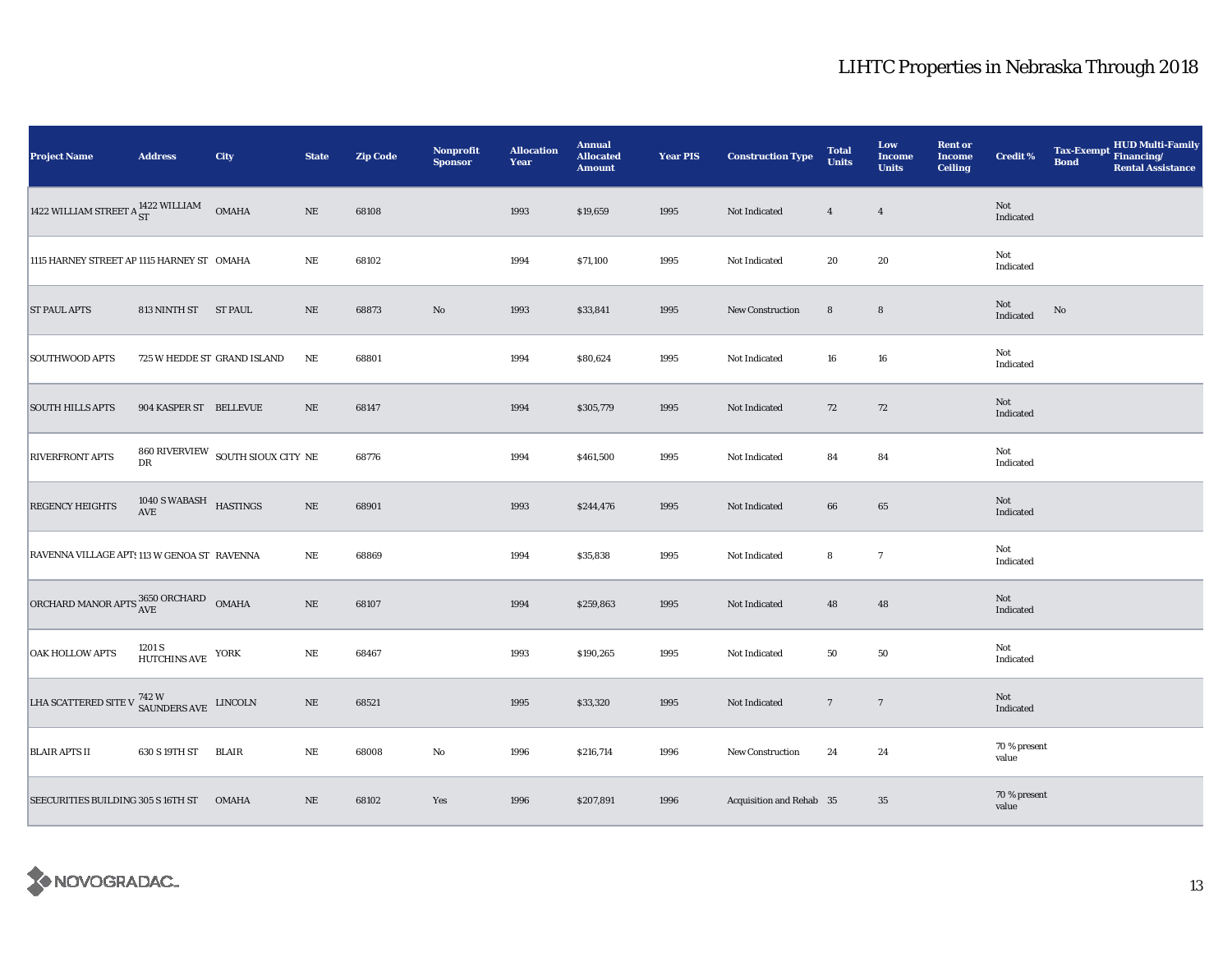| <b>Project Name</b>                                                | <b>Address</b>                                                       | City                           | <b>State</b> | <b>Zip Code</b> | <b>Nonprofit</b><br><b>Sponsor</b> | <b>Allocation</b><br>Year | <b>Annual</b><br><b>Allocated</b><br><b>Amount</b> | <b>Year PIS</b> | <b>Construction Type</b> | <b>Total</b><br><b>Units</b> | Low<br><b>Income</b><br><b>Units</b> | <b>Rent or</b><br><b>Income</b><br><b>Ceiling</b> | <b>Credit %</b>       | <b>Tax-Exempt</b><br><b>Bond</b> | HUD Multi-Family<br>Financing/<br><b>Rental Assistance</b> |
|--------------------------------------------------------------------|----------------------------------------------------------------------|--------------------------------|--------------|-----------------|------------------------------------|---------------------------|----------------------------------------------------|-----------------|--------------------------|------------------------------|--------------------------------------|---------------------------------------------------|-----------------------|----------------------------------|------------------------------------------------------------|
| <b>KELLOM RIDGES I</b>                                             | $2629\,\mbox{CALDWELL}$ OMAHA<br><b>ST</b>                           |                                | $\rm NE$     | 68131           |                                    | 1995                      | \$186,037                                          | 1996            | Not Indicated            | 19                           | 19                                   |                                                   | 70 % present<br>value |                                  |                                                            |
| HERITAGE APTS OF SCO' 308 W 33RD ST SCOTTSBLUFF                    |                                                                      |                                | $\rm NE$     | 69361           |                                    | 1994                      | \$132,731                                          | 1996            | Not Indicated            | 26                           | 26                                   |                                                   | Not<br>Indicated      |                                  |                                                            |
| <b>GREENVIEW</b>                                                   | 1806 N 17TH ST OMAHA                                                 |                                | NE           | 68110           |                                    | 1995                      | \$321,625                                          | 1996            | Not Indicated            | 36                           | 36                                   |                                                   | 70 % present<br>value |                                  |                                                            |
| <b>FORT SIDNEY APTS</b>                                            | $2460\ \mbox{FT SIDNEV} \hspace{0.2cm} \mbox{SIDNEY} \hspace{0.2cm}$ |                                | $\rm NE$     | 69162           | Yes                                | 1995                      | \$98,193                                           | 1996            | <b>New Construction</b>  | 18                           | 18                                   |                                                   | 70 % present<br>value |                                  |                                                            |
| <b>CAMPBELL APTS</b>                                               | 108 E CAMPBELL SHICKLEY<br>${\rm ST}$                                |                                | $\rm NE$     | 68436           |                                    | 1995                      | \$18,222                                           | 1996            | Not Indicated            | $\overline{4}$               | $\overline{4}$                       |                                                   | 70 % present<br>value |                                  |                                                            |
| <b>CAMBRIDGE APTS</b>                                              | 2387<br>BUCKINGHAM FREMONT<br>RD                                     |                                | $\rm NE$     |                 |                                    | 1994                      | \$191,741                                          | 1996            | Not Indicated            | 48                           | 48                                   |                                                   | Not<br>Indicated      |                                  |                                                            |
| <b>BLAIR APTS</b>                                                  | 630 S 19TH ST                                                        | BLAIR                          | NE           | 68008           |                                    | 1995                      | \$211,092                                          | 1996            | Not Indicated            | 48                           | 48                                   |                                                   | 70 % present<br>value |                                  |                                                            |
| <b>BICENTENNIAL APTS</b>                                           | 640 SE EIGHTH GENEVA<br><b>ST</b>                                    |                                | $\rm NE$     | 68361           | $\rm No$                           | 1995                      | \$35,624                                           | 1996            | New Construction         | $\bf8$                       | $\bf8$                               |                                                   | 70 % present<br>value |                                  |                                                            |
| <b>ARBOR VIEW APTS</b>                                             | ST                                                                   | 1216 S SECOND NEBRASKA CITY NE |              | 68410           |                                    | 1994                      | \$192,689                                          | 1996            | Not Indicated            | 50                           | 50                                   |                                                   | Not<br>Indicated      |                                  |                                                            |
| YWCA COURTYARD APTS CENTENNIAL LINCOLN                             | 101<br><b>MALL S</b>                                                 |                                | $\rm NE$     | 68508           |                                    | 1994                      | \$85,320                                           | 1996            | Not Indicated            | 12                           | $12\,$                               |                                                   | Not<br>Indicated      |                                  |                                                            |
| WILCOX VILLAGE APTS 102 W HARLAN WILCOX                            |                                                                      |                                | $\rm NE$     | 68982           |                                    | 1994                      | \$21,740                                           | 1996            | Not Indicated            | $\overline{4}$               | $\overline{4}$                       |                                                   | Not<br>Indicated      |                                  |                                                            |
| WESTPORT NORFOLK AI $_{\rm PLAZA\,DR}^{2616\rm\,WESTSIDE}$ NORFOLK |                                                                      |                                | $\rm NE$     | 68701           |                                    | 1994                      | \$71,728                                           | 1996            | Not Indicated            | 42                           | 41                                   |                                                   | Not<br>Indicated      |                                  |                                                            |
| <b>WEST MEADOWS</b>                                                | 2490 FOREST<br>$\operatorname{AVE}$                                  | <b>CRETE</b>                   | $\rm NE$     | 68333           |                                    | 1995                      | \$48,297                                           | 1996            | Not Indicated            | 8                            | 8                                    |                                                   | 70 % present<br>value |                                  |                                                            |

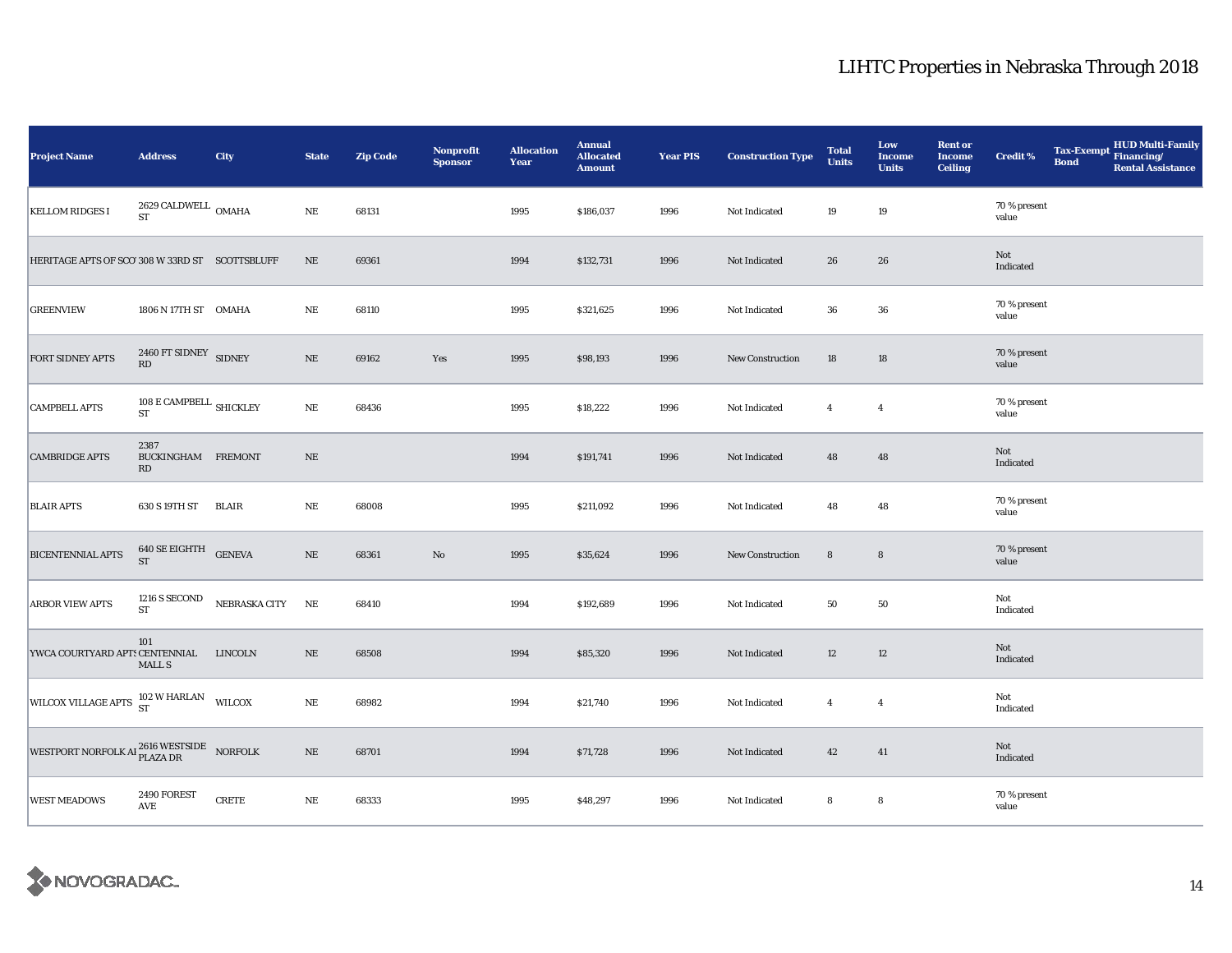| <b>Project Name</b>                                                                           | <b>Address</b>                  | City                         | <b>State</b> | <b>Zip Code</b> | Nonprofit<br><b>Sponsor</b> | <b>Allocation</b><br>Year | <b>Annual</b><br><b>Allocated</b><br><b>Amount</b> | <b>Year PIS</b> | <b>Construction Type</b> | <b>Total</b><br><b>Units</b> | Low<br>Income<br><b>Units</b> | <b>Rent or</b><br><b>Income</b><br><b>Ceiling</b> | <b>Credit %</b>                          | <b>Tax-Exempt</b><br><b>Bond</b> | HUD Multi-Family<br>Financing/<br><b>Rental Assistance</b> |
|-----------------------------------------------------------------------------------------------|---------------------------------|------------------------------|--------------|-----------------|-----------------------------|---------------------------|----------------------------------------------------|-----------------|--------------------------|------------------------------|-------------------------------|---------------------------------------------------|------------------------------------------|----------------------------------|------------------------------------------------------------|
| <b>SOUTH PINE APTS</b>                                                                        | 226 E C ST                      | <b>HASTINGS</b>              | $\rm NE$     | 68901           | Yes                         | 1995                      | \$100,474                                          | 1996            | New Construction         | 18                           | 18                            |                                                   | 70 % present<br>value                    |                                  |                                                            |
| <b>SIBLEY APTS</b>                                                                            | <b>1005 AVE E</b>               | <b>KEARNEY</b>               | $\rm NE$     | 68847           |                             | 1995                      | \$107,376                                          | 1996            | Not Indicated            | 16                           | 16                            |                                                   | 70 % present<br>value                    |                                  |                                                            |
| <b>RIDGE POINT APTS</b>                                                                       | 208 W 13TH ST WAYNE             |                              | $\rm NE$     | 68787           |                             | 1995                      | \$55,521                                           | 1996            | Not Indicated            | 16                           | 16                            |                                                   | 70 % present<br>value                    |                                  |                                                            |
| RIDGE HOLLOW APTS 5831 N 23RD ST LINCOLN                                                      |                                 |                              | $\rm NE$     | 68521           |                             | 1996                      | \$90,545                                           | 1996            | Not Indicated            | 100                          | 60                            |                                                   | Not<br>Indicated                         |                                  |                                                            |
| PARK MEADOWS APTS 56 VILLA DR                                                                 |                                 | <b>KEARNEY</b>               | $\rm NE$     | 68845           |                             | 1996                      | \$121,673                                          | 1996            | Not Indicated            | 84                           | 66                            |                                                   | Not<br>Indicated                         |                                  |                                                            |
| NORMANDY HILLS APTS $^{1106}_{DR}$ GRENOBLE BELLEVUE                                          |                                 |                              | $\rm NE$     | 68123           |                             | 1995                      | \$174,385                                          | 1996            | Not Indicated            | 48                           | 48                            |                                                   | 70 % present<br>value                    |                                  |                                                            |
| MEADOW RIDGE APTS $\begin{array}{cc} 1121 \text{ M CINTOSH} \\ \text{RD} \end{array}$ NORFOLK |                                 |                              | $\rm NE$     | 68701           |                             | 1996                      | \$112,556                                          | 1996            | Not Indicated            | 84                           | 66                            |                                                   | Not<br>Indicated                         |                                  |                                                            |
| MAPLEWOOD APTS                                                                                | 722 W 14TH ST MC COOK           |                              | $\rm NE$     | 69001           |                             | 1995                      | \$127,436                                          | 1996            | Not Indicated            | 24                           | 24                            |                                                   | 70 % present<br>value                    |                                  |                                                            |
| <b>MAPLE HILL APTS</b>                                                                        | 204 E FIFTH ST OSMOND           |                              | $\rm NE$     | 68765           | No                          | 1995                      | \$35,414                                           | 1996            | New Construction         | $\bf8$                       | $\bf8$                        |                                                   | Not<br>Indicated                         |                                  |                                                            |
| <b>BRIDGEPORT APTS</b>                                                                        | 4800 N 15TH ST LINCOLN          |                              | NE           | 68521           | $\rm No$                    | 1997                      | \$368,581                                          | 1997            | <b>New Construction</b>  | 182                          | 182                           |                                                   | $30\,\%$ present $\,$ $\rm Yes$<br>value |                                  |                                                            |
| <b>BROKEN BOW APTS 1</b>                                                                      | 1621 PEGGY LN BROKEN BOW        |                              | NE           | 68822           |                             | 1995                      | \$112,722                                          | 1997            | Not Indicated            | 16                           | 16                            |                                                   | 70 % present<br>value                    |                                  |                                                            |
| <b>BULL DURHAM APTS</b>                                                                       | 1013<br>LEAVENWORTH OMAHA<br>ST |                              | $_{\rm NE}$  | 68102           | Yes                         | 1997                      | \$253,704                                          | 1997            | Acquisition and Rehab 48 |                              | 48                            |                                                   | 30 % present<br>value                    |                                  |                                                            |
| <b>CHERRY PARK APTS</b>                                                                       |                                 | 415 S CHERRY ST GRAND ISLAND | NE           | 68801           | Yes                         | 1997                      | \$325,000                                          | 1997            | New Construction         | 60                           | 60                            |                                                   | 70 % present<br>value                    |                                  |                                                            |

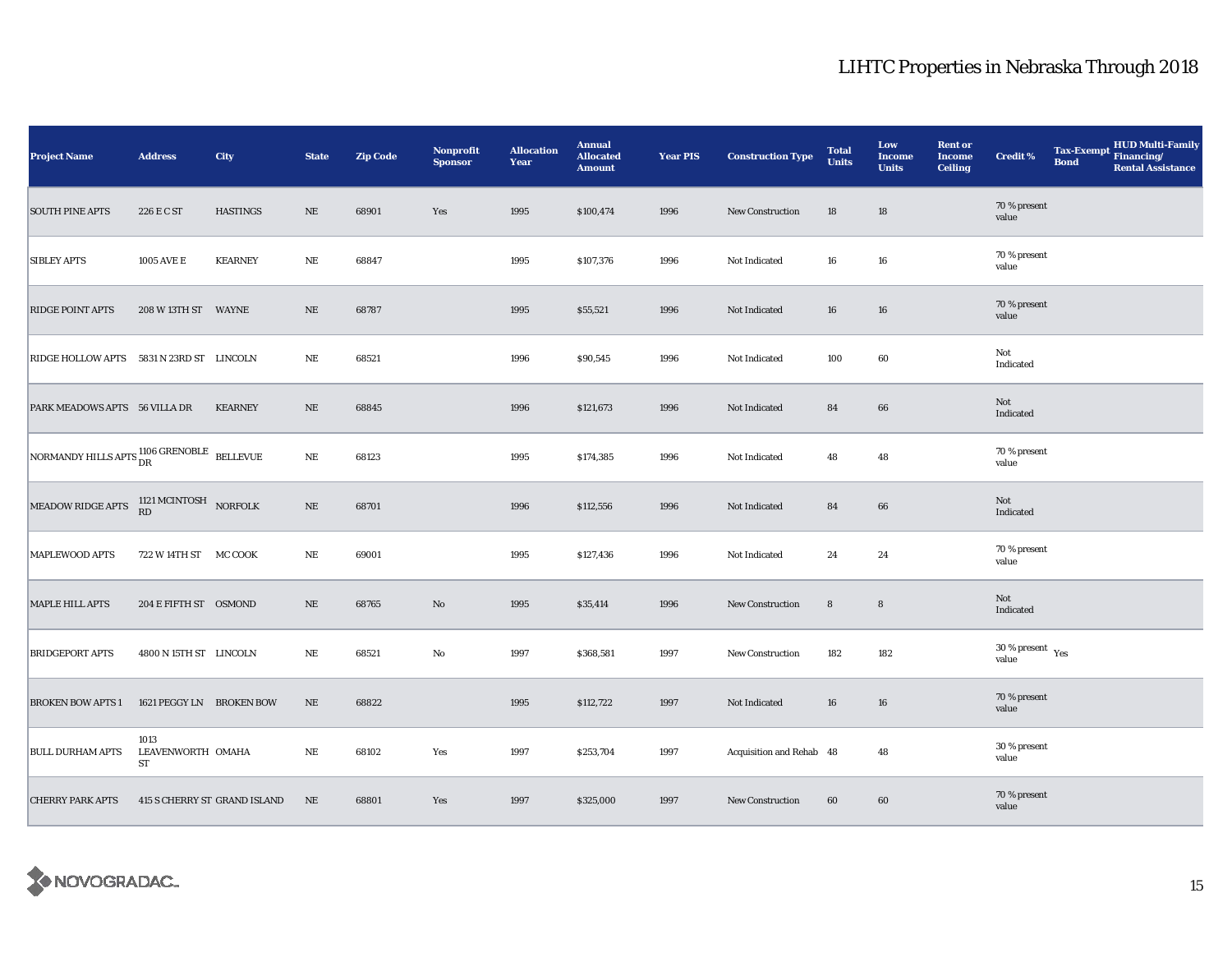| <b>Project Name</b>                                                                                                                                           | <b>Address</b>                         | City                       | <b>State</b> | <b>Zip Code</b> | Nonprofit<br><b>Sponsor</b> | <b>Allocation</b><br>Year | <b>Annual</b><br><b>Allocated</b><br><b>Amount</b> | <b>Year PIS</b> | <b>Construction Type</b> | <b>Total</b><br><b>Units</b> | Low<br><b>Income</b><br><b>Units</b> | <b>Rent or</b><br><b>Income</b><br><b>Ceiling</b> | <b>Credit %</b>                          | <b>Tax-Exempt</b><br><b>Bond</b> | HUD Multi-Family<br>Financing/<br><b>Rental Assistance</b> |
|---------------------------------------------------------------------------------------------------------------------------------------------------------------|----------------------------------------|----------------------------|--------------|-----------------|-----------------------------|---------------------------|----------------------------------------------------|-----------------|--------------------------|------------------------------|--------------------------------------|---------------------------------------------------|------------------------------------------|----------------------------------|------------------------------------------------------------|
| <b>COUNTRYSIDE VILLA</b>                                                                                                                                      | 1415 MAIN ST                           | <b>WOOD RIVER</b>          | NE           | 68883           |                             | 1995                      | \$54,674                                           | 1997            | Not Indicated            | 12                           | $12\,$                               |                                                   | 70 % present<br>value                    |                                  |                                                            |
| $\fbox{DEERFIELD} \begin{tabular}{@{}l@{}} \bf APARTMEN \\ \bf AVENUE \\ \end{tabular} \begin{tabular}{@{}l@{}} \bf 2310-2314 \\ \bf AVENUE \\ \end{tabular}$ |                                        | <b>GOTHENBURG</b>          | $\rm NE$     | 69138-0000      | $\mathbf{N}\mathbf{o}$      | 1996                      | \$40,000                                           | 1997            | New Construction         | 24                           | 24                                   | 60% AMGI                                          | $30\,\%$ present $\,$ No value           |                                  | $\mathbf{No}$                                              |
| <b>LONE TREE APTS</b>                                                                                                                                         | 200 W FIRST ST BIG SPRINGS             |                            | $\rm NE$     | 69122           |                             | 1995                      | \$18,872                                           | 1997            | Not Indicated            | $\overline{4}$               | $\overline{4}$                       |                                                   | 70 % present<br>value                    |                                  |                                                            |
| PAUL VI HEIGHTS                                                                                                                                               | 1821 MONTINI<br>$\mathbf{D}\mathbf{R}$ | <b>LINCOLN</b>             | $\rm NE$     | 68521           | Yes                         | 1997                      | \$201,405                                          | 1997            | New Construction         | 28                           | 28                                   |                                                   | 70 % present<br>value                    |                                  |                                                            |
| <b>HERITAGE APTS</b>                                                                                                                                          | <b>740 PINE ST</b>                     | <b>CHADRON</b>             | $\rm NE$     | 69337           | Yes                         | 1997                      | \$122,460                                          | 1997            | New Construction         | 23                           | 23                                   |                                                   | 70 % present<br>value                    |                                  |                                                            |
| <b>TIMBER RIDGE APTS</b>                                                                                                                                      | 10901 JAYNES<br>PLZ                    | <b>OMAHA</b>               | $\rm NE$     | 68164           | $\rm No$                    | 1999                      | \$579,931                                          | 1997            | <b>New Construction</b>  | 276                          | 276                                  |                                                   | $30\,\%$ present $\,$ $\rm Yes$<br>value |                                  |                                                            |
| <b>WOOD BRIDGE APTS</b>                                                                                                                                       | <b>7121 HELEN</b><br>WITT DR           | <b>LINCOLN</b>             | $_{\rm NE}$  | 68512           | Yes                         | 1996                      | \$282,067                                          | 1997            | New Construction         | 96                           | 48                                   |                                                   | 70 % present<br>value                    |                                  |                                                            |
| <b>KELLOM RIDGES II</b>                                                                                                                                       | 1300 N 26TH ST OMAHA                   |                            | $\rm NE$     | 68131           | Yes                         | 1996                      | \$201,962                                          | 1997            | Not Indicated            | 19                           | 19                                   |                                                   | 70 % present<br>value                    |                                  |                                                            |
| <b>HIGHLAND PLACE</b>                                                                                                                                         |                                        | 1910 S 15TH ST PLATTSMOUTH | NE           | 68048           |                             | 1997                      | \$52,830                                           | 1997            | Not Indicated            | 36                           | 20                                   |                                                   | Not<br>Indicated                         |                                  |                                                            |
| <b>HIGHLAND CROWN</b>                                                                                                                                         | 1922 LOCUST ST OMAHA                   |                            | $\rm NE$     | 68110           | Yes                         | 1996                      | \$148,336                                          | 1997            | <b>New Construction</b>  | 16                           | 16                                   |                                                   | 70 % present<br>value                    |                                  |                                                            |
| COUNTRYSIDE HOUSING $_{\rm LANCASTER\;AVE}^{907\;\rm W}$ DE WITT                                                                                              |                                        |                            | $\rm NE$     | 68341           |                             | 1995                      | \$18,872                                           | 1997            | Not Indicated            | $\overline{4}$               | $\overline{4}$                       |                                                   | 70 % present<br>value                    |                                  |                                                            |
| $\begin{tabular}{ l c c c c c c c } \hline BURLINGTON SQUARE & 3610 ORCHARD & OMAHA \\ \hline \end{tabular}$                                                  |                                        |                            | $\rm NE$     | 68107           | Yes                         | 1996                      | \$145,575                                          | 1997            | <b>New Construction</b>  | 24                           | 24                                   |                                                   | 70 % present<br>value                    |                                  |                                                            |
| <b>TRAILVIEW APTS</b>                                                                                                                                         | 216 DUFFIELD<br>$\operatorname{AVE}$   | <b>HEBRON</b>              | $\rm NE$     | 68370           | Yes                         | 1996                      | \$48,223                                           | 1997            | New Construction         | 8                            | 8                                    |                                                   | 70 % present<br>value                    |                                  |                                                            |

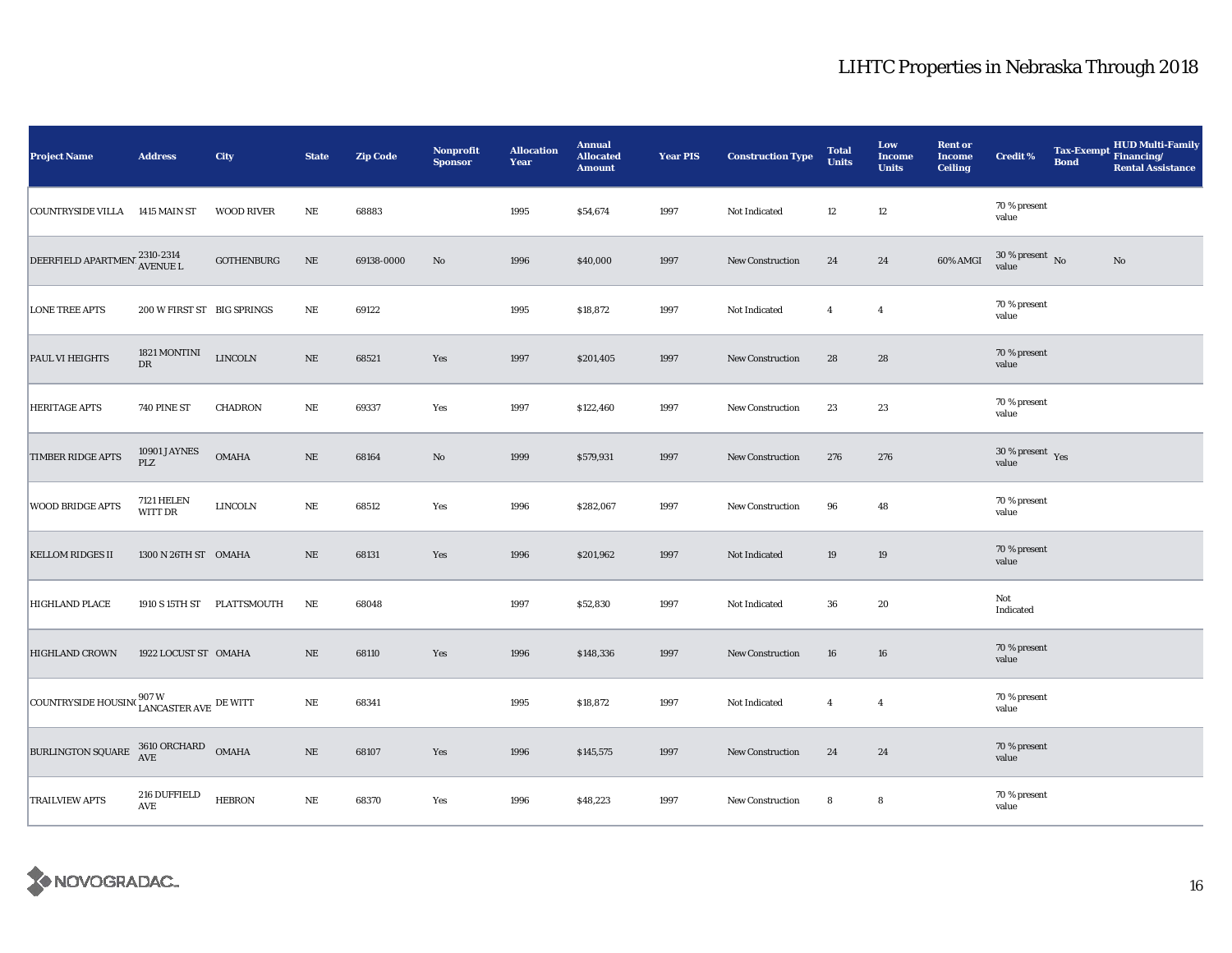| Project Name                                | <b>Address</b>                          | City                               | <b>State</b> | <b>Zip Code</b> | Nonprofit<br><b>Sponsor</b> | <b>Allocation</b><br>Year | <b>Annual</b><br><b>Allocated</b><br><b>Amount</b> | <b>Year PIS</b> | <b>Construction Type</b>  | <b>Total</b><br><b>Units</b> | Low<br><b>Income</b><br><b>Units</b> | <b>Rent or</b><br><b>Income</b><br><b>Ceiling</b> | <b>Credit %</b>                          | <b>Tax-Exempt</b><br><b>Bond</b> | HUD Multi-Family<br>Financing/<br><b>Rental Assistance</b> |
|---------------------------------------------|-----------------------------------------|------------------------------------|--------------|-----------------|-----------------------------|---------------------------|----------------------------------------------------|-----------------|---------------------------|------------------------------|--------------------------------------|---------------------------------------------------|------------------------------------------|----------------------------------|------------------------------------------------------------|
| SILVERWOOD APTS                             | 716 W STOLLEY<br>PARK RD                | <b>GRAND ISLAND</b>                | $_{\rm NE}$  | 68801           |                             | 1995                      | \$153,280                                          | 1997            | Not Indicated             | 20                           | 20                                   |                                                   | 70 % present<br>value                    |                                  |                                                            |
| PLATTE VALLEY APTS 712 SW ST                |                                         | <b>VALLEY</b>                      | $\rm NE$     | 68064           | Yes                         | 1996                      | \$157,185                                          | 1997            | Acquisition and Rehab 48  |                              | 48                                   |                                                   | 30 % present<br>value                    |                                  |                                                            |
| PINE GROVE                                  | 1017 W D ST                             | <b>WYMORE</b>                      | $\rm NE$     | 68466           | Yes                         | 1996                      | \$49,234                                           | 1997            | New Construction          | $8\phantom{1}$               | $\bf8$                               |                                                   | 70 % present<br>value                    |                                  |                                                            |
| PETERSBURG COUNTRY 306 E NORMAN PETERSBURG  |                                         |                                    | $_{\rm NE}$  | 68652           |                             | 1996                      | \$31,162                                           | 1997            | Not Indicated             | 6                            | $\boldsymbol{6}$                     |                                                   | Not<br>Indicated                         |                                  |                                                            |
| NEW HEIGHTS LIVING C 4420 VALLEY RD LINCOLN |                                         |                                    | $\rm NE$     | 68510           |                             | 1995                      | \$196,389                                          | 1997            | Not Indicated             | 28                           | 28                                   |                                                   | 70 % present<br>value                    |                                  |                                                            |
| LHA SCATTERED SITE IV 3016 W ST             |                                         | LINCOLN                            | NE           | 68503           |                             | 1995                      | \$68,046                                           | 1997            | Not Indicated             | 11                           | $11\,$                               |                                                   | 70 % present<br>value                    |                                  |                                                            |
| IMMACULATE CONCEPT 2716 S 24TH ST OMAHA     |                                         |                                    | $\rm{NE}$    | 68108           | $\rm\thinspace No$          | 1998                      | \$112,428                                          | 1998            | Not Indicated             | 19                           | 19                                   |                                                   | 70 % present<br>value                    |                                  |                                                            |
| <b>ARBORS APTS</b>                          |                                         | 1108 E 17TH ST SOUTH SIOUX CITY NE |              | 68776           | No                          | 1999                      | \$296,698                                          | 1998            | New Construction          | 192                          | 144                                  |                                                   | $30\,\%$ present $\,$ $\rm Yes$<br>value |                                  |                                                            |
| LINCOLN - ARC HOUSIN 1014 N 35TH ST LINCOLN |                                         |                                    | $\rm NE$     | 68503           | Yes                         | 1997                      | \$45,005                                           | 1998            | <b>New Construction</b>   | $6\phantom{.}6$              | $\bf{6}$                             |                                                   | 70 % present<br>value                    |                                  |                                                            |
| AMBER RIDGE APTS (CE 1876 S 74TH ST OMAHA   |                                         |                                    | $\rm NE$     | 68124           | $\mathbf{No}$               | 1998                      | \$77,671                                           | 1998            | Acquisition and Rehab 150 |                              | 109                                  |                                                   | 30 % present $\gamma_{\rm{es}}$<br>value |                                  |                                                            |
| <b>CHARDRON APTS I</b>                      | 700 W EIGHTH CHADRON<br><b>ST</b>       |                                    | $\rm NE$     | 69337           | No                          | 1998                      | \$102,850                                          | 1998            | <b>New Construction</b>   | 16                           | 16                                   |                                                   | 70 % present<br>value                    |                                  |                                                            |
| <b>CRESTLAND APTS</b>                       | 1118 W SCOTT ST BEATRICE                |                                    | $_{\rm NE}$  | 68310           | Yes                         | 1997                      | \$99,300                                           | 1998            | <b>New Construction</b>   | 16                           | 16                                   |                                                   | 70 % present<br>value                    |                                  |                                                            |
| <b>GRENOBLE APTS</b>                        | 14816<br><b>NORMANDY</b><br><b>BLVD</b> | <b>BELLEVUE</b>                    | $\rm NE$     | 68123           | No                          | 1997                      | \$190,454                                          | 1998            | <b>New Construction</b>   | 48                           | 47                                   |                                                   | 70 % present<br>value                    |                                  |                                                            |

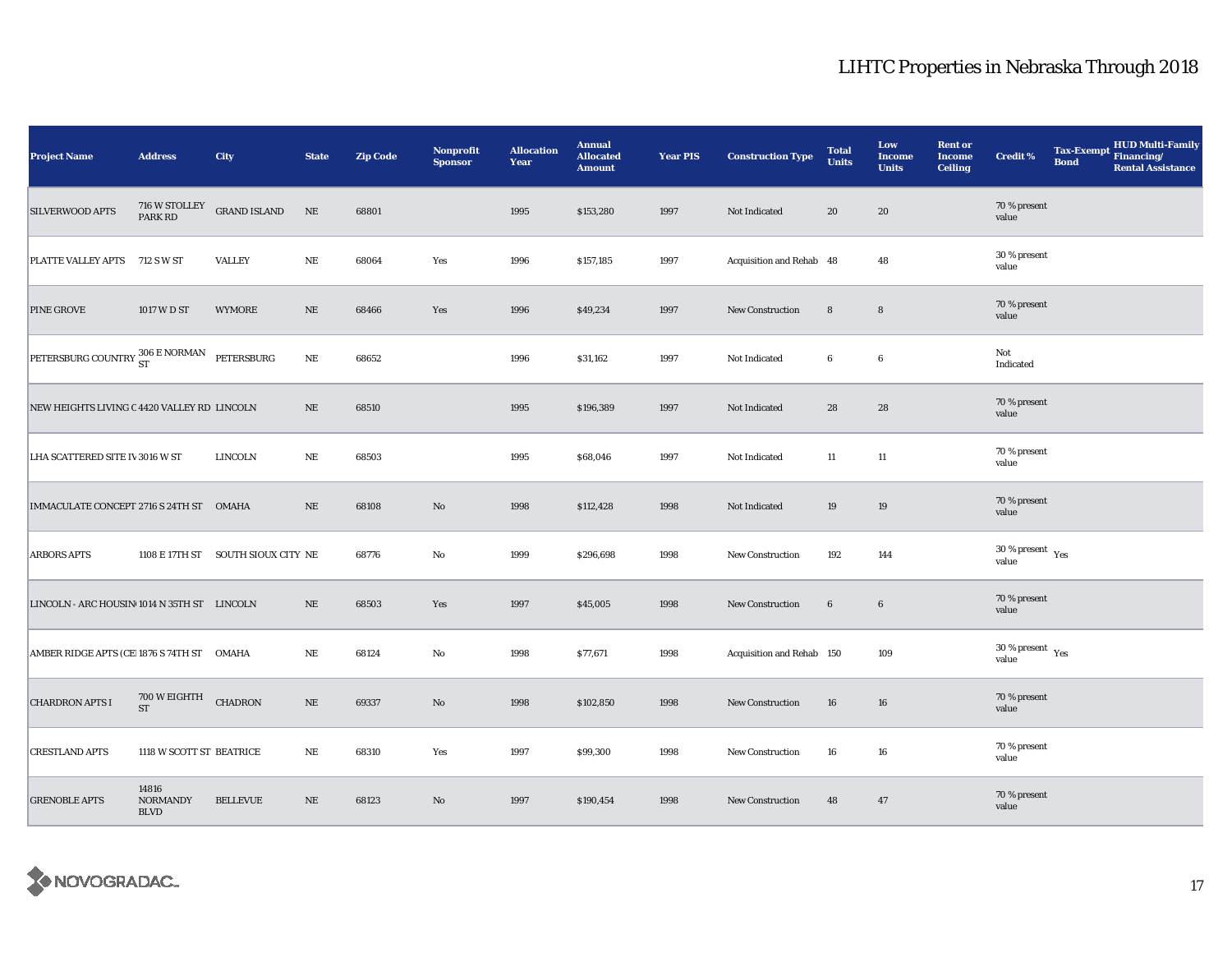| Project Name                                  | <b>Address</b>                             | City                | <b>State</b> | <b>Zip Code</b> | Nonprofit<br><b>Sponsor</b> | <b>Allocation</b><br>Year | <b>Annual</b><br><b>Allocated</b><br><b>Amount</b> | <b>Year PIS</b> | <b>Construction Type</b>        | <b>Total</b><br><b>Units</b> | Low<br><b>Income</b><br><b>Units</b> | <b>Rent or</b><br><b>Income</b><br><b>Ceiling</b> | <b>Credit %</b>                        | <b>Tax-Exempt</b><br><b>Bond</b> | HUD Multi-Family<br>Financing/<br><b>Rental Assistance</b> |
|-----------------------------------------------|--------------------------------------------|---------------------|--------------|-----------------|-----------------------------|---------------------------|----------------------------------------------------|-----------------|---------------------------------|------------------------------|--------------------------------------|---------------------------------------------------|----------------------------------------|----------------------------------|------------------------------------------------------------|
| <b>KELLOM EAST</b>                            | $2507\,\mbox{CALDWELL}$ OMAHA<br><b>ST</b> |                     | $_{\rm NE}$  | 68131           | Yes                         | 1997                      | \$66,800                                           | 1998            | <b>New Construction</b>         | 8                            | 8                                    |                                                   | 70 % present $\hbox{~No}$<br>value     |                                  |                                                            |
| KOUNTZE PARK CROWN 2019 BINNEY ST OMAHA       |                                            |                     | $\rm NE$     | 68110           | Yes                         | 1998                      | \$158,764                                          | 1998            | New Construction                | 16                           | 16                                   |                                                   | 70 % present<br>value                  |                                  |                                                            |
| <b>MAPLE RIDGE APTS</b>                       | 841 MAPLE ST                               | CHADRON             | $\rm NE$     | 69337           | No                          | 1997                      | \$42,091                                           | 1998            | <b>New Construction</b>         | 18                           | $18\,$                               |                                                   | 30 % present<br>value                  |                                  |                                                            |
| <b>LANDMARK APTS</b>                          | 424 NORRIS AVE MC COOK                     |                     | NE           | 69001           |                             | 1996                      | \$94,356                                           | 1998            | <b>Acquisition and Rehab 12</b> |                              | 12                                   |                                                   | 70 % present<br>value                  |                                  |                                                            |
| <b>PLAINVIEW</b>                              | 611 SATURN ST ALDA                         |                     | $\rm NE$     | 68810           | Yes                         | 1997                      | \$38,210                                           | 1998            | New Construction                | 8                            | 8                                    |                                                   | 70 % present<br>value                  |                                  |                                                            |
| <b>SOUTHLAWN APTS</b>                         | 1737 ADA ST                                | <b>GRAND ISLAND</b> | $\rm NE$     | 68803           | No                          | 1997                      | \$188,601                                          | 1998            | New Construction                | 36                           | ${\bf 36}$                           |                                                   | 70 % present $\hbox{~No}$<br>value     |                                  |                                                            |
| <b>TWENTIETH PLACE</b>                        | 1825 N 20TH ST OMAHA                       |                     | $_{\rm NE}$  | 68110           | Yes                         | 1997                      | \$190,100                                          | 1998            | New Construction                | 18                           | $18\,$                               |                                                   | 70 % present<br>value                  |                                  |                                                            |
| KEITH COUNTY HDC AP1206 W FIFTH ST PAXTON     |                                            |                     | $\rm NE$     | 69155           |                             | 1996                      | \$37,584                                           | 1998            | Not Indicated                   | $\overline{4}$               | $\overline{4}$                       |                                                   | Not<br>Indicated                       |                                  |                                                            |
| <b>HASTINGS APTS II</b>                       | 209 E C ST                                 | <b>HASTINGS</b>     | $\rm NE$     | 68901           | Yes                         | 1996                      | \$88,819                                           | 1998            | New Construction                | 18                           | 14                                   |                                                   | 70 % present<br>value                  |                                  |                                                            |
| BURLINGTON PLACE AP. BURLINGTON               | 620<br><b>STREET</b>                       | HOLDREGE            | $\rm NE$     | 68949-0000      | $\mathbf{N}\mathbf{o}$      | 1998                      | \$50,649                                           | 1998            | <b>New Construction</b>         | 32                           | 25                                   | 60% AMGI                                          | $30\,\%$ present $\,$ No $\,$<br>value |                                  | $\mathbf{No}$                                              |
| WESTSIDE APARTMENT: 2101 O STREET COZAD       |                                            |                     | NE           | 69130-0000      | No                          | 1998                      | \$49,760                                           | 1998            | New Construction                | 32                           | 25                                   | 60% AMGI                                          | $30$ % present $\,$ No $\,$<br>value   |                                  | $\mathbf{No}$                                              |
| TABORWOOD TOWNHO! $^{1200}_{\rm AVE}$ S TABOR |                                            | NORTH PLATTE        | NE           | 69101           |                             | 1996                      | \$163,692                                          | 1998            | Not Indicated                   | ${\bf 38}$                   | ${\bf 38}$                           |                                                   | Not<br>Indicated                       |                                  |                                                            |
| <b>SIDNEY APTS II</b>                         | 2440 FT SIDNEY SIDNEY<br>RD                |                     | $\rm NE$     | 69162           | Yes                         | 1996                      | \$164,261                                          | 1998            | New Construction                | 36                           | 28                                   |                                                   | Not<br>Indicated                       |                                  |                                                            |

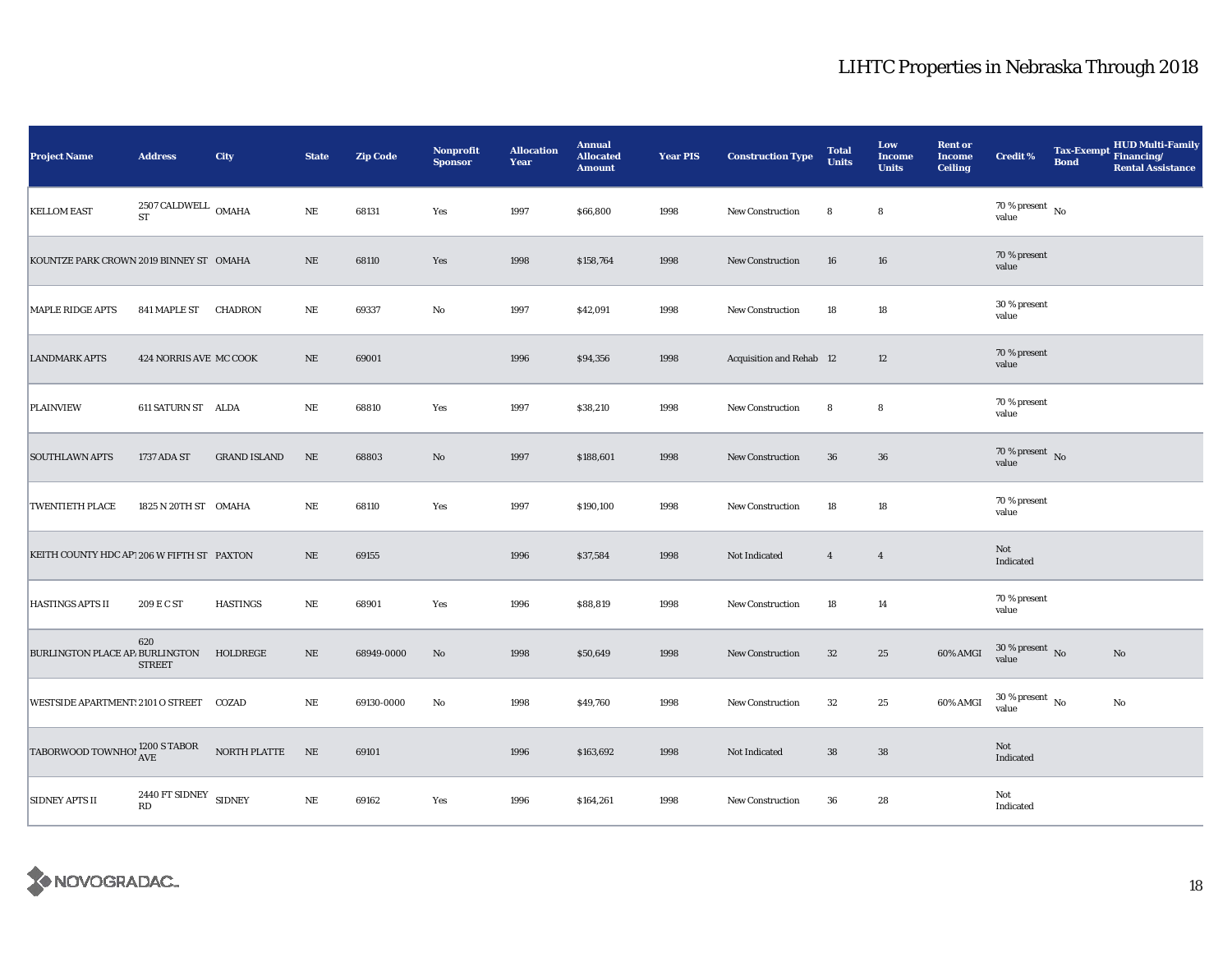| <b>Project Name</b>                                            | <b>Address</b>            | City                                             | <b>State</b> | <b>Zip Code</b> | <b>Nonprofit</b><br><b>Sponsor</b> | <b>Allocation</b><br>Year | <b>Annual</b><br><b>Allocated</b><br><b>Amount</b> | <b>Year PIS</b> | <b>Construction Type</b> | <b>Total</b><br><b>Units</b> | Low<br><b>Income</b><br><b>Units</b> | <b>Rent or</b><br><b>Income</b><br><b>Ceiling</b> | <b>Credit %</b>                             | <b>Tax-Exempt</b><br><b>Bond</b> | HUD Multi-Family<br>Financing/<br><b>Rental Assistance</b> |
|----------------------------------------------------------------|---------------------------|--------------------------------------------------|--------------|-----------------|------------------------------------|---------------------------|----------------------------------------------------|-----------------|--------------------------|------------------------------|--------------------------------------|---------------------------------------------------|---------------------------------------------|----------------------------------|------------------------------------------------------------|
| SEVEN OAKS OF FLOREN 3439 STATE                                |                           | <b>OMAHA</b>                                     | $\rm NE$     | 68112-0000      | No                                 | 1998                      | \$98,180                                           | 1998            | Acquisition and Rehab 32 |                              | 26                                   | 60% AMGI                                          | $30$ % present $\,$ No $\,$<br>value        |                                  | No                                                         |
| ROBBINS SCHOOL APTS 4302 S 39TH AVE OMAHA                      |                           |                                                  | $\rm NE$     | 68107           |                                    | 1998                      | \$127,766                                          | 1998            | Not Indicated            | 21                           | 21                                   |                                                   | Not<br>Indicated                            |                                  |                                                            |
| PACIFIC PLACE APTS                                             |                           | $500$ N PACIFIC $$\tt{NORTH}$ PLATTE $$\tt{ST}$$ | NE           | 69101           |                                    | 1998                      | \$103,666                                          | 1998            | Not Indicated            | 64                           | $50\,$                               |                                                   | Not<br>Indicated                            |                                  |                                                            |
| OMAHA CAMPUS FOR H(1490 N 16TH ST OMAHA                        |                           |                                                  | NE           | 68102           |                                    | 1997                      | \$173,746                                          | 1998            | Not Indicated            | 52                           | 52                                   |                                                   | Not<br>Indicated                            |                                  |                                                            |
| BETHPHAGE RESIDENTI $_{\rm PLZ}^{9133\text{ REDMAN}}$          |                           | <b>OMAHA</b>                                     | $\rm NE$     | 68134           | Yes                                | 1997                      | \$110,791                                          | 1999            | New Construction         | 16                           | 16                                   |                                                   | $70\,\%$ present $\,$ No value              |                                  |                                                            |
| <b>CAMBURY HILLS APTS</b>                                      | 3327 N 163RD<br>PLZ       | <b>OMAHA</b>                                     | $\rm NE$     | 68116           | $\rm No$                           | 1999                      | \$280,185                                          | 1999            | New Construction         | 214                          | 107                                  |                                                   | $30\,\%$ present $\,$ $\rm Yes$<br>value    |                                  |                                                            |
| CAPITOL CORNER TOWN $_{\mbox{AVE}}^{858\text{ DARREN}}$        |                           | <b>LINCOLN</b>                                   | $\rm NE$     | 68522           | Yes                                | 1998                      | \$165,375                                          | 1999            | New Construction         | 25                           | 25                                   |                                                   | 70 % present $\hbox{~No}$<br>value          |                                  |                                                            |
| CEDAR GROVE APARTMI $^{1302\text{-}1402}_{\text{CEDAR}$ STREET |                           | <b>AURORA</b>                                    | NE           | 68818-0000      | No                                 | 1999                      | \$32,164                                           | 1999            | New Construction         | 18                           | 14                                   | 60% AMGI                                          | $30\,\%$ present $\,$ No value              |                                  | No                                                         |
| CENTRAL PARK TOWERS 1511 FARNAM ST OMAHA                       |                           |                                                  | NE           | 68102           | Yes                                | 1998                      | \$142,201                                          | 1999            | Acquisition and Rehab 64 |                              | 64                                   |                                                   | <b>Both 30%</b><br>and 70%<br>present value | No                               |                                                            |
| CHERRY PARK APTS PHA 415 S CHERRY ST GRAND ISLAND              |                           |                                                  | NE           | 68801           | $\rm No$                           | 1998                      | \$324,544                                          | 1999            | New Construction         | 60                           | 60                                   |                                                   | $70$ % present $\,$ No $\,$<br>value        |                                  |                                                            |
| <b>CROWN WEST</b>                                              | 2027 CHAR AVE SCOTTSBLUFF |                                                  | $\rm NE$     | 69361           | Yes                                | 1998                      | \$99,504                                           | 1999            | New Construction         | 15                           | 15                                   |                                                   | $70\,\%$ present $\,$ No value              |                                  |                                                            |
| <b>CREST VIEW APTS</b>                                         | 2730 11TH AVE SIDNEY      |                                                  | $\rm NE$     | 69162           | No                                 | 1999                      | \$74,300                                           | 1999            | <b>New Construction</b>  | 48                           | 36                                   |                                                   | $30$ % present $\,$ $\rm Yes$<br>value      |                                  |                                                            |
| EAST MEADOWS SENIOF $_{ST}^{317}$ S SEVENTH TEKAMAH            |                           |                                                  | $\rm NE$     | 68061           | $\rm No$                           | 1998                      | \$73,599                                           | 1999            | New Construction         | 12                           | 12                                   |                                                   | $70\,\%$ present $\,$ No value              |                                  |                                                            |

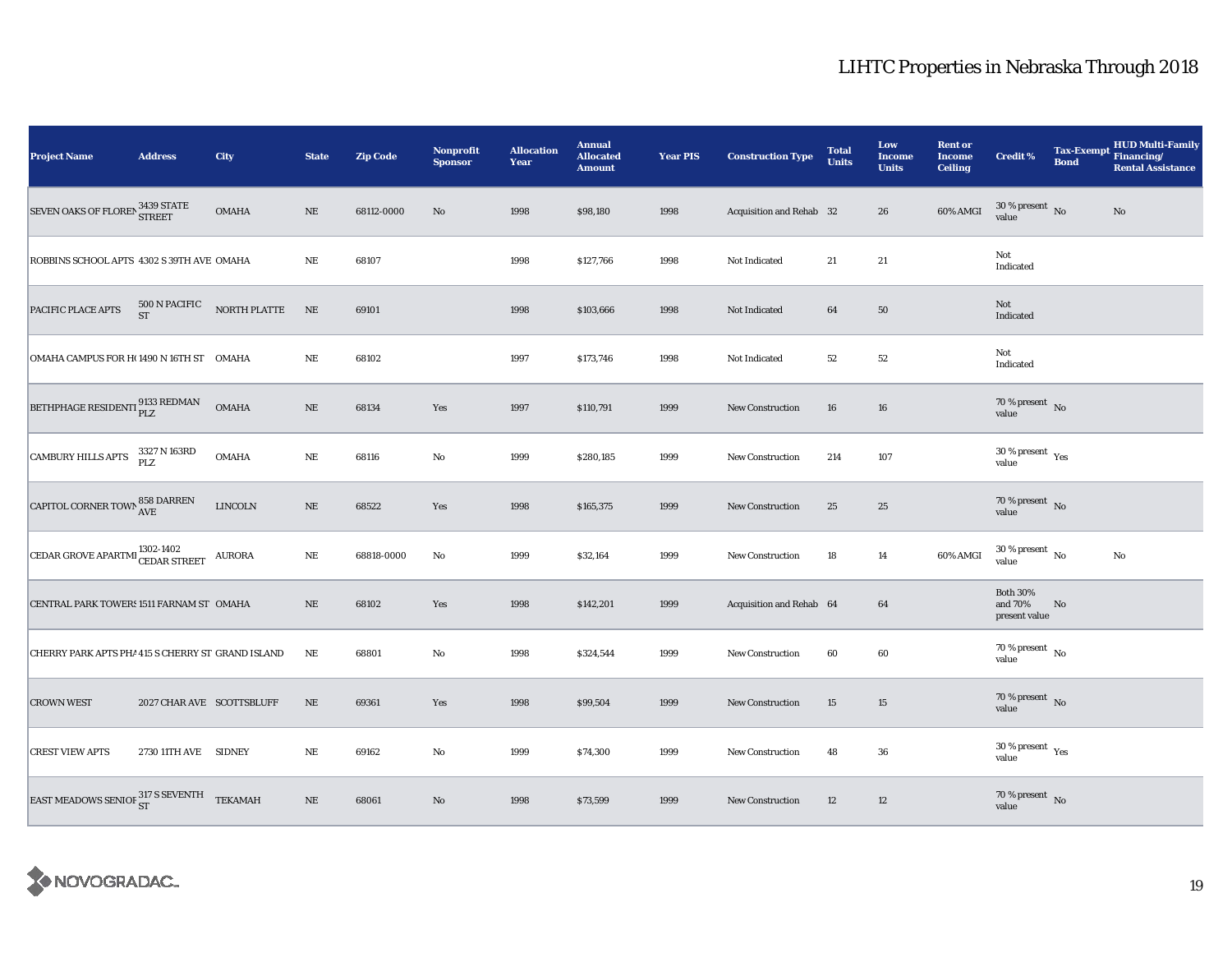| <b>Project Name</b>                                                                                                                                                        | <b>Address</b>                          | City                | <b>State</b> | <b>Zip Code</b> | Nonprofit<br><b>Sponsor</b> | <b>Allocation</b><br>Year | <b>Annual</b><br><b>Allocated</b><br><b>Amount</b> | <b>Year PIS</b> | <b>Construction Type</b> | <b>Total</b><br><b>Units</b> | Low<br><b>Income</b><br><b>Units</b> | <b>Rent or</b><br><b>Income</b><br><b>Ceiling</b> | <b>Credit %</b>                          | <b>Tax-Exempt</b><br><b>Bond</b> | <b>HUD Multi-Family</b><br>Financing/<br><b>Rental Assistance</b> |
|----------------------------------------------------------------------------------------------------------------------------------------------------------------------------|-----------------------------------------|---------------------|--------------|-----------------|-----------------------------|---------------------------|----------------------------------------------------|-----------------|--------------------------|------------------------------|--------------------------------------|---------------------------------------------------|------------------------------------------|----------------------------------|-------------------------------------------------------------------|
| L & S HOUSING                                                                                                                                                              | <b>317 N ELM ST</b>                     | LEIGH               | $_{\rm NE}$  | 68643           | $\rm No$                    | 1998                      | \$35,640                                           | 1999            | <b>New Construction</b>  | 16                           | 9                                    |                                                   | $70\,\%$ present $\,$ No value           |                                  |                                                                   |
| <b>LAKESIDE APTS</b>                                                                                                                                                       | 210 20TH ST                             | <b>GOTHENBURG</b>   | $\rm NE$     | 69138           | $\rm No$                    | 1999                      | \$37,656                                           | 1999            | New Construction         | 24                           | 18                                   |                                                   | $30\,\%$ present $\,$ Yes value          |                                  |                                                                   |
| <b>JONNA COURT</b>                                                                                                                                                         | 1242 JONNA CT LINCOLN                   |                     | $\rm NE$     | 68522           | Yes                         | 1999                      | \$65,141                                           | 1999            | New Construction         | 8                            | $\bf8$                               |                                                   | $70$ % present $\,$ No $\,$<br>value     |                                  |                                                                   |
| <b>LINCOLN HOUSE</b>                                                                                                                                                       | 1423 BROADWAY SCOTTSBLUFF               |                     | $\rm NE$     | 69361           | $\rm No$                    | 1998                      | \$88,845                                           | 1999            | Acquisition and Rehab 35 |                              | $35\,$                               |                                                   | $30\,\%$ present $\,$ No value           |                                  |                                                                   |
| $\begin{array}{ l } \hline \text{MEADOWVIEW ESTATES} \end{array} \begin{array}{c} \text{1106 W NATHAN} \\ \text{DR} \end{array} \begin{array}{c} \text{WAYNE} \end{array}$ |                                         |                     | $\rm NE$     | 68787           | No                          | 1998                      | \$39,157                                           | 1999            | <b>New Construction</b>  | 16                           | 16                                   |                                                   | $70\,\%$ present $\,$ No value           |                                  |                                                                   |
| MERIDIAN CLUB APTS                                                                                                                                                         | $^{1214}_{\rm APPLEWOOD\,DR}$ PAPILLION |                     | $\rm NE$     | 68046           | No                          | 1999                      | \$391,363                                          | 1999            | New Construction         | 212                          | 159                                  |                                                   | $30\,\%$ present $\,$ Yes value          |                                  |                                                                   |
| PREPARED PLACE                                                                                                                                                             | 4462 REDMAN<br>AVE                      | <b>OMAHA</b>        | NE           | 68111           | Yes                         | 1998                      | \$109,688                                          | 1999            | Acquisition and Rehab 28 |                              | 28                                   |                                                   | 70 % present $\hbox{~No}$<br>value       |                                  |                                                                   |
| OMAHA CROWN II                                                                                                                                                             | 2602<br><b>JEFFERSON ST</b>             | <b>OMAHA</b>        | $\rm NE$     | 68107           | Yes                         | 1998                      | \$116,972                                          | 1999            | New Construction         | 12                           | $12\,$                               |                                                   | $70\,\%$ present $\,$ No value           |                                  |                                                                   |
| PINNACLE APTS OF DAV 274 S 11TH ST                                                                                                                                         |                                         | <b>DAVID CITY</b>   | $\rm NE$     | 68632           | $\mathbf{No}$               | 1998                      | \$80,275                                           | 1999            | New Construction         | 16                           | 16                                   |                                                   | $70\,\%$ present $_{\, \rm No}$<br>value |                                  |                                                                   |
| PINNACLE APTS OF SCH 609 E 22ND ST SCHUYLER                                                                                                                                |                                         |                     | $\rm NE$     | 68661           | $\rm No$                    | 1997                      | \$109,691                                          | 1999            | <b>New Construction</b>  | 24                           | 24                                   |                                                   | $70\,\%$ present $\,$ No value           |                                  |                                                                   |
| <b>SOUTHLAWN APTS II</b>                                                                                                                                                   | 1830 ADA ST                             | <b>GRAND ISLAND</b> | $\rm NE$     | 68803           | No                          | 1999                      | \$14,662                                           | 1999            | New Construction         | 16                           | $\overline{7}$                       |                                                   | $30\,\%$ present $\,$ Yes value          |                                  |                                                                   |
| <b>SUNRIDGE APTS</b>                                                                                                                                                       | 1010 N 26TH ST BEATRICE                 |                     | $\rm NE$     | 68310           | No                          | 1999                      | \$38,418                                           | 1999            | New Construction         | 24                           | 18                                   |                                                   | $30\,\%$ present $\,$ Yes value          |                                  |                                                                   |
| <b>VALENTINE APTS</b>                                                                                                                                                      | 906 N GREEN ST VALENTINE                |                     | $\rm NE$     | 69201           | No                          | 1997                      | \$125,578                                          | 1999            | New Construction         | 18                           | $18\,$                               |                                                   | $70\,\%$ present $\,$ No value           |                                  |                                                                   |

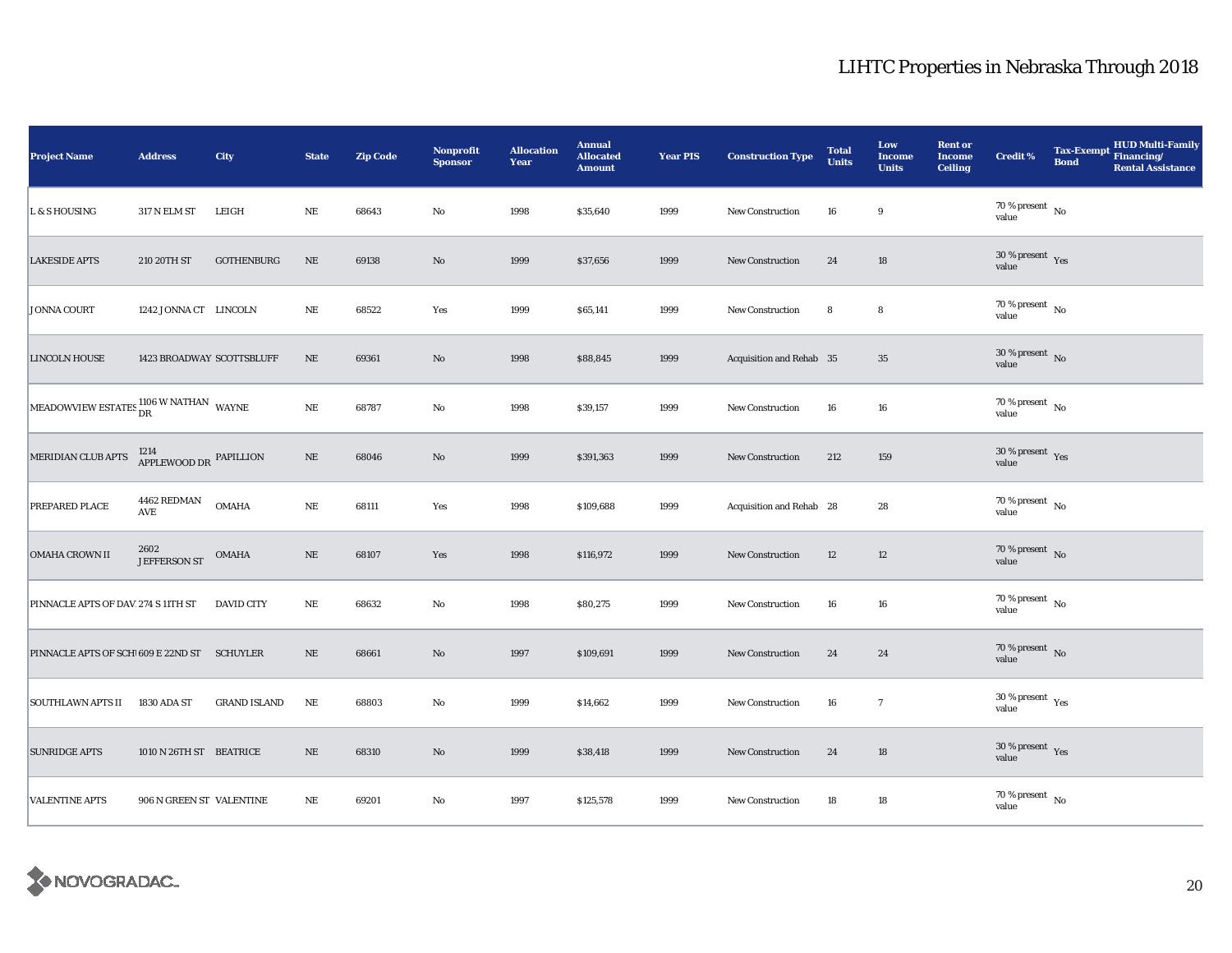| <b>Project Name</b>                          | <b>Address</b>                          | City          | <b>State</b> | <b>Zip Code</b> | Nonprofit<br><b>Sponsor</b> | <b>Allocation</b><br>Year | <b>Annual</b><br><b>Allocated</b><br><b>Amount</b> | <b>Year PIS</b> | <b>Construction Type</b> | <b>Total</b><br><b>Units</b> | Low<br><b>Income</b><br><b>Units</b> | <b>Rent or</b><br><b>Income</b><br><b>Ceiling</b> | <b>Credit %</b>                             | <b>Tax-Exempt</b><br><b>Bond</b> | <b>HUD Multi-Family</b><br>Financing/<br><b>Rental Assistance</b> |
|----------------------------------------------|-----------------------------------------|---------------|--------------|-----------------|-----------------------------|---------------------------|----------------------------------------------------|-----------------|--------------------------|------------------------------|--------------------------------------|---------------------------------------------------|---------------------------------------------|----------------------------------|-------------------------------------------------------------------|
| <b>WATERBROOK APTS</b>                       | 3141 N HILL RD LINCOLN                  |               | $_{\rm NE}$  | 68504           | $\rm No$                    | 1999                      | \$423,568                                          | 1999            | <b>New Construction</b>  | 246                          | 170                                  |                                                   | $30\,\%$ present $\,$ Yes value             |                                  |                                                                   |
| <b>BAY VIEW APTS</b>                         | 1234 S 13TH ST OMAHA                    |               | $_{\rm NE}$  | 68108           |                             | 1999                      | \$121,213                                          | 1999            | Not Indicated            | 12                           | $12\,$                               |                                                   | Not<br>Indicated                            |                                  |                                                                   |
| RESIDENCE OF AINSWO 152A S HALL ST AINSWORTH |                                         |               | $\rm{NE}$    |                 | $\rm No$                    | 1998                      | \$86,284                                           | 2000            | New Construction         | 12                           | 12                                   |                                                   | $70\,\%$ present $\,$ No value              |                                  |                                                                   |
| <b>BADER NORTH APTS</b>                      | 2609 BADER DR CENTRAL CITY              |               | $\rm{NE}$    | 68826           | No                          | 1999                      | \$106,410                                          | 2000            | New Construction         | 16                           | ${\bf 16}$                           |                                                   | $70\,\%$ present $\,$ No value              |                                  |                                                                   |
| FARNAM BUILDING APT 1613 FARNAM ST OMAHA     |                                         |               | $\rm NE$     | 68102           | $\mathbf{N}\mathbf{o}$      | 1999                      | \$235,132                                          | 2000            | Acquisition and Rehab 30 |                              | 30                                   |                                                   | <b>Both 30%</b><br>and 70%<br>present value | No                               |                                                                   |
| HERITAGE APTS OF BER 510 MASON AVE BERTRAND  |                                         |               | NE           | 68927           | No                          | 1998                      | \$22,911                                           | 2000            | New Construction         | 5                            | $5\phantom{.0}$                      |                                                   | $70$ % present $\,$ No $\,$<br>value        |                                  |                                                                   |
| TILDEN HOUSING I                             | 702 HORSESHOE TILDEN<br>${\rm LN}$      |               | $\rm NE$     | 68781           | Yes                         | 1999                      | \$51,846                                           | 2000            | New Construction         | $\bf8$                       | $7\phantom{.0}$                      |                                                   | $70\,\%$ present $\,$ No value              |                                  |                                                                   |
| <b>KELLOM NORTH</b>                          | $2620$ CALDWELL $\,$ OMAHA<br><b>ST</b> |               | $\rm NE$     | 68131           | Yes                         | 1999                      | \$251,804                                          | 2000            | New Construction         | 20                           | 20                                   |                                                   | $70$ % present $\,$ No $\,$<br>value        |                                  |                                                                   |
| KINCAID VILLAGE APTS 250 CHURCH ST ONEILL    |                                         |               | $\rm NE$     | 68763           | No                          | 1998                      | \$112,824                                          | 2000            | New Construction         | 18                           | 18                                   |                                                   | $70\,\%$ present $\,$ No value              |                                  |                                                                   |
| KINGS GATE SENIOR AP 7059 CROWN              |                                         | <b>OMAHA</b>  | $\rm NE$     | 68104           | No                          | 2000                      | \$381,044                                          | 2000            | <b>New Construction</b>  | 180                          | 180                                  |                                                   | $30$ % present $\,$ $\rm Yes$<br>value      |                                  |                                                                   |
| KOUNTZE PARK CROWN 2027 LOCUST ST OMAHA      |                                         |               | $\rm NE$     | 68110           | Yes                         | 1999                      | \$174,654                                          | 2000            | <b>New Construction</b>  | 16                           | 16                                   |                                                   | $70\,\%$ present $\,$ No value              |                                  |                                                                   |
| MADONNA ASSISTED LIV2120 S 52ND ST LINCOLN   |                                         |               | $_{\rm NE}$  | 68506           | Yes                         | 1999                      | \$70,641                                           | 2000            | <b>New Construction</b>  | 8                            | 8                                    |                                                   | $70$ % present $\,$ No $\,$<br>value        |                                  |                                                                   |
| OSCEOLA-SHELBY HOUS 150 E OAK ST             |                                         | <b>SHELBY</b> | $\rm NE$     | 68662           | Yes                         | 1999                      | \$80,519                                           | 2000            | <b>New Construction</b>  | 12                           | 12                                   |                                                   | $70\,\%$ present $\,$ No value              |                                  |                                                                   |

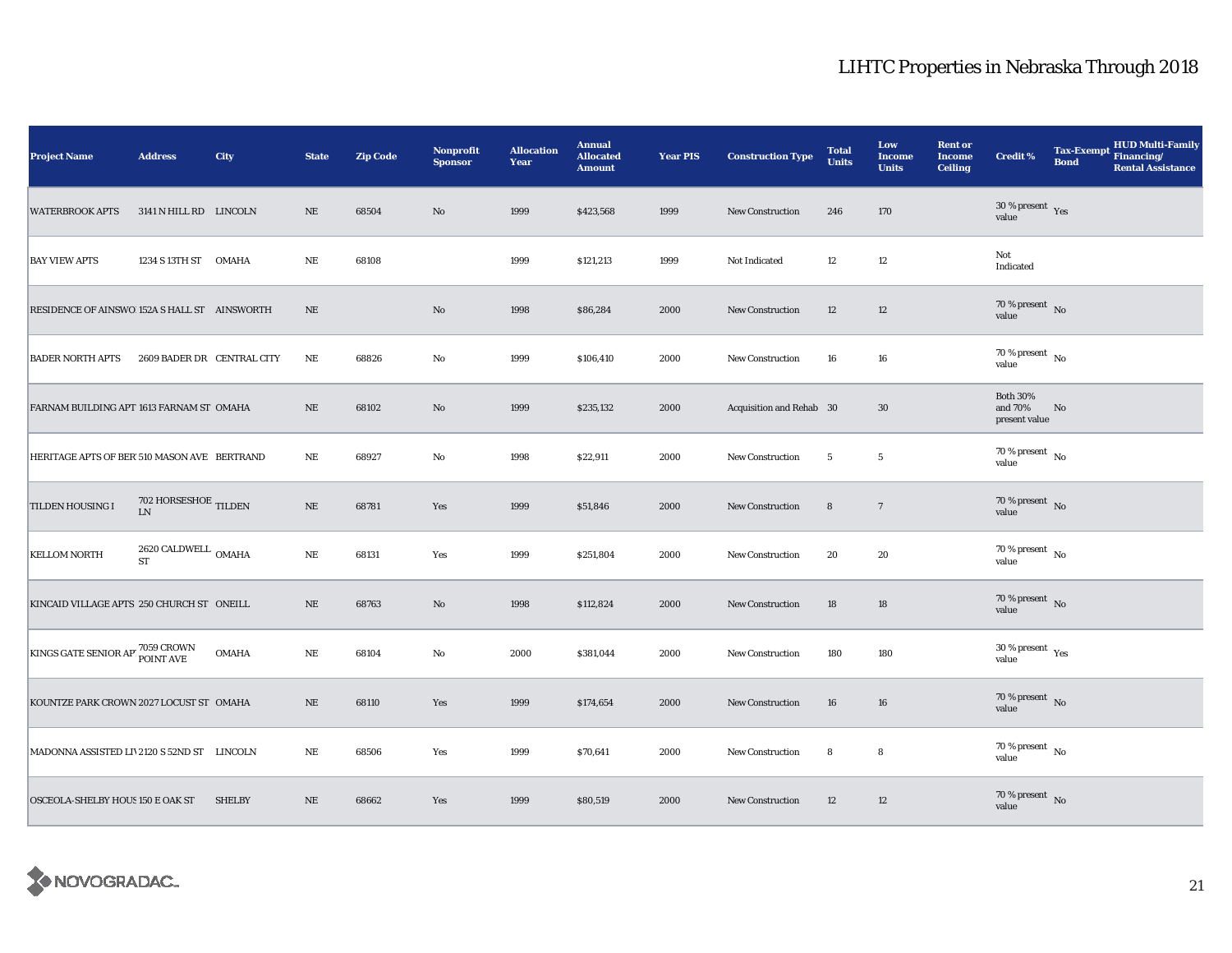| <b>Project Name</b>                                                | <b>Address</b>                           | <b>City</b>      | <b>State</b> | <b>Zip Code</b> | <b>Nonprofit</b><br><b>Sponsor</b> | <b>Allocation</b><br>Year | <b>Annual</b><br><b>Allocated</b><br><b>Amount</b> | <b>Year PIS</b> | <b>Construction Type</b> | <b>Total</b><br><b>Units</b> | Low<br><b>Income</b><br><b>Units</b> | <b>Rent or</b><br><b>Income</b><br><b>Ceiling</b> | Credit %                               | <b>Tax-Exempt</b><br><b>Bond</b> | <b>HUD Multi-Family</b><br>Financing/<br><b>Rental Assistance</b> |
|--------------------------------------------------------------------|------------------------------------------|------------------|--------------|-----------------|------------------------------------|---------------------------|----------------------------------------------------|-----------------|--------------------------|------------------------------|--------------------------------------|---------------------------------------------------|----------------------------------------|----------------------------------|-------------------------------------------------------------------|
| <b>SOMERS POINT APTS</b>                                           | 970 W SOMERS<br>PT                       | <b>FREMONT</b>   | $\rm NE$     | 68025           | Yes                                | 1999                      | \$190,592                                          | 2000            | New Construction         | 32                           | $32\,$                               |                                                   | 70 % present $\hbox{~No}$<br>value     |                                  |                                                                   |
| <b>SOUTH GLEN APTS</b>                                             | 2315<br>SCHNEIDER AVE $\,$ AUBURN        |                  | $\rm NE$     | 68305           | $\rm No$                           | 1998                      | \$90,065                                           | 2000            | New Construction         | 16                           | 16                                   |                                                   | $70\,\%$ present $\,$ No value         |                                  |                                                                   |
| ST JAMES MANOR APTS 3102 N 60TH ST OMAHA                           |                                          |                  | $\rm NE$     | 68104           | Yes                                | 1999                      | \$108,995                                          | 2000            | Acquisition and Rehab 60 |                              | 60                                   |                                                   | $30\,\%$ present $\,$ No $\,$<br>value |                                  |                                                                   |
| <b>SUNSET CROWN</b>                                                | 1003<br>MERIWETHER BEATRICE<br><b>ST</b> |                  | $\rm NE$     | 68310           | Yes                                | 1999                      | \$150,000                                          | 2000            | <b>New Construction</b>  | 17                           | 17                                   |                                                   | $70\,\%$ present $\,$ No value         |                                  |                                                                   |
| PRAIRIE HILL SENIOR T 201 W 18TH ST SYRACUSE                       |                                          |                  | $\rm NE$     | 68446           | Yes                                | 1999                      | \$77,027                                           | 2000            | <b>New Construction</b>  | 12                           | 12                                   |                                                   | $70\,\%$ present $\,$ No value         |                                  |                                                                   |
| TIMBER RIDGE APTS                                                  | 1517 ORCHARD<br>DR                       | NEBRASKA CITY NE |              | 68410           | $\mathbf{No}$                      | 2000                      | \$38,659                                           | 2000            | New Construction         | 24                           | 18                                   |                                                   | 30 % present Yes<br>value              |                                  |                                                                   |
| VALLEY VIEW TOWNHO $_{\text{AVE}}^{410 \text{ S}}$ COLLEGE ORLEANS |                                          |                  | $\rm NE$     | 68966           | Yes                                | 1999                      | \$35,719                                           | 2000            | New Construction         | $\boldsymbol{6}$             | $\boldsymbol{6}$                     |                                                   | $70$ % present $\,$ No $\,$<br>value   |                                  |                                                                   |
| <b>BARRIER FREE HOMES 480 A ST</b>                                 |                                          | <b>GERING</b>    | $\rm NE$     | 69341           | Yes                                | 2000                      | \$51,668                                           | 2001            | New Construction         | $7\phantom{.0}$              | $7\phantom{.0}$                      |                                                   | $70\,\%$ present $\,$ No value         |                                  |                                                                   |
| BEATRICE SUNSET ESTA MERIWETHER BEATRICE                           | 1108<br>ST                               |                  | $\rm NE$     | 68310           | Yes                                | 2001                      | \$165,282                                          | 2001            | <b>New Construction</b>  | 17                           | 17                                   |                                                   | $70$ % present $\,$ No $\,$<br>value   |                                  |                                                                   |
| CHRISTOPHER COURT A 209 27TH ST                                    |                                          | <b>COLUMBUS</b>  | $\rm NE$     | 68601           | No                                 | 2001                      | \$30,386                                           | 2001            | <b>New Construction</b>  | 24                           | 12                                   |                                                   | $30\,\%$ present $\,$ No $\,$<br>value |                                  |                                                                   |
| <b>COTTONWOOD APTS</b>                                             | 325 L ST                                 | <b>GERING</b>    | $_{\rm NE}$  | 69341           | Yes                                | 2000                      | \$323,523                                          | 2001            | New Construction         | 49                           | 48                                   |                                                   | $70$ % present $\,$ No $\,$<br>value   |                                  |                                                                   |
| <b>CYRILLA CROWN</b>                                               | 134 IRVING ST LINCOLN                    |                  | $\rm NE$     | 68521           | $\mathbf{N}\mathbf{o}$             | 2000                      | \$74,064                                           | 2001            | New Construction         | ${\bf 8}$                    | ${\bf 8}$                            |                                                   | 70 % present $\,$ No $\,$<br>value     |                                  |                                                                   |
| <b>GRANT HOUSING I</b>                                             | 328 MITCHEM<br>AVE                       | <b>GRANT</b>     | $\rm NE$     | 69140           | Yes                                | 2000                      | \$50,645                                           | 2001            | New Construction         | $\bf{6}$                     | $\boldsymbol{6}$                     |                                                   | Not<br>Indicated                       | No                               |                                                                   |

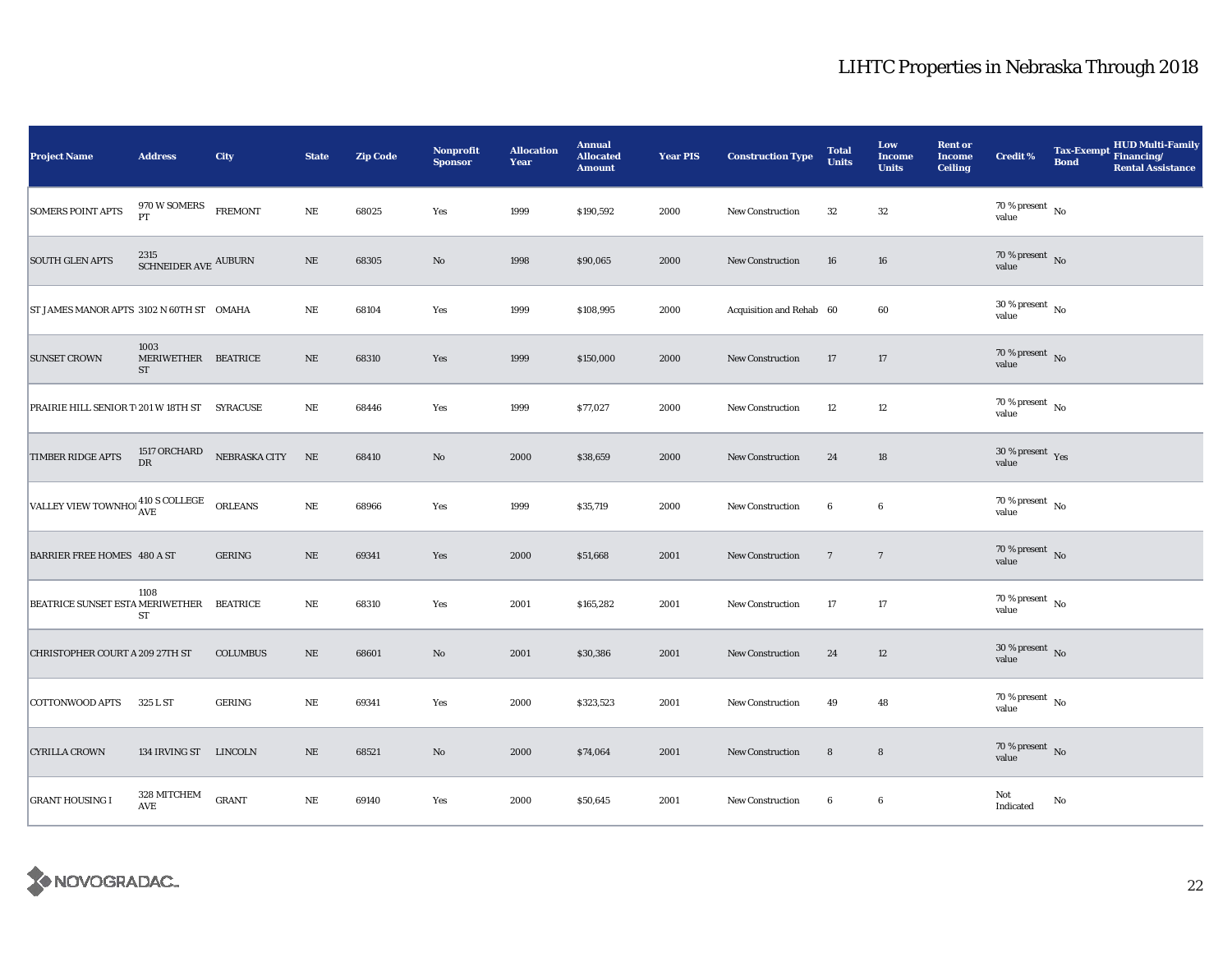| <b>Project Name</b>                                 | <b>Address</b>              | City                | <b>State</b> | <b>Zip Code</b> | <b>Nonprofit</b><br><b>Sponsor</b> | <b>Allocation</b><br>Year | <b>Annual</b><br><b>Allocated</b><br><b>Amount</b> | <b>Year PIS</b> | <b>Construction Type</b> | <b>Total</b><br><b>Units</b> | Low<br><b>Income</b><br><b>Units</b> | <b>Rent or</b><br><b>Income</b><br><b>Ceiling</b> | Credit %                                 | <b>Tax-Exempt</b><br><b>Bond</b> | HUD Multi-Family<br>Financing/<br><b>Rental Assistance</b> |
|-----------------------------------------------------|-----------------------------|---------------------|--------------|-----------------|------------------------------------|---------------------------|----------------------------------------------------|-----------------|--------------------------|------------------------------|--------------------------------------|---------------------------------------------------|------------------------------------------|----------------------------------|------------------------------------------------------------|
| IMMANUEL ELDERLY HO $^{6757\,NEWPORT}_{AVE}$ OMAHA  |                             |                     | $\rm NE$     | 68152           | Yes                                | 2000                      | \$319,014                                          | 2001            | New Construction         | 50                           | 49                                   |                                                   | $70\,\%$ present $\,$ No value           |                                  |                                                            |
| INDEPENDENCE COURT $_{\rm LN}^{2055\text{ MEADOW}}$ |                             | <b>SEWARD</b>       | NE           | 68434           | $\mathbf{No}$                      | 2001                      | \$29,669                                           | 2001            | New Construction         | 24                           | 12                                   |                                                   | $30\,\%$ present $\,$ No value           |                                  |                                                            |
| <b>KELLEY CREEK APTS</b>                            | 101 KELLY CT                | MC COOK             | $\rm NE$     | 69001           | $\rm\thinspace No$                 | 2001                      | \$29,656                                           | 2001            | <b>New Construction</b>  | 24                           | 12                                   |                                                   | $30\,\%$ present $\,$ Yes value          |                                  |                                                            |
| MEADOWS TOWNHOME 332 WALDEN                         |                             | <b>HASTINGS</b>     | $\rm NE$     | 68901           | Yes                                | 2000                      | \$123,960                                          | 2001            | <b>New Construction</b>  | 16                           | 16                                   |                                                   | $70\,\%$ present $\,$ No value           |                                  |                                                            |
| MEREDITH MANOR APT $\frac{3325}{\text{AVE}}$ OMAHA  |                             |                     | $\rm NE$     | 68111           | Yes                                | 2000                      | \$249,506                                          | 2001            | <b>New Construction</b>  | 24                           | 24                                   |                                                   | $70\,\%$ present $\,$ No value           |                                  |                                                            |
| NORTHERN PONCA TRIE 4120 N 60TH                     |                             | <b>OMAHA</b>        | $\rm NE$     | 68104           | Yes                                | 1999                      | \$117,340                                          | 2001            | New Construction         | 10                           | 10                                   |                                                   | $70$ % present $\,$ No $\,$<br>value     |                                  |                                                            |
| PARENTS OF ALL AGES 729 W MARY ST BEATRICE          |                             |                     | $\rm NE$     | 68310           | Yes                                | 2000                      | \$81,485                                           | 2001            | New Construction         | 10                           | 10                                   |                                                   | $70\,\%$ present $\,$ No value           |                                  |                                                            |
| PARK VIEW PLAZA CONC <sup>400</sup> N EIGHTH        |                             | <b>BURWELL</b>      | $\rm NE$     | 68823           | Yes                                | 2000                      | \$50,744                                           | 2001            | New Construction         | 9                            | 9                                    |                                                   | $70\,\%$ present $\,$ No value           |                                  |                                                            |
| PINE ESTATES                                        | 408 W PINE ST WEST POINT    |                     | $\rm NE$     | 68788           | Yes                                | 2000                      | \$49,324                                           | 2001            | <b>New Construction</b>  | ${\bf 8}$                    | $\bf8$                               |                                                   | $70\,\%$ present $\,$ No value           |                                  |                                                            |
| <b>SOUTH RIDGE APTS</b>                             | 108 PAXTON ST CAMBRIDGE     |                     | $_{\rm NE}$  | 69022           | Yes                                | 2001                      | \$93,126                                           | 2001            | <b>New Construction</b>  | 16                           | 16                                   |                                                   | $70$ % present $\,$ $_{\rm No}$<br>value |                                  |                                                            |
| SOUTHLAWN APTS III 1764 ADA ST                      |                             | <b>GRAND ISLAND</b> | $\rm NE$     | 68803           | $\rm No$                           | 2000                      | \$116,393                                          | 2001            | New Construction         | 20                           | 20                                   |                                                   | $70\,\%$ present $\,$ No value           |                                  |                                                            |
| <b>SUMMER HILL I</b>                                | 7620 BAYBERRY LINCOLN<br>PL |                     | $\rm NE$     | 68516           | Yes                                | 2000                      | \$237,564                                          | 2001            | <b>New Construction</b>  | 40                           | 20                                   |                                                   | 70 % present $\hbox{~No}$<br>value       |                                  |                                                            |
| <b>SUNRIDGE APTS II</b>                             | 1006 N 26TH ST BEATRICE     |                     | $\rm NE$     | 68310           | $\rm No$                           | 2001                      | \$29,395                                           | 2001            | New Construction         | 24                           | 12                                   |                                                   | $30\,\%$ present $\,$ No value           |                                  |                                                            |

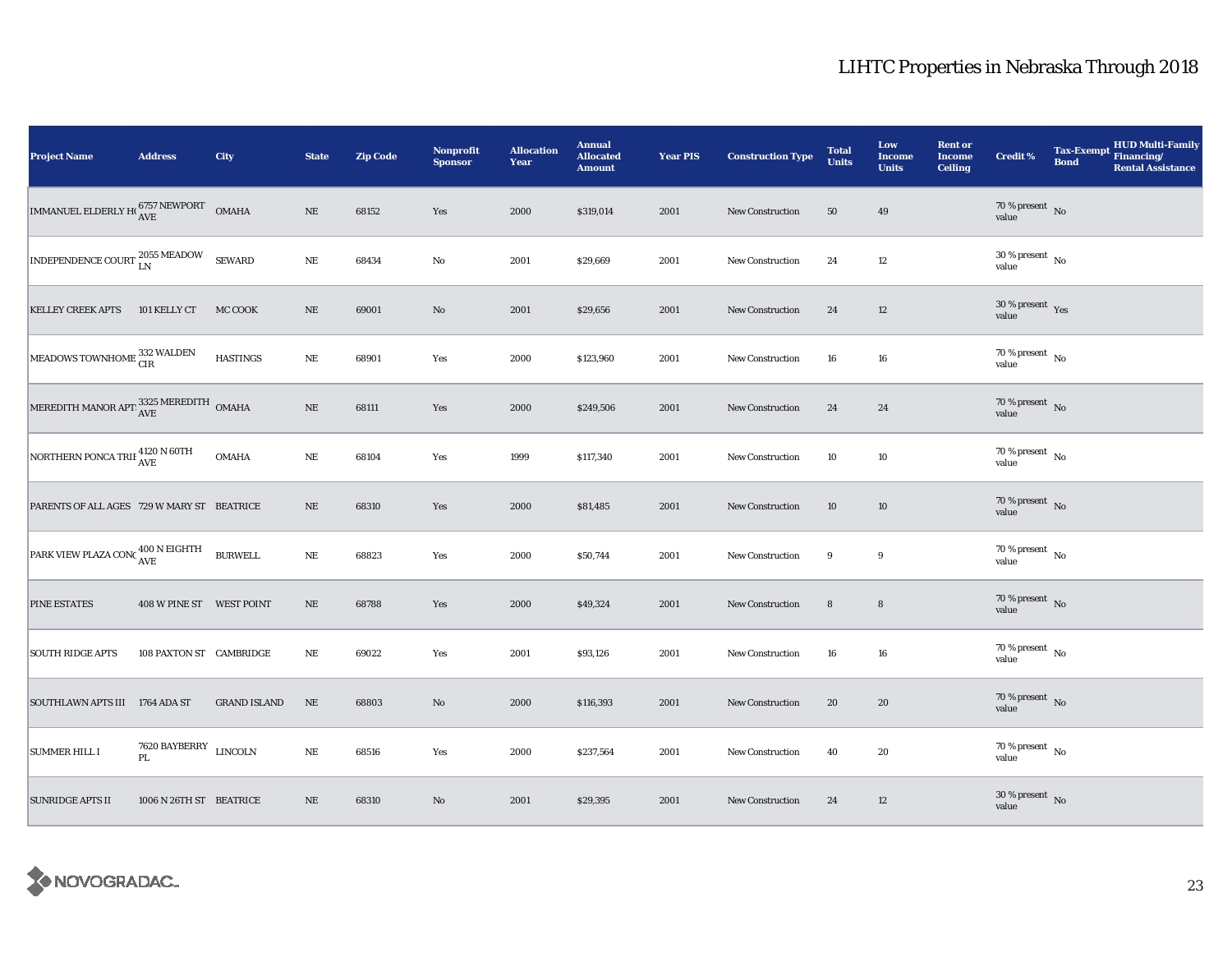| Project Name                                                       | <b>Address</b>                      | City                | <b>State</b> | <b>Zip Code</b> | Nonprofit<br><b>Sponsor</b> | <b>Allocation</b><br>Year | <b>Annual</b><br><b>Allocated</b><br><b>Amount</b> | <b>Year PIS</b> | <b>Construction Type</b> | <b>Total</b><br><b>Units</b> | Low<br><b>Income</b><br><b>Units</b> | <b>Rent or</b><br><b>Income</b><br><b>Ceiling</b> | <b>Credit %</b>                      | <b>Tax-Exempt</b><br><b>Bond</b> | HUD Multi-Family<br>Financing/<br><b>Rental Assistance</b> |
|--------------------------------------------------------------------|-------------------------------------|---------------------|--------------|-----------------|-----------------------------|---------------------------|----------------------------------------------------|-----------------|--------------------------|------------------------------|--------------------------------------|---------------------------------------------------|--------------------------------------|----------------------------------|------------------------------------------------------------|
| <b>TABOR RANCH</b>                                                 | 1102 S TABOR<br>AVE                 | NORTH PLATTE        | NE           | 69101           | Yes                         | 1999                      | \$325,000                                          | 2001            | New Construction         | 49                           | 48                                   |                                                   | 70 % present $\hbox{~No}$<br>value   |                                  |                                                            |
| LEXINGTON ASSISTED L $_{\hbox{BLVD}}^{5550}$ PIONEERS $\;$ LINCOLN |                                     |                     | $\rm NE$     | 68506           | $\mathbf{No}$               | 2000                      | \$300,812                                          | 2001            | <b>New Construction</b>  | 98                           | 52                                   |                                                   | $70\,\%$ present $\,$ No value       |                                  |                                                            |
| THE VILLAS AT CRYSTAI <sup>1611</sup> HONEY                        |                                     | SOUTH SIOUX CITY NE |              | 68776           | $\rm No$                    | 2000                      | \$71,345                                           | 2001            | <b>New Construction</b>  | 12                           | $12\,$                               |                                                   | $70\,\%$ present $\,$ No value       |                                  |                                                            |
| <b>ARBOR PLACE</b>                                                 | 3810 25TH ST                        | <b>COLUMBUS</b>     | $\rm NE$     | 68601           |                             | 2000                      | \$53,084                                           | 2001            | Not Indicated            | 24                           | 24                                   |                                                   | Not<br>Indicated                     |                                  |                                                            |
| <b>ALBION MANOR</b>                                                | 717 S A ST                          | <b>ALBION</b>       | $\rm NE$     | 68620           | $\rm No$                    | 2001                      | \$54,733                                           | 2002            | New Construction         | 8                            | 8                                    |                                                   | $70\,\%$ present $\,$ No value       |                                  |                                                            |
| CHESTNUT NORTH                                                     | 2025 N MAPLE<br>$\operatorname{ST}$ | <b>WAHOO</b>        | $\rm NE$     | 68066           | Yes                         | 2001                      | \$157,460                                          | 2002            | New Construction         | 16                           | 16                                   |                                                   | $70\,\%$ present $\,$ No value       |                                  |                                                            |
| <b>CITY VIEW APTS</b>                                              | 140 W 13TH ST WAHOO                 |                     | $\rm NE$     | 68066           | No                          | 2000                      | \$66,390                                           | 2002            | New Construction         | 24                           | 24                                   |                                                   | $30\,\%$ present $\,$ No value       |                                  |                                                            |
| <b>KELLOM GARDENS</b>                                              | 1313 N 26TH ST OMAHA                |                     | $\rm{NE}$    | 68131           | Yes                         | 2001                      | \$172,284                                          | 2002            | <b>New Construction</b>  | 20                           | 20                                   |                                                   | $70\,\%$ present $\,$ No value       |                                  |                                                            |
| KOUNTZE PARK CROWN 4510 N 34TH AVE OMAHA                           |                                     |                     | NE           | 68111           | Yes                         | 2001                      | \$205,421                                          | 2002            | New Construction         | 16                           | 16                                   |                                                   | $70$ % present $\,$ No $\,$<br>value |                                  |                                                            |
| PINNACLE APTS OF COL 4503 19TH ST                                  |                                     | <b>COLUMBUS</b>     | $\rm NE$     | 68601           | $\mathbf{No}$               | 2001                      | \$134,243                                          | 2002            | <b>New Construction</b>  | 24                           | 24                                   |                                                   | $70\,\%$ present $\,$ No value       |                                  |                                                            |
| PRAIRIE WOODS CROWI $_{\mbox{AVE}}^{1224\mbox{ N}}$ INDIANA YORK   |                                     |                     | $\rm NE$     | 68467           | Yes                         | 2001                      | \$141,795                                          | 2002            | New Construction         | 15                           | 15                                   |                                                   | $70\,\%$ present $\,$ No value       |                                  |                                                            |
| WILLIAMS PREPARED PI 3525 EVANS ST OMAHA                           |                                     |                     | $\rm NE$     | 68111           | Yes                         | 2001                      | \$120,465                                          | 2002            | New Construction         | 19                           | 18                                   |                                                   | $70\,\%$ present $\,$ No value       |                                  |                                                            |
| WOODGATE TOWNHOM $\frac{\text{7816}}{\text{PLZ}}$ OMAHA            |                                     |                     | $\rm NE$     | 68122           | Yes                         | 2001                      | \$172,350                                          | 2002            | New Construction         | 20                           | 20                                   |                                                   | $70\,\%$ present $\,$ No value       |                                  |                                                            |

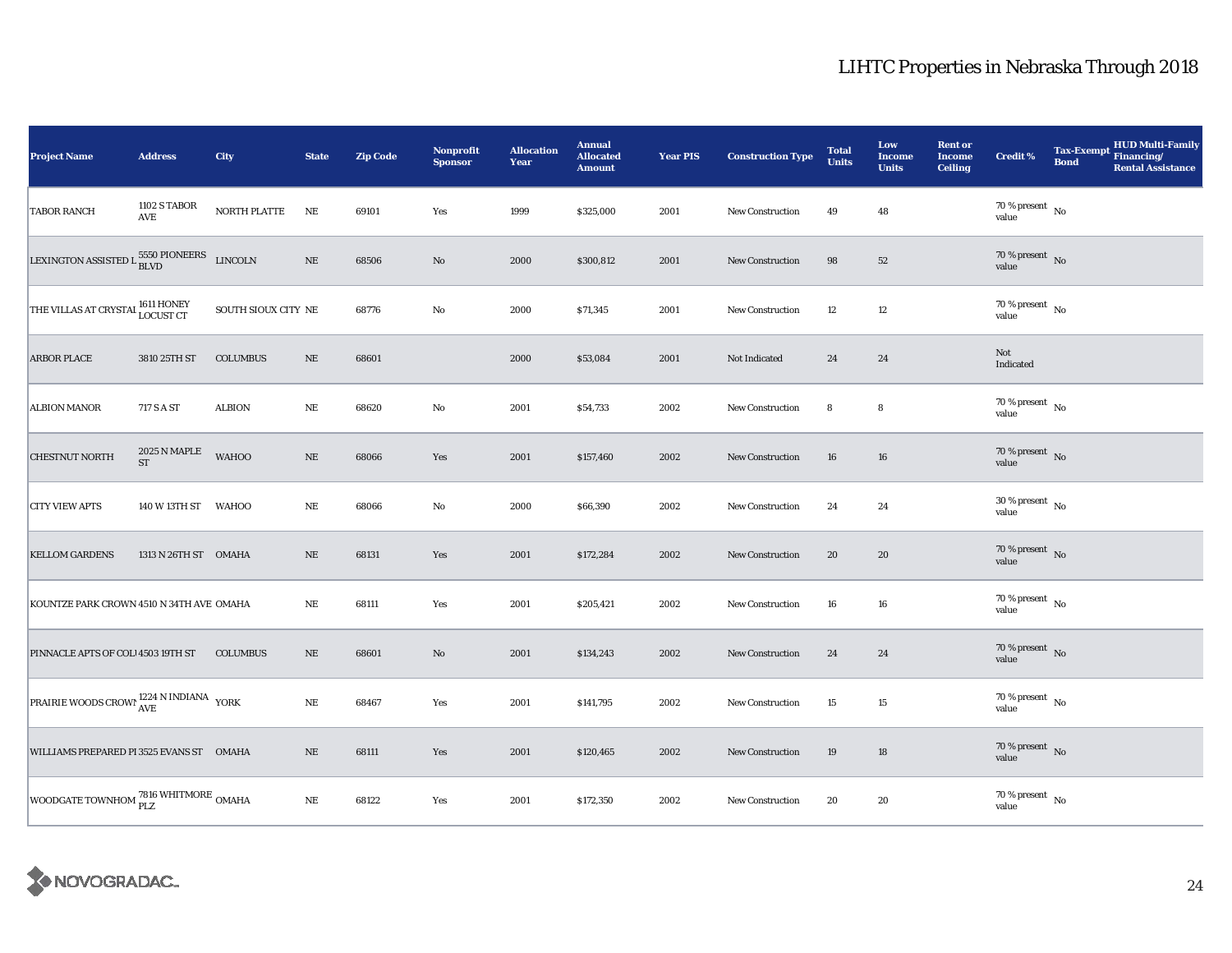| <b>Project Name</b>                                          | <b>Address</b>                        | City            | <b>State</b> | <b>Zip Code</b> | <b>Nonprofit</b><br><b>Sponsor</b> | <b>Allocation</b><br>Year | <b>Annual</b><br><b>Allocated</b><br><b>Amount</b> | <b>Year PIS</b> | <b>Construction Type</b>  | <b>Total</b><br><b>Units</b> | Low<br><b>Income</b><br><b>Units</b> | <b>Rent or</b><br><b>Income</b><br><b>Ceiling</b> | <b>Credit %</b>                             | <b>Tax-Exempt</b><br><b>Bond</b> | HUD Multi-Family<br>Financing/<br><b>Rental Assistance</b> |
|--------------------------------------------------------------|---------------------------------------|-----------------|--------------|-----------------|------------------------------------|---------------------------|----------------------------------------------------|-----------------|---------------------------|------------------------------|--------------------------------------|---------------------------------------------------|---------------------------------------------|----------------------------------|------------------------------------------------------------|
| BRENT VILLAGE APTS 1506 LEE DR                               |                                       | <b>BELLEVUE</b> | $\rm NE$     | 68005           |                                    | 2002                      | \$243,952                                          | 2002            | Not Indicated             | 180                          | 155                                  |                                                   | Not<br>Indicated                            |                                  |                                                            |
| PHEASANT RIDGE                                               | 11912 AMERADO BELLEVUE<br><b>BLVD</b> |                 | $\rm NE$     | 68123           |                                    | 2002                      | \$453,048                                          | 2002            | Not Indicated             | 264                          | 224                                  |                                                   | Not<br>Indicated                            |                                  |                                                            |
| TREGARON SENIOR RES $^{2309}_{\mbox{GREDNWALD ST}}$ BELLEVUE |                                       |                 | $\rm NE$     | 68123           | $\mathbf{N}\mathbf{o}$             | 2001                      | \$314,416                                          | 2003            | <b>New Construction</b>   | 143                          | 129                                  |                                                   | <b>Both 30%</b><br>and 70%<br>present value | Yes                              |                                                            |
| BLUE TERRACE CROWN 1155 E 20TH ST CRETE                      |                                       |                 | NE           | 68333           | Yes                                | 2002                      | \$147,245                                          | 2003            | New Construction          | 16                           | 16                                   |                                                   | $70\,\%$ present $\,$ No $\,$<br>value      |                                  |                                                            |
| <b>CIRRUS HOUSE APTS</b>                                     | 1501 E 18TH ST SCOTTSBLUFF            |                 | $\rm NE$     | 69361           | Yes                                | 2001                      | \$170,382                                          | 2003            | <b>New Construction</b>   | 29                           | 29                                   |                                                   | $70\,\%$ present $\,$ No value              |                                  |                                                            |
| DRAKE COURT WALK AP 710 S 20TH ST                            |                                       | <b>OMAHA</b>    | $\rm NE$     | 68102           | No                                 | 2002                      | \$850,000                                          | 2003            | Acquisition and Rehab 108 |                              | 108                                  |                                                   | <b>Both 30%</b><br>and 70%<br>present value | No                               |                                                            |
| FULLWOOD SQUARE AP' 1923 LAKE ST                             |                                       | <b>OMAHA</b>    | $\rm NE$     | 68110           | Yes                                | 2001                      | \$234,535                                          | 2003            | Acquisition and Rehab 22  |                              | 19                                   |                                                   | <b>Both 30%</b><br>and 70%<br>present value | $\mathbf{No}$                    |                                                            |
| <b>KELLOM VILLA</b>                                          | 1130 N 25TH AVE OMAHA                 |                 | NE           | 68131           | Yes                                | 2001                      | \$214,984                                          | 2003            | New Construction          | 15                           | 15                                   |                                                   | $70\,\%$ present $\,$ No value              |                                  |                                                            |
| KINGS HERITAGE ESTAT 3924 N 22ND ST OMAHA                    |                                       |                 | NE           | 68110           | No                                 | 2002                      | \$318,722                                          | 2003            | <b>New Construction</b>   | 27                           | 27                                   |                                                   | 70 % present No<br>value                    |                                  |                                                            |
| <b>OAK RIDGE APTS</b>                                        | 1304 E THIRD ST OGALLALA              |                 | $_{\rm NE}$  | 69153           | $\rm No$                           | 2002                      | \$101,643                                          | 2003            | New Construction          | 16                           | 16                                   |                                                   | $70$ % present $\,$ No $\,$<br>value        |                                  |                                                            |
| <b>POWER HOUSE APTS</b>                                      | 734 N PARK AVE FREMONT                |                 | $\rm NE$     | 68025           | $\rm No$                           | 2001                      | \$314,153                                          | 2003            | Acquisition and Rehab 39  |                              | 39                                   |                                                   | <b>Both 30%</b><br>and 70%<br>present value | No                               |                                                            |
| SOMERS POINT APTS II <sup>1118</sup> W SOMERS                |                                       | <b>FREMONT</b>  | $\rm NE$     | 68025           | No                                 | 2002                      | \$171,726                                          | 2003            | <b>New Construction</b>   | 32                           | 32                                   |                                                   | 70 % present $\hbox{~No}$<br>value          |                                  |                                                            |
| SOUTHWOOD CROWN 107 E H ST                                   |                                       | <b>HASTINGS</b> | $\rm NE$     | 68901           | Yes                                | 2002                      | \$92,833                                           | 2003            | <b>New Construction</b>   | 11                           | 11                                   |                                                   | $70\,\%$ present $\,$ No value              |                                  |                                                            |

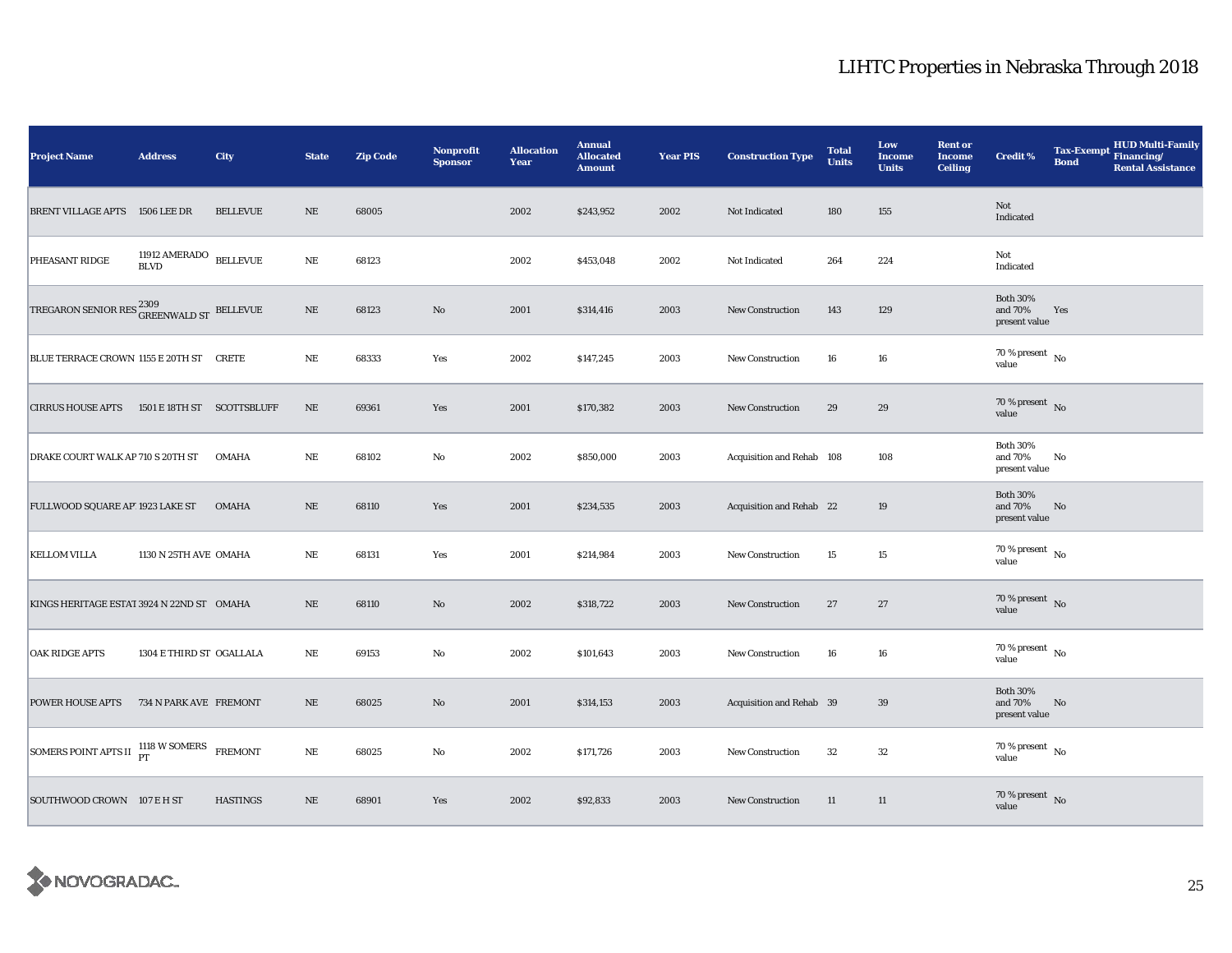| <b>Project Name</b>                                           | <b>Address</b>                   | City           | <b>State</b> | <b>Zip Code</b> | Nonprofit<br><b>Sponsor</b> | <b>Allocation</b><br>Year | <b>Annual</b><br><b>Allocated</b><br><b>Amount</b> | <b>Year PIS</b> | <b>Construction Type</b>  | <b>Total</b><br><b>Units</b> | Low<br><b>Income</b><br><b>Units</b> | <b>Rent or</b><br><b>Income</b><br><b>Ceiling</b> | Credit %                             | <b>Tax-Exempt</b><br><b>Bond</b> | <b>HUD Multi-Family</b><br>Financing/<br><b>Rental Assistance</b> |
|---------------------------------------------------------------|----------------------------------|----------------|--------------|-----------------|-----------------------------|---------------------------|----------------------------------------------------|-----------------|---------------------------|------------------------------|--------------------------------------|---------------------------------------------------|--------------------------------------|----------------------------------|-------------------------------------------------------------------|
| TERRACE HEIGHTS VILL 1615 TER<br>HEIGHTS DR                   |                                  | <b>AUBURN</b>  | NE           | 68305           | No                          | 2002                      | \$119,528                                          | 2003            | <b>New Construction</b>   | 16                           | 16                                   |                                                   | $70\,\%$ present $\,$ No value       |                                  |                                                                   |
| VILLAGE AT HEARTLANI 450 GRAHAM                               |                                  | <b>SEWARD</b>  | $\rm NE$     | 68434           | Yes                         | 2001                      | \$107,029                                          | 2003            | <b>New Construction</b>   | 16                           | 16                                   |                                                   | $70\,\%$ present $\,$ No value       |                                  |                                                                   |
| THE VILLAS AT CRYSTAI 1007 VILLAS DR SOUTH SIOUX CITY NE      |                                  |                |              | 68776           | No                          | 2002                      | \$171,380                                          | 2003            | New Construction          | 24                           | 24                                   |                                                   | 70 % present $\hbox{~No}$<br>value   |                                  |                                                                   |
| <b>REGENCY APTS</b>                                           | 7310<br>CANDLETREE<br>${\rm LN}$ | LINCOLN        | $\rm NE$     | 68506           |                             | 2003                      | \$179,397                                          | 2003            | Not Indicated             | 106                          | 81                                   |                                                   | Not<br>Indicated                     |                                  |                                                                   |
| KING'S HERITAGE ESTA! 6704 N 51ST ST                          |                                  | <b>OMAHA</b>   | $\rm NE$     | 68152           | No                          | 2003                      | \$190,123                                          | 2004            | <b>New Construction</b>   | 15                           | $15\,$                               |                                                   | 70 % present $\hbox{~No}$<br>value   |                                  |                                                                   |
| LIVESTOCK EXCHANGE 14920 S 30TH ST OMAHA                      |                                  |                | $\rm NE$     | 68107           | No                          | 2003                      | \$850,000                                          | 2004            | Acquisition and Rehab 102 |                              | 102                                  |                                                   | $70\,\%$ present $\,$ No value       |                                  |                                                                   |
| MEADOW RIDGE ESTATI RD MCINTOSH NORFOLK                       |                                  |                | $\rm NE$     | 68701           | Yes                         | 2003                      | \$185,136                                          | 2004            | <b>New Construction</b>   | 24                           | $\bf 24$                             |                                                   | $70\,\%$ present $\,$ No value       |                                  |                                                                   |
| RIVERBEND APTS PHASI $_{\rm CIR}^{102}$ LAKEVIEW GRAND ISLAND |                                  |                | $\rm NE$     | 68803           | No                          | 2003                      | \$303,629                                          | 2004            | New Construction          | 160                          | 128                                  |                                                   | $30\,\%$ present $\,$ Yes value      |                                  |                                                                   |
| SYRACUSE SENIOR HOU 1922 BIRCH ST SYRACUSE                    |                                  |                | $\rm NE$     | 68446           | $\rm No$                    | 2003                      | \$86,712                                           | 2004            | New Construction          | 12                           | 12                                   |                                                   | 70 % present $\hbox{~No}$<br>value   |                                  |                                                                   |
| VILLAGE AT KEARNEY                                            | 88 LA CROSSE<br>DR               | <b>KEARNEY</b> | $\rm NE$     | 68845           | $\rm No$                    | 2003                      | \$325,001                                          | 2004            | <b>New Construction</b>   | 37                           | 37                                   |                                                   | $70\,\%$ present $\,$ No value       |                                  |                                                                   |
| VILLAGE AT NORTH PLA 4000 W SECOND NORTH PLATTE               |                                  |                | $\rm NE$     | 69101           | Yes                         | 2002                      | \$325,000                                          | 2004            | New Construction          | 49                           | 48                                   |                                                   | $70\,\%$ present $\,$ No value       |                                  |                                                                   |
| <b>VILLAGE AT GERING</b>                                      | 155 L ST                         | <b>GERING</b>  | $\rm NE$     | 69341           | Yes                         | 2003                      | \$325,000                                          | 2004            | <b>New Construction</b>   | 49                           | 49                                   |                                                   | $70\,\%$ present $\,$ No value       |                                  |                                                                   |
| VILLA DE SANTE SENIOI 6202 VILLE DE                           |                                  | <b>OMAHA</b>   | $\rm NE$     | 68104           | Yes                         | 2003                      | \$298,389                                          | 2004            | <b>New Construction</b>   | 36                           | 36                                   |                                                   | $70$ % present $\,$ No $\,$<br>value |                                  |                                                                   |

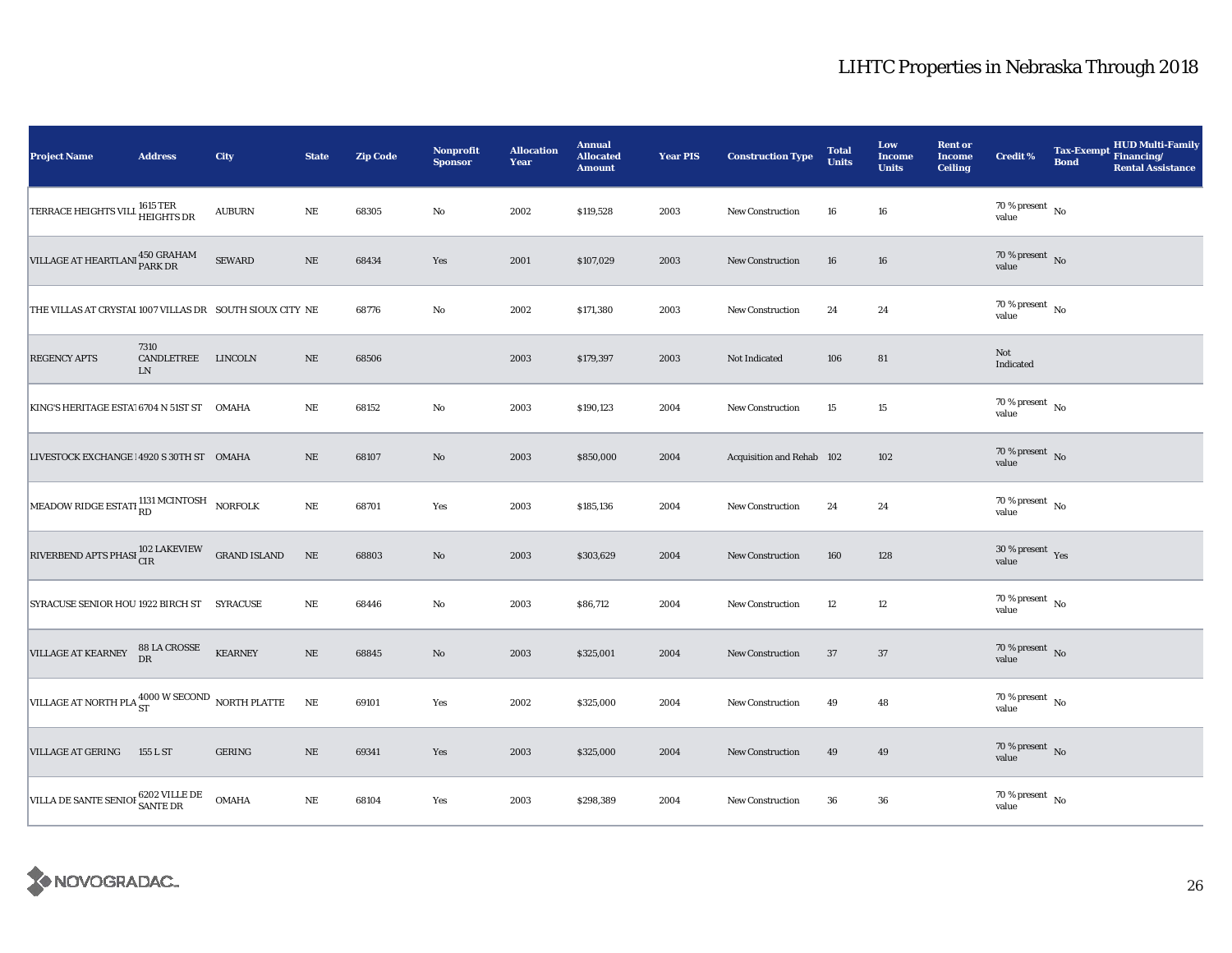| <b>Project Name</b>                    | <b>Address</b>                             | City                | <b>State</b> | <b>Zip Code</b> | <b>Nonprofit</b><br><b>Sponsor</b> | <b>Allocation</b><br>Year | <b>Annual</b><br><b>Allocated</b><br><b>Amount</b> | <b>Year PIS</b> | <b>Construction Type</b> | <b>Total</b><br><b>Units</b> | Low<br><b>Income</b><br><b>Units</b> | <b>Rent or</b><br><b>Income</b><br><b>Ceiling</b> | Credit %                                    | <b>Tax-Exempt</b><br><b>Bond</b> | <b>HUD Multi-Family</b><br>Financing/<br><b>Rental Assistance</b> |
|----------------------------------------|--------------------------------------------|---------------------|--------------|-----------------|------------------------------------|---------------------------|----------------------------------------------------|-----------------|--------------------------|------------------------------|--------------------------------------|---------------------------------------------------|---------------------------------------------|----------------------------------|-------------------------------------------------------------------|
| COLONIAL SQUARE APT: 515 E 16TH ST     |                                            | <b>GRAND ISLAND</b> | NE           | 68801           | No                                 | 2004                      | \$195,676                                          | 2005            | Acquisition and Rehab 56 |                              | 56                                   |                                                   | <b>Both 30%</b><br>and 70%<br>present value | No                               |                                                                   |
| <b>FAIRBURY '23 APTS</b>               | 720 J ST                                   | <b>FAIRBURY</b>     | $\rm NE$     | 68352           | $\rm No$                           | 2004                      | \$290,030                                          | 2005            | <b>New Construction</b>  | 26                           | 26                                   |                                                   | $70\,\%$ present $\,$ No value              |                                  |                                                                   |
| <b>HILLSIDE CROWN</b>                  | 1526 ASH ST                                | SYRACUSE            | $\rm NE$     | 68446           | $\rm No$                           | 2004                      | \$134,046                                          | 2005            | New Construction         | 12                           | 12                                   |                                                   | 70 % present $\hbox{~No}$<br>value          |                                  |                                                                   |
| LEO VAUGHAN MANOR FONTENELLE           | 3325<br><b>BLVD</b>                        | <b>OMAHA</b>        | $_{\rm NE}$  | 68104           | $\rm No$                           | 2004                      | \$81,816                                           | 2005            | Acquisition and Rehab 37 |                              | 37                                   |                                                   | <b>Both 30%</b><br>and 70%<br>present value | No                               |                                                                   |
| <b>RALSTON HOUSE</b>                   | 7301 Q ST                                  | <b>RALSTON</b>      | $\rm NE$     | 68127           | $\rm No$                           | 2003                      | \$588,000                                          | 2005            | <b>New Construction</b>  | 97                           | $92\,$                               |                                                   | $70\,\%$ present $\,$ No value              |                                  |                                                                   |
| SARATOGA CROWN IV 2247 N 20TH ST OMAHA |                                            |                     | $_{\rm NE}$  | 68110           | No                                 | 2004                      | \$181,212                                          | 2005            | <b>New Construction</b>  | 12                           | 12                                   |                                                   | $70\,\%$ present $\,$ No value              |                                  |                                                                   |
| VILLAGE AT PAPILLION BARRINGTON        | 1603<br><b>PKWY</b>                        | <b>PAPILLION</b>    | $\rm NE$     | 68046           | $\rm No$                           | 2003                      | \$325,000                                          | 2005            | <b>New Construction</b>  | 49                           | 49                                   |                                                   | $70\,\%$ present $\,$ No value              |                                  |                                                                   |
| <b>THUNDER WAY</b>                     | 115 THUNDER<br><b>WAY</b>                  | <b>WINNEBAGO</b>    | NE           |                 | No                                 | 2004                      | \$174,849                                          | 2005            | <b>New Construction</b>  | 12                           | 12                                   |                                                   | $70$ % present $\,$ No $\,$<br>value        |                                  |                                                                   |
| <b>VILLAGE PLAZA</b>                   | 2730 W LA<br>PLATTE RD                     | <b>KEARNEY</b>      | $\rm NE$     | 68845           | $\rm\thinspace No$                 | 2005                      | \$434,234                                          | 2005            | New Construction         | $30\,$                       | $30\,$                               | 60% AMGI                                          | $70\,\%$ present $\,$ No value              |                                  |                                                                   |
| <b>WALNUT HOUSING</b>                  | <b>504 N ELM ST</b>                        | <b>GRAND ISLAND</b> | NE           | 68801           | $\rm No$                           | 2003                      | \$403,666                                          | 2005            | Acquisition and Rehab 88 |                              | 87                                   |                                                   | <b>Both 30%</b><br>and 70%<br>present value | No                               |                                                                   |
| WEST PARK TOWNHOMI 3808 PRAIRIE        |                                            | NORTH PLATTE        | $\rm NE$     | 69101           | No                                 | 2004                      | \$476,544                                          | 2005            | <b>New Construction</b>  | 54                           | 53                                   |                                                   | $70\,\%$ present $\,$ No value              |                                  |                                                                   |
| YORK PLACE CROWN                       | $1237\,\mathrm{N}$ WISCONSIN AVE $\,$ YORK |                     | $\rm NE$     | 68467           | Yes                                | 2004                      | \$147,557                                          | 2005            | <b>New Construction</b>  | 12                           | $12\,$                               |                                                   | $70\,\%$ present $\,$ No value              |                                  |                                                                   |
| <b>APPLE RIVER CROWN</b>               | 2416<br>KUHLMANN<br>AVE                    | <b>AUBURN</b>       | $\rm NE$     | 68305           | No                                 | 2006                      | \$188,192                                          | 2006            | <b>New Construction</b>  | 15                           | 15                                   | 60% AMGI                                          | $70\%$ present No<br>value                  |                                  |                                                                   |

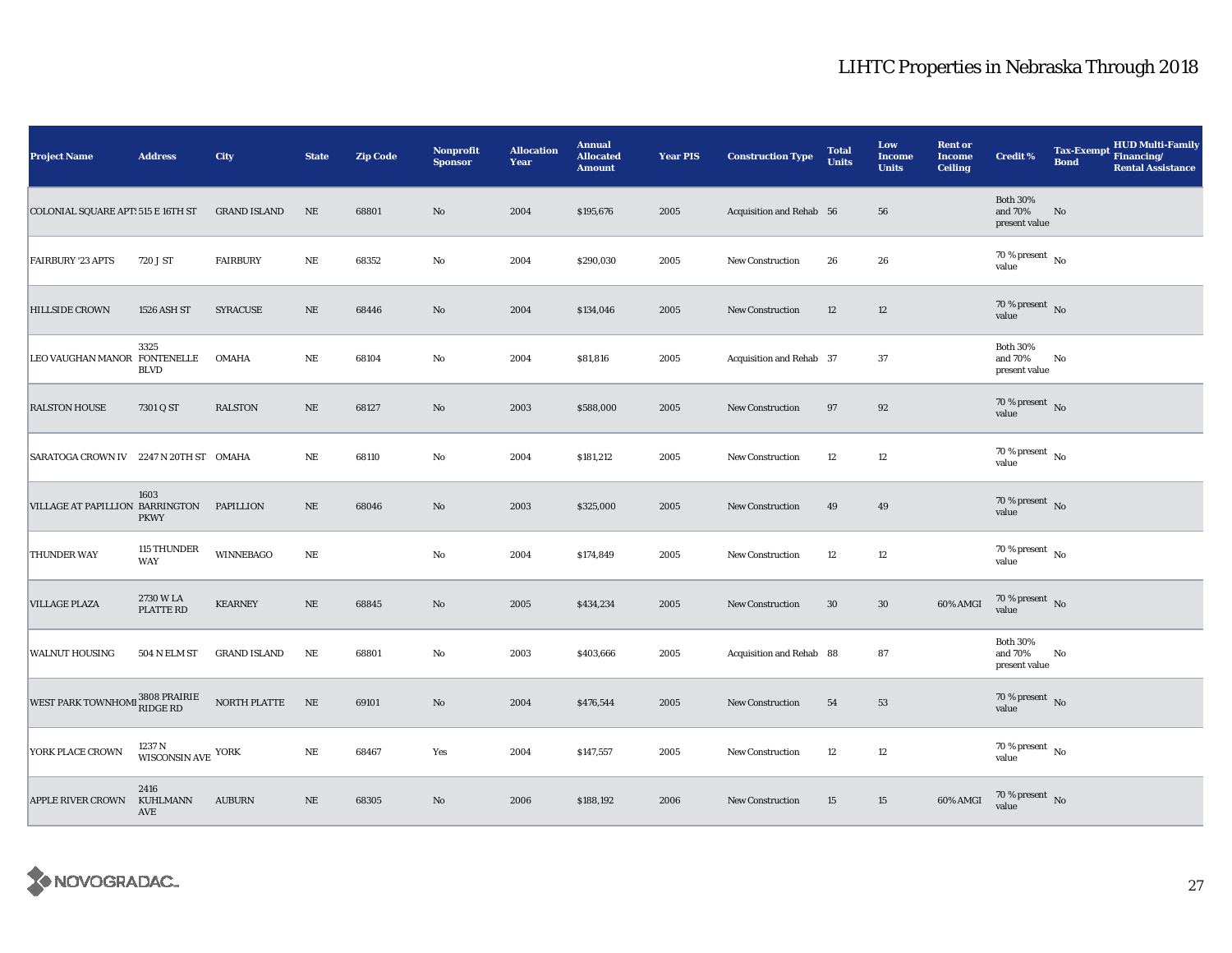| Project Name                                             | <b>Address</b>            | City           | <b>State</b> | <b>Zip Code</b> | <b>Nonprofit</b><br><b>Sponsor</b> | <b>Allocation</b><br>Year | <b>Annual</b><br><b>Allocated</b><br><b>Amount</b> | <b>Year PIS</b> | <b>Construction Type</b>                                                          | <b>Total</b><br><b>Units</b> | Low<br><b>Income</b><br><b>Units</b> | <b>Rent or</b><br><b>Income</b><br><b>Ceiling</b> | <b>Credit %</b>                     | <b>Tax-Exempt</b><br><b>Bond</b> | <b>HUD Multi-Family</b><br>Financing/<br><b>Rental Assistance</b> |
|----------------------------------------------------------|---------------------------|----------------|--------------|-----------------|------------------------------------|---------------------------|----------------------------------------------------|-----------------|-----------------------------------------------------------------------------------|------------------------------|--------------------------------------|---------------------------------------------------|-------------------------------------|----------------------------------|-------------------------------------------------------------------|
| <b>COURTHOUSE VILLA</b>                                  | 310 W FIFTH ST BRIDGEPORT |                | $_{\rm NE}$  | 69336           | $\rm No$                           | 2004                      | \$56,554                                           | 2006            | New Construction                                                                  | 6                            | $\bf{6}$                             | 60% AMGI                                          | $70\,\%$ present $\,$ No value      |                                  |                                                                   |
| <b>CROWN CREEK</b>                                       | 4208 N 87TH ST OMAHA      |                | $\rm NE$     | 68134           | Yes                                | 2006                      | \$461,151                                          | 2006            | New Construction                                                                  | 37                           | 37                                   | 60% AMGI                                          | $70\,\%$ present $\,$ No value      |                                  |                                                                   |
| ERNIE CHAMBERS COUF 540 S 27TH ST                        |                           | <b>OMAHA</b>   | $\rm NE$     | 68105           | Yes                                | 2004                      | \$418,058                                          | 2006            | Both New Construction 70<br>and $\ensuremath{\mathrm{A}}/\ensuremath{\mathrm{R}}$ |                              | 70                                   | 60% AMGI                                          | $70\,\%$ present $\,$ No value      |                                  |                                                                   |
| KEARNEY PLAZA HOMES 2815 W LA                            |                           | <b>KEARNEY</b> | $\rm NE$     | 68845           | No                                 | 2005                      | \$351,981                                          | 2006            | <b>New Construction</b>                                                           | 16                           | 16                                   | 60% AMGI                                          | $70\,\%$ present $\,$ No value      |                                  |                                                                   |
| NORTH OMAHA AFFORE $_{\rm AVE}^{2589\rm~LAURE}$          |                           | <b>OMAHA</b>   | $\rm NE$     | 68111           | Yes                                | 2006                      | \$505,888                                          | 2006            | New Construction                                                                  | 24                           | $\bf 24$                             | 60% AMGI                                          | $70\,\%$ present $${\rm No}$$ value |                                  |                                                                   |
| PATHWAYS PLAZA APTS $^{901\,S} _{AVE}$ FRANKLIN HASTINGS |                           |                | $\rm NE$     | 68901           | Yes                                | 2004                      | \$181,865                                          | 2006            | New Construction                                                                  | 24                           | ${\bf 24}$                           | 60% AMGI                                          | $70\,\%$ present $\,$ No value      |                                  |                                                                   |
| <b>STEPHENS CENTER</b>                                   | 5217 S 28TH ST OMAHA      |                | $_{\rm NE}$  | 68107           | Yes                                | 2006                      | \$393,403                                          | 2006            | New Construction                                                                  | 64                           | 64                                   | 60% AMGI                                          | 70 % present $\hbox{~No}$<br>value  |                                  |                                                                   |
| <b>STONERIDGE APTS</b>                                   | 716 E 56TH ST             | <b>KEARNEY</b> | $\rm NE$     | 68847           | $\rm No$                           | 2005                      | \$450,000                                          | 2006            | New Construction                                                                  | 80                           | $70\,$                               | 60% AMGI                                          | $70\,\%$ present $\,$ No value      |                                  |                                                                   |
| HORSESHOE BEND VILL $^{206}_{ST \,APT \,B}$ SUTTON       |                           |                | $\rm NE$     | 68979           | No                                 | 2006                      | \$68,761                                           | 2006            | <b>New Construction</b>                                                           | 8                            | ${\bf 8}$                            | 60% AMGI                                          | $70\,\%$ present $\,$ No value      |                                  |                                                                   |
| TERRACE HEIGHTS VILL 1608 TER                            |                           | ${\bf AUBURN}$ | $\rm NE$     | 68305           | No                                 | 2006                      | \$164,664                                          | 2006            | <b>New Construction</b>                                                           | 16                           | ${\bf 16}$                           | $60\%$ AMGI                                       | $70\,\%$ present $\,$ No value      |                                  |                                                                   |
| NATHAN TOWNHOMES 2403 N 16TH ST OMAHA                    |                           |                | $\rm NE$     | 68110           | No                                 | 2006                      | \$232,670                                          | 2006            | New Construction                                                                  | 13                           | $13\,$                               | 60% AMGI                                          | 70 % present $\hbox{~No}$<br>value  |                                  |                                                                   |
| <b>VILLAGE AT OMAHA</b>                                  | 3025 W ST                 | <b>OMAHA</b>   | $\rm NE$     | 68107           | Yes                                | 2004                      | \$600,000                                          | 2006            | New Construction                                                                  | ${\bf 36}$                   | ${\bf 36}$                           | 60% AMGI                                          | $70\,\%$ present $\,$ No value      |                                  |                                                                   |
| VALACIA NORTH VILLA 817 SEVENTH ST GERING                |                           |                | $_{\rm NE}$  | 69341           | $\mathbf{No}$                      | 2006                      | \$56,393                                           | 2006            | New Construction                                                                  | 6                            | $6\phantom{.0}$                      | 60% AMGI                                          | $70\,\%$ present $\,$ No value      |                                  |                                                                   |

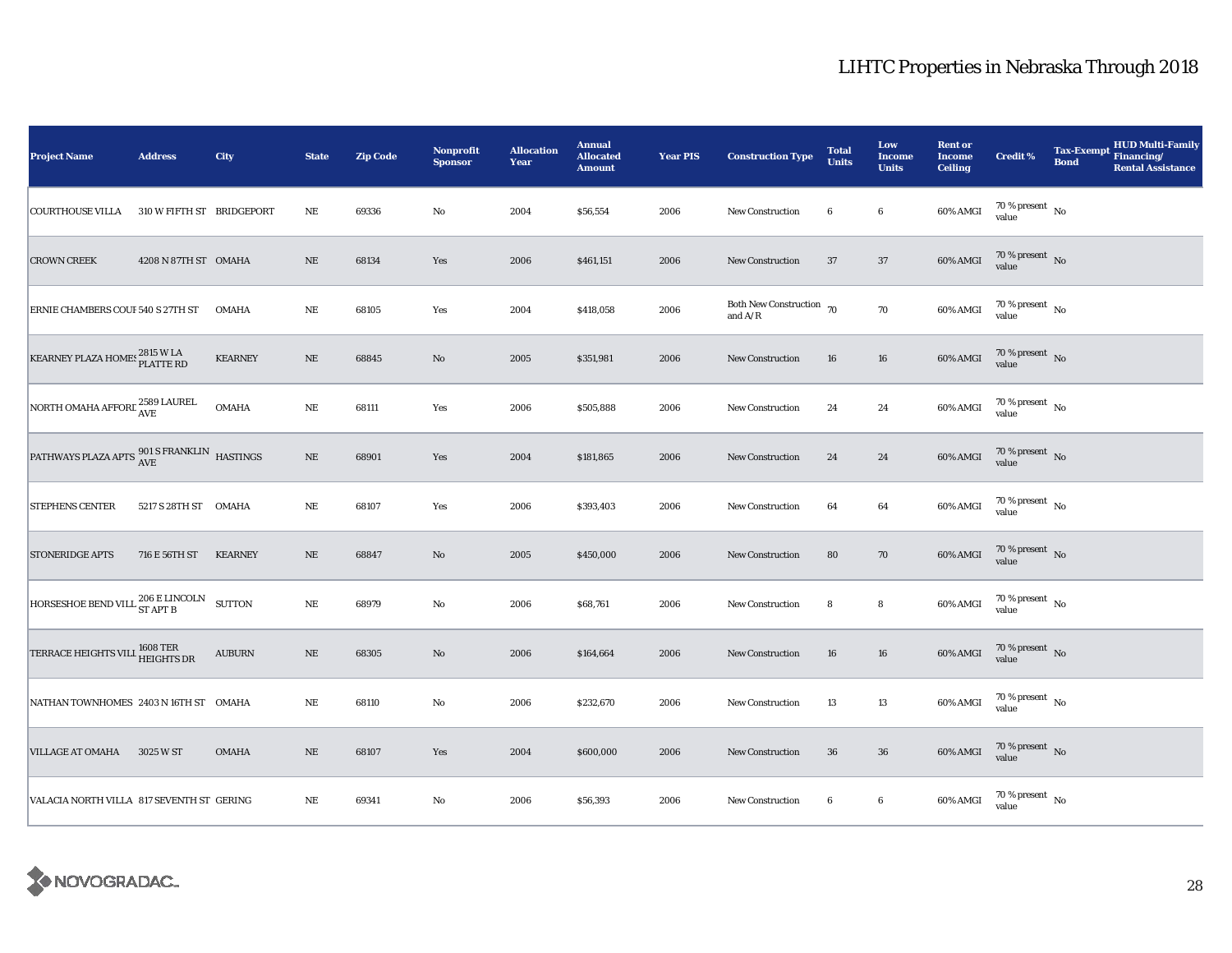| <b>Project Name</b>                       | <b>Address</b>                                      | City               | <b>State</b> | <b>Zip Code</b> | Nonprofit<br><b>Sponsor</b> | <b>Allocation</b><br>Year | <b>Annual</b><br><b>Allocated</b><br><b>Amount</b> | <b>Year PIS</b> | <b>Construction Type</b>  | <b>Total</b><br><b>Units</b> | Low<br><b>Income</b><br><b>Units</b> | <b>Rent or</b><br><b>Income</b><br><b>Ceiling</b> | <b>Credit %</b>                             | <b>Tax-Exempt</b><br><b>Bond</b> | <b>HUD Multi-Family</b><br>Financing/<br><b>Rental Assistance</b> |
|-------------------------------------------|-----------------------------------------------------|--------------------|--------------|-----------------|-----------------------------|---------------------------|----------------------------------------------------|-----------------|---------------------------|------------------------------|--------------------------------------|---------------------------------------------------|---------------------------------------------|----------------------------------|-------------------------------------------------------------------|
| <b>LAUREL HILL APTS</b>                   | 6003 LAUREL<br>AVE                                  | <b>OMAHA</b>       | $\rm NE$     | 68104           | $\rm No$                    | 2005                      | \$370,035                                          | 2006            | <b>New Construction</b>   | 36                           | ${\bf 36}$                           | 60% AMGI                                          | $70\,\%$ present $\;$ No value              |                                  |                                                                   |
| <b>WEST WING APTS</b>                     | 1802 1/2 17TH<br>AVE                                | <b>SCOTTSBLUFF</b> | $\rm NE$     | 69361           | Yes                         | 2006                      | \$110,033                                          | 2006            | New Construction          | 8                            | $\bf8$                               | 60% AMGI                                          | $70\,\%$ present $\,$ No value              |                                  |                                                                   |
| NORTH OMAHA CROWN 1812 EVANS ST OMAHA     |                                                     |                    | $\rm NE$     | 68110           | Yes                         | 2006                      | \$373,135                                          | 2006            | New Construction          | 24                           | ${\bf 24}$                           | $60\%$ AMGI                                       | $70\,\%$ present $\,$ No value              |                                  |                                                                   |
| OLD MILL CROWN                            | 2515 SW SOUKUP $_{\rm LINCOLN}$<br>${\rm D}{\rm R}$ |                    | $\rm NE$     | 68522           | No                          | 2006                      | \$135,399                                          | 2006            | New Construction          | 12                           | $12\,$                               | 60% AMGI                                          | $70\,\%$ present $\,$ No value              |                                  |                                                                   |
| THE LODGE                                 | 4600<br>BRIARPARK DR                                | <b>LINCOLN</b>     | $\rm NE$     | 68516           |                             | 2006                      | \$48,330                                           | 2006            | Not Indicated             | 324                          | 130                                  |                                                   | Not<br>Indicated                            |                                  |                                                                   |
| <b>GOLDENROD VILLAGE</b>                  | $205\,\mathrm{S}$ GOLDENROD PL $\,$ CRETE           |                    | $\rm NE$     | 68333           | $\rm No$                    | 2006                      | \$156,008                                          | 2007            | <b>New Construction</b>   | 24                           | 24                                   | 60% AMGI                                          | $70\,\%$ present $\,$ No value              |                                  |                                                                   |
| <b>GREAT WEST TOWNHON CIR CONSERT W</b>   |                                                     | <b>OGALLALA</b>    | $\rm NE$     | 69153           | $\rm\thinspace No$          | 2006                      | \$219,665                                          | 2007            | <b>New Construction</b>   | 16                           | 16                                   | 60% AMGI                                          | $70\,\%$ present $\;$ No value              |                                  |                                                                   |
| JAMES TINSLEY VILLAS 5420 N 58TH          |                                                     | <b>OMAHA</b>       | $\rm NE$     | 68104           | $\mathbf{No}$               | 2006                      | \$298,611                                          | 2007            | New Construction          | 28                           | $\bf 28$                             | 60% AMGI                                          | $70\,\%$ present $\,$ No value              |                                  |                                                                   |
| SALEM VILLAGE AT MIA 3502 LAKE ST         |                                                     | <b>OMAHA</b>       | $\rm NE$     | 68111           | Yes                         | 2006                      | \$810,302                                          | 2007            | <b>New Construction</b>   | 51                           | $50\,$                               | 60% AMGI                                          | $70\,\%$ present $\,$ No value              |                                  |                                                                   |
| VILLAGE AT AURORA 2113 N ST               |                                                     | <b>AURORA</b>      | $\rm NE$     | 68818           | Yes                         | 2006                      | \$176,422                                          | 2007            | New Construction          | 10                           | 10                                   | 60% AMGI                                          | $70$ % present $\,$ No $\,$<br>value        |                                  |                                                                   |
| <b>VILLAGE AT SIDNEY</b>                  | 1260 VILLAGE<br>WAY                                 | <b>SIDNEY</b>      | $\rm NE$     | 69162           | Yes                         | 2005                      | \$449,501                                          | 2007            | New Construction          | 48                           | $\bf 48$                             | 60% AMGI                                          | $70\,\%$ present $\,$ No value              |                                  |                                                                   |
| <b>VALLEY CROWN</b>                       | 107 W CONDRON $_{\mbox{VALLEY}}$<br><b>ST</b>       |                    | $\rm NE$     | 68064           | No                          | 2007                      | \$154,343                                          | 2007            | New Construction          | 12                           | $12\,$                               | 60% AMGI                                          | 70 % present $\hbox{~No}$<br>value          |                                  |                                                                   |
| VILLAGE GATE STRATTF 6786 S 27TH ST OMAHA |                                                     |                    | $\rm NE$     | 68107           | $\rm No$                    | 2006                      | \$595,000                                          | 2007            | Acquisition and Rehab 170 |                              | 170                                  | 60% AMGI                                          | <b>Both 30%</b><br>and 70%<br>present value | No                               |                                                                   |

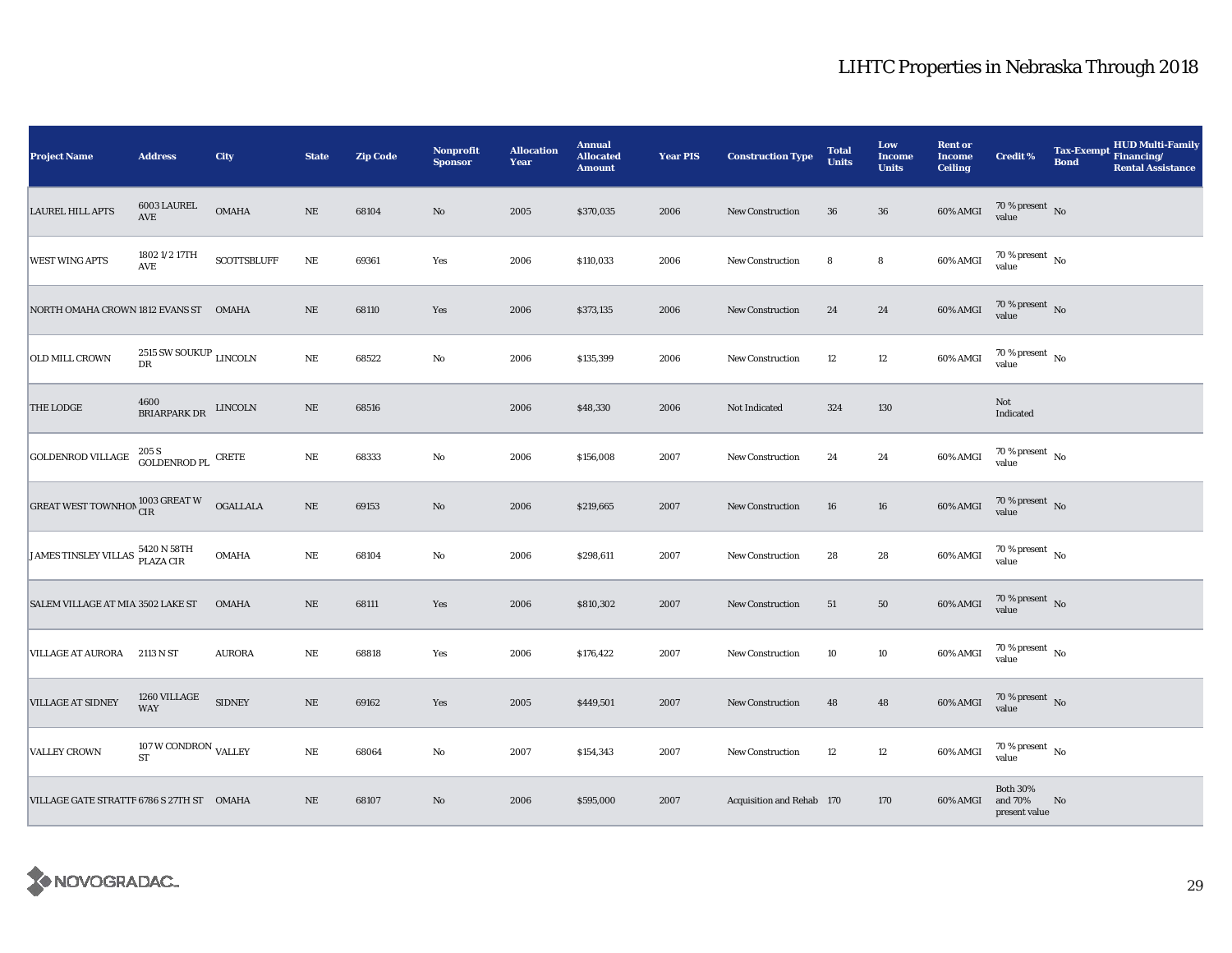| <b>Project Name</b>                                                                                                            | <b>Address</b>                             | City           | <b>State</b> | <b>Zip Code</b> | Nonprofit<br><b>Sponsor</b> | <b>Allocation</b><br>Year | <b>Annual</b><br><b>Allocated</b><br><b>Amount</b> | <b>Year PIS</b> | <b>Construction Type</b> | <b>Total</b><br><b>Units</b> | Low<br><b>Income</b><br><b>Units</b> | <b>Rent or</b><br><b>Income</b><br><b>Ceiling</b> | Credit %                       | <b>Tax-Exempt</b><br><b>Bond</b> | HUD Multi-Family<br>Financing/<br><b>Rental Assistance</b> |
|--------------------------------------------------------------------------------------------------------------------------------|--------------------------------------------|----------------|--------------|-----------------|-----------------------------|---------------------------|----------------------------------------------------|-----------------|--------------------------|------------------------------|--------------------------------------|---------------------------------------------------|--------------------------------|----------------------------------|------------------------------------------------------------|
| <b>GROVER SQUARE APTS 6801 A PLZ</b>                                                                                           |                                            | <b>OMAHA</b>   | $_{\rm NE}$  | 68106           |                             | 2007                      | \$385,440                                          | 2007            | Not Indicated            | 201                          | 201                                  |                                                   | Not<br>Indicated               |                                  |                                                            |
| YORKTOWNE ESTATES $^{2020}_{ST}$ E NINTH YORK                                                                                  |                                            |                | $\rm NE$     | 68467           |                             | 2007                      | \$199,803                                          | 2007            | Not Indicated            | 18                           | $18\,$                               |                                                   | Not<br>Indicated               |                                  |                                                            |
| WINDRIDGE TOWNHOM 812 WINDRIDGE GRAND ISLAND                                                                                   |                                            |                | $\rm NE$     | 68803           |                             | 2007                      | \$446,788                                          | 2007            | Not Indicated            | 40                           | $40\,$                               |                                                   | Not<br>Indicated               |                                  |                                                            |
| <b>SOUTHEAST VILLA</b>                                                                                                         | 2717 25TH AVE CENTRAL CITY                 |                | NE           | 68826           |                             | 2007                      | \$121,869                                          | 2007            | Not Indicated            | 12                           | 12                                   |                                                   | Not<br>Indicated               |                                  |                                                            |
| $\begin{array}{ l l } \hline \textbf{RIVERBEND} \textbf{APTS PHASI} \textbf{106 LAKEVIEW} & \textbf{GRAND ISLAND} \end{array}$ |                                            |                | $\rm{NE}$    | 68803           |                             | 2006                      | \$581,820                                          | 2007            | Not Indicated            | 96                           | ${\bf 81}$                           |                                                   | Not<br>Indicated               |                                  |                                                            |
| GREENVIEW ESTATES 1821 N 17TH ST OMAHA                                                                                         |                                            |                | $\rm NE$     | 68110           |                             | 2007                      | \$326,803                                          | 2008            | Not Indicated            | 14                           | 14                                   |                                                   | Not<br>Indicated               |                                  |                                                            |
| <b>CURTIS CENTER HOUSI! 110 Q ST</b>                                                                                           |                                            | <b>LINCOLN</b> | NE           | 68508           |                             | 2007                      | \$373,987                                          | 2008            | Not Indicated            | 60                           | 60                                   |                                                   | Not<br>Indicated               |                                  |                                                            |
| WOODLAND PARK TOWI $_{\mbox{AVE}}^{4195\text{ NEW YORK}}$ GRAND ISLAND                                                         |                                            |                | $\rm NE$     | 68803           |                             | 2007                      | \$306,322                                          | 2008            | Not Indicated            | 28                           | 28                                   |                                                   | Not<br>Indicated               |                                  |                                                            |
| THE VILLAGE AT KEARN 88 LA CROSSE                                                                                              |                                            | <b>KEARNEY</b> | $\rm NE$     | 68845           |                             | 2006                      | \$82,684                                           | 2008            | Not Indicated            | $\overline{4}$               | $\overline{4}$                       |                                                   | Not<br>Indicated               |                                  |                                                            |
| <b>REDBUD CROWN</b>                                                                                                            | 2422<br>KUHLMANN<br>AVE                    | <b>AUBURN</b>  | $\rm NE$     | 68305           |                             | 2007                      | \$120,854                                          | 2008            | Not Indicated            | ${\bf 8}$                    | $\bf8$                               |                                                   | Not<br>Indicated               |                                  |                                                            |
| PRAIRIE CROSSING APT: 8360 S 33RD ST LINCOLN                                                                                   |                                            |                | $_{\rm NE}$  | 68516           |                             | 2007                      | \$494,935                                          | 2008            | Not Indicated            | 76                           | 43                                   |                                                   | Not<br>Indicated               |                                  |                                                            |
| <b>LITTLE PRIEST APTS</b>                                                                                                      | 513 CHIEF<br>LITTLE PRIEST WINNEBAGO<br>DR |                | $\rm NE$     |                 |                             | 2008                      | \$290,101                                          | 2008            | Not Indicated            | 20                           | 20                                   |                                                   | Not<br>Indicated               |                                  |                                                            |
| COUNTRY CLOVER CROV1507 PUTTER ST ONEILL                                                                                       |                                            |                | $_{\rm NE}$  | 68763           | No                          | 2008                      | \$187,905                                          | 2009            | New Construction         | 11                           | 11                                   | 60% AMGI                                          | $70\,\%$ present $\,$ No value |                                  |                                                            |

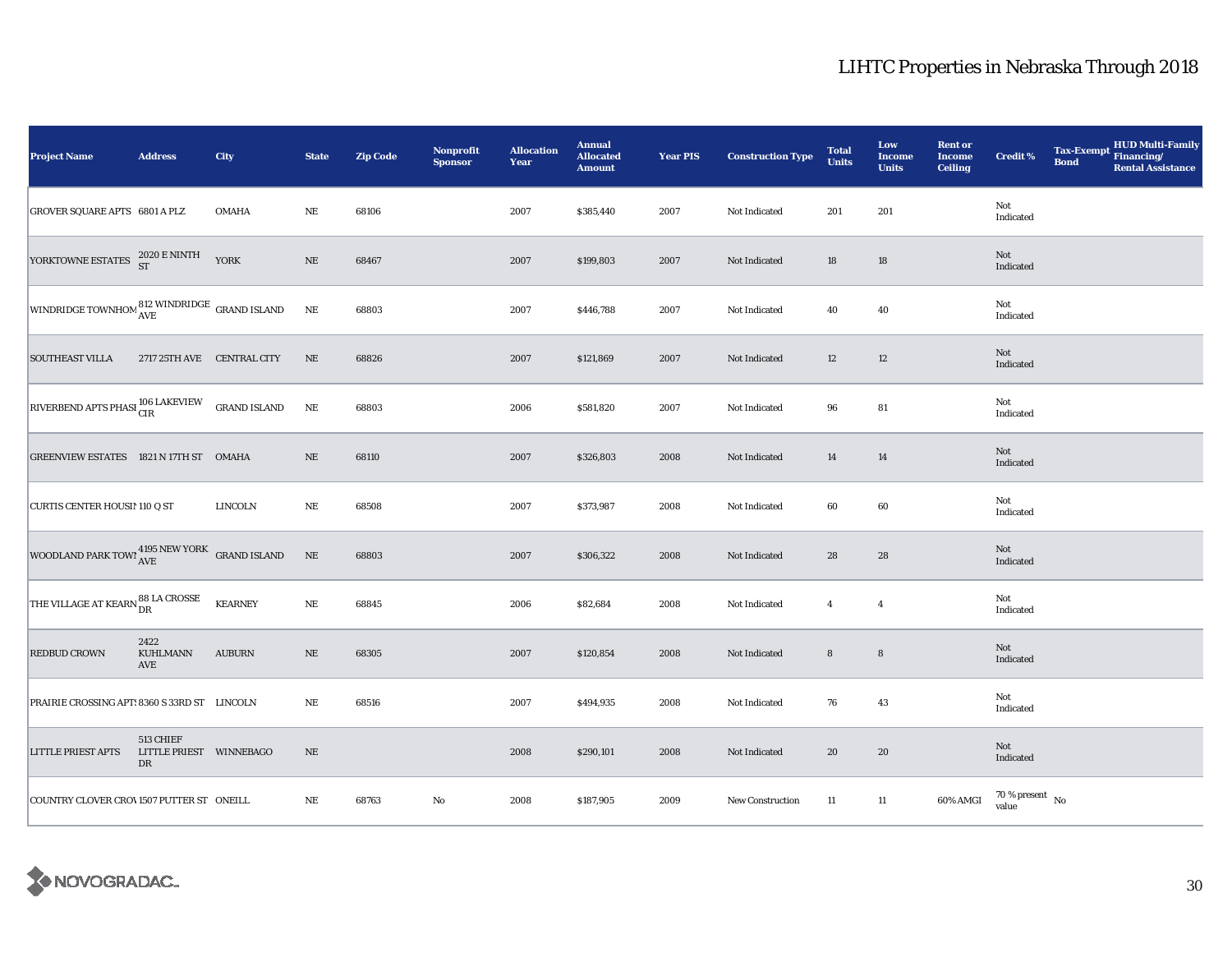| <b>Project Name</b>                                          | <b>Address</b>                                   | City             | <b>State</b> | <b>Zip Code</b> | Nonprofit<br><b>Sponsor</b> | <b>Allocation</b><br>Year | <b>Annual</b><br><b>Allocated</b><br><b>Amount</b> | <b>Year PIS</b> | <b>Construction Type</b>                        | <b>Total</b><br><b>Units</b> | Low<br><b>Income</b><br><b>Units</b> | <b>Rent or</b><br><b>Income</b><br><b>Ceiling</b> | <b>Credit %</b>                             | <b>Tax-Exempt</b><br><b>Bond</b> | <b>HUD Multi-Family</b><br>Financing/<br><b>Rental Assistance</b> |
|--------------------------------------------------------------|--------------------------------------------------|------------------|--------------|-----------------|-----------------------------|---------------------------|----------------------------------------------------|-----------------|-------------------------------------------------|------------------------------|--------------------------------------|---------------------------------------------------|---------------------------------------------|----------------------------------|-------------------------------------------------------------------|
| FONTENELLE COTTAGE: 3451 N 45TH CT OMAHA                     |                                                  |                  | $_{\rm NE}$  | 68104           | $\rm No$                    | 2008                      | \$246,669                                          | 2009            | <b>New Construction</b>                         | 12                           | $12\,$                               | $60\%$ AMGI                                       | $70\,\%$ present $\,$ No value              |                                  |                                                                   |
| <b>ROSEWOOD ESTATES</b>                                      | $2630$ LARAMIE $\quad$ ALLIANCE DR               |                  | $\rm NE$     | 69301           | $\mathbf {No}$              | 2008                      | \$223,326                                          | 2009            | <b>New Construction</b>                         | 18                           | $18\,$                               | 60% AMGI                                          | $70\,\%$ present $\,$ No value              |                                  |                                                                   |
| VILLE DE SANTE SENIOF 6009 STONE PLZ OMAHA                   |                                                  |                  | $\rm NE$     | 68104           | No                          | 2008                      | \$403,420                                          | 2009            | Both New Construction 28<br>and $A/R$           |                              | 28                                   | 60% AMGI                                          | <b>Both 30%</b><br>and 70%<br>present value | No                               |                                                                   |
| <b>WAYNE CROWN</b>                                           | 902 WIGHTMAN $\,$ WAYNE<br>CIR                   |                  | $\rm NE$     | 68787           | $\rm No$                    | 2008                      | \$213,487                                          | 2009            | New Construction                                | 10                           | $10\,$                               | 60% AMGI                                          | $70\,\%$ present $\,$ No value              |                                  |                                                                   |
| <b>DAWSON ESTATES</b>                                        | 1001 REAGAN<br>${\rm DR}$                        | <b>LEXINGTON</b> | $\rm NE$     | 68850           | $\rm No$                    | 2008                      | \$233,782                                          | 2009            | <b>New Construction</b>                         | 15                           | $15\,$                               | $60\%$ AMGI                                       | $70\,\%$ present $\,$ No value              |                                  |                                                                   |
| <b>GRETNA CROWN</b>                                          | 21113 PARADISE GRETNA<br>${\rm DR}$              |                  | $\rm NE$     | 68028           | $\rm No$                    | 2008                      | \$226,674                                          | 2009            | <b>New Construction</b>                         | 15                           | $15\,$                               | 60% AMGI                                          | $70\,\%$ present $\,$ No value              |                                  |                                                                   |
| <b>LYDIA HOUSE</b>                                           | $2809$ N $20\mathrm{TH}\ \mathrm{ST}$ OMAHA<br>E |                  | $\rm NE$     | 68110           | No                          | 2007                      | \$785,250                                          | 2009            | <b>New Construction</b>                         | 118                          | 118                                  | 60% AMGI                                          | $70$ % present $\,$ No value                |                                  |                                                                   |
| NORTH OMAHA CROWN $_{ST}^{4237}$ BURDETTE OMAHA              |                                                  |                  | NE           | 68111           | $\rm No$                    | 2008                      | \$218,406                                          | 2009            | Both New Construction $\,$ 12 $\,$<br>and $A/R$ |                              | $12\,$                               | 60% AMGI                                          | <b>Both 30%</b><br>and 70%<br>present value | No                               |                                                                   |
| ROYAL OAKS ESTATES                                           | 909 MEADOW<br>LN                                 | <b>NORFOLK</b>   | $\rm NE$     | 68701           | No                          | 2008                      | \$214,650                                          | 2009            | New Construction                                | 14                           | 14                                   | $60\%$ AMGI                                       | $70\,\%$ present $\,$ No value              |                                  |                                                                   |
| <b>SUNRISE EAST</b>                                          | 1516 12TH AVE HOLDREGE                           |                  | $\rm NE$     | 68949           | $\mathbf {No}$              | 2008                      | \$188,064                                          | 2009            | <b>New Construction</b>                         | 16                           | ${\bf 16}$                           | 60% AMGI                                          | $70\,\%$ present $\,$ No value              |                                  |                                                                   |
| WINDRIDGE TOWNHOM $^{945}_{\rm{AVE}}$ WINDRIDGE GRAND ISLAND |                                                  |                  | $\rm NE$     | 68803           | $\rm No$                    | 2008                      | \$314,920                                          | 2009            | New Construction                                | 18                           | $18\,$                               | 60% AMGI                                          | $70\,\%$ present $\,$ No value              |                                  |                                                                   |
| IRVINGTON HEIGHTS AI 6710 N 89TH CT OMAHA                    |                                                  |                  | $_{\rm NE}$  | 68122           |                             | 2009                      | \$535,403                                          | 2009            | Not Indicated                                   | 160                          | 160                                  |                                                   | Not<br>Indicated                            |                                  |                                                                   |
| <b>CROWN PHASE VII</b>                                       | 3844 FRANKLIN OMAHA<br><b>ST</b>                 |                  | $\rm NE$     | 68111           | $\rm No$                    | 2008                      | \$499,442                                          | 2010            | New Construction                                | 24                           | $\bf 24$                             | 60% AMGI                                          | $70\,\%$ present $\;$ No value              |                                  |                                                                   |

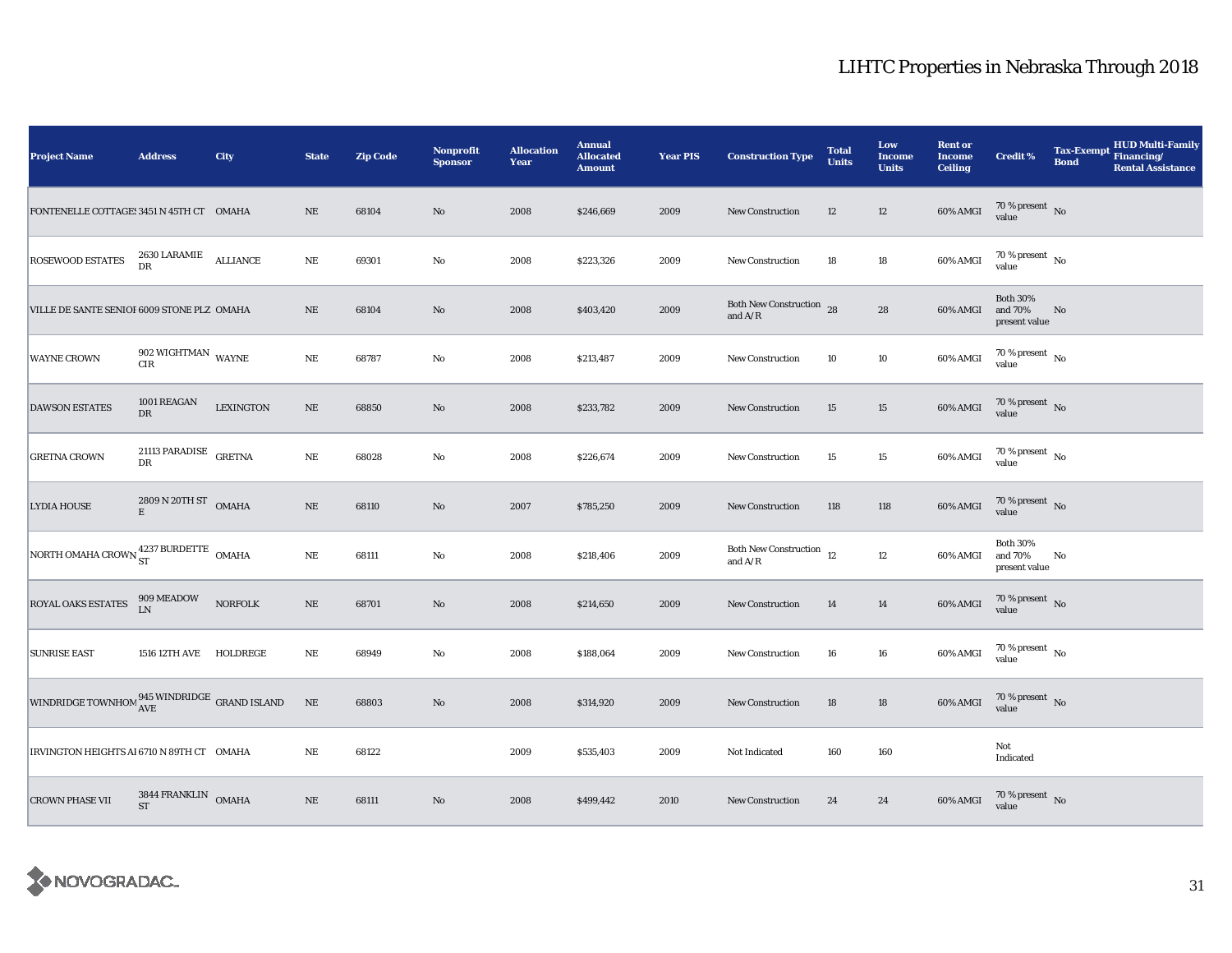| Project Name                                            | <b>Address</b>                                     | City                                      | <b>State</b> | <b>Zip Code</b> | Nonprofit<br><b>Sponsor</b> | <b>Allocation</b><br>Year | <b>Annual</b><br><b>Allocated</b><br><b>Amount</b> | <b>Year PIS</b> | <b>Construction Type</b> | <b>Total</b><br><b>Units</b> | Low<br><b>Income</b><br><b>Units</b> | <b>Rent or</b><br><b>Income</b><br><b>Ceiling</b> | <b>Credit %</b>                | <b>Tax-Exempt</b><br><b>Bond</b> | <b>HUD Multi-Family</b><br>Financing/<br><b>Rental Assistance</b> |
|---------------------------------------------------------|----------------------------------------------------|-------------------------------------------|--------------|-----------------|-----------------------------|---------------------------|----------------------------------------------------|-----------------|--------------------------|------------------------------|--------------------------------------|---------------------------------------------------|--------------------------------|----------------------------------|-------------------------------------------------------------------|
| <b>LEGEND OAKS</b>                                      | 1801 LEGEND DR LEXINGTON                           |                                           | NE           | 68850           | $\rm No$                    | 2008                      | \$324,331                                          | 2010            | New Construction         | 21                           | 21                                   | 60% AMGI                                          | $70\,\%$ present $\,$ No value |                                  |                                                                   |
| <b>ROBIN ESTATES</b>                                    | 1845 ROBIN DR AURORA                               |                                           | $\rm NE$     | 68818           | $\rm No$                    | 2008                      | \$203,117                                          | 2010            | New Construction         | 10                           | 10                                   | 60% AMGI                                          | $70\,\%$ present $\,$ No value |                                  |                                                                   |
| WOODLAND PARK TOWI 4168 NEW YORK GRAND ISLAND           |                                                    |                                           | $\rm NE$     | 68803           | $\rm No$                    | 2008                      | \$474,228                                          | 2010            | New Construction         | 26                           | ${\bf 26}$                           | $60\%$ AMGI                                       | $70\,\%$ present $\,$ No value |                                  |                                                                   |
| YORKTOWNE ESTATES P $_{ST}^{1911}$ E EIGHTH YORK        |                                                    |                                           | $\rm NE$     | 68467           | No                          | 2008                      | \$375,052                                          | 2010            | <b>New Construction</b>  | 20                           | 20                                   | 60% AMGI                                          | $70\,\%$ present $\,$ No value |                                  |                                                                   |
| JEFFERSON SQUARE                                        | 1120 JEFFERSON $_{\rm GOTHENBURG}$                 |                                           | $\rm{NE}$    | 69138           |                             | 2009                      | \$108,607                                          | 2010            | Not Indicated            | 11                           | $11\,$                               |                                                   | Not<br>Indicated               |                                  |                                                                   |
| IRVINGTON HEIGHTS AI 6716 N 91ST PLZ OMAHA              |                                                    |                                           | $\rm NE$     | 68122           |                             | 2008                      | \$333,444                                          | 2010            | Not Indicated            | $32\,$                       | $32\,$                               |                                                   | Not<br>Indicated               |                                  |                                                                   |
| CRESTVIEW VILLAGE 7235 EDNA CT                          |                                                    | <b>LA VISTA</b>                           | $\rm NE$     | 68128           |                             | 2009                      | \$976,377                                          | 2010            | Not Indicated            | 154                          | 154                                  |                                                   | Not<br>Indicated               |                                  |                                                                   |
| CANTERBURY VILLAGE / 2513 WILLOW ST SOUTH SIOUX CITY NE |                                                    |                                           |              | 68776           | Yes                         | 2010                      | \$730,872                                          | 2010            | Not Indicated            | 96                           | 96                                   |                                                   | Not<br>Indicated               |                                  |                                                                   |
| YORKSHIRE MANOR APT 2600 LAVERNA                        |                                                    | <b>FREMONT</b>                            | $\rm NE$     | 68025           |                             | 2010                      | \$680,526                                          | 2010            | Not Indicated            | 84                           | 84                                   |                                                   | Not<br>Indicated               |                                  |                                                                   |
| <b>WESTERN MANOR</b>                                    | 2210 W Q ST                                        | <b>LINCOLN</b>                            | $\rm NE$     | 68528           |                             | 2009                      | \$529,654                                          | 2010            | Not Indicated            | 82                           | 82                                   |                                                   | Not<br>Indicated               |                                  |                                                                   |
| <b>VILLAGE CROWN</b>                                    | $3307$ $$\rm{MAMDERSON}$ ${\rm ST}$ $$\rm{OMAHA}$$ |                                           | $\rm NE$     | 68111           | Yes                         | 2010                      | \$361,735                                          | 2010            | Not Indicated            | 28                           | 28                                   |                                                   | Not<br>Indicated               |                                  |                                                                   |
| STONERIDGE APTS PHA! 716 E 56TH ST                      |                                                    | <b>KEARNEY</b>                            | $\rm NE$     | 68847           |                             | 2008                      | \$341,787                                          | 2010            | Not Indicated            | 24                           | 24                                   |                                                   | Not<br>Indicated               |                                  |                                                                   |
| RIDGEWOOD CROWN                                         |                                                    | $711$ RIDGEWOOD $_{\rm GRAND}$ ISLAND AVE | $\rm NE$     | 68803           |                             | 2009                      | \$165,206                                          | 2010            | Not Indicated            | 12                           | $12\,$                               |                                                   | Not<br>Indicated               |                                  |                                                                   |

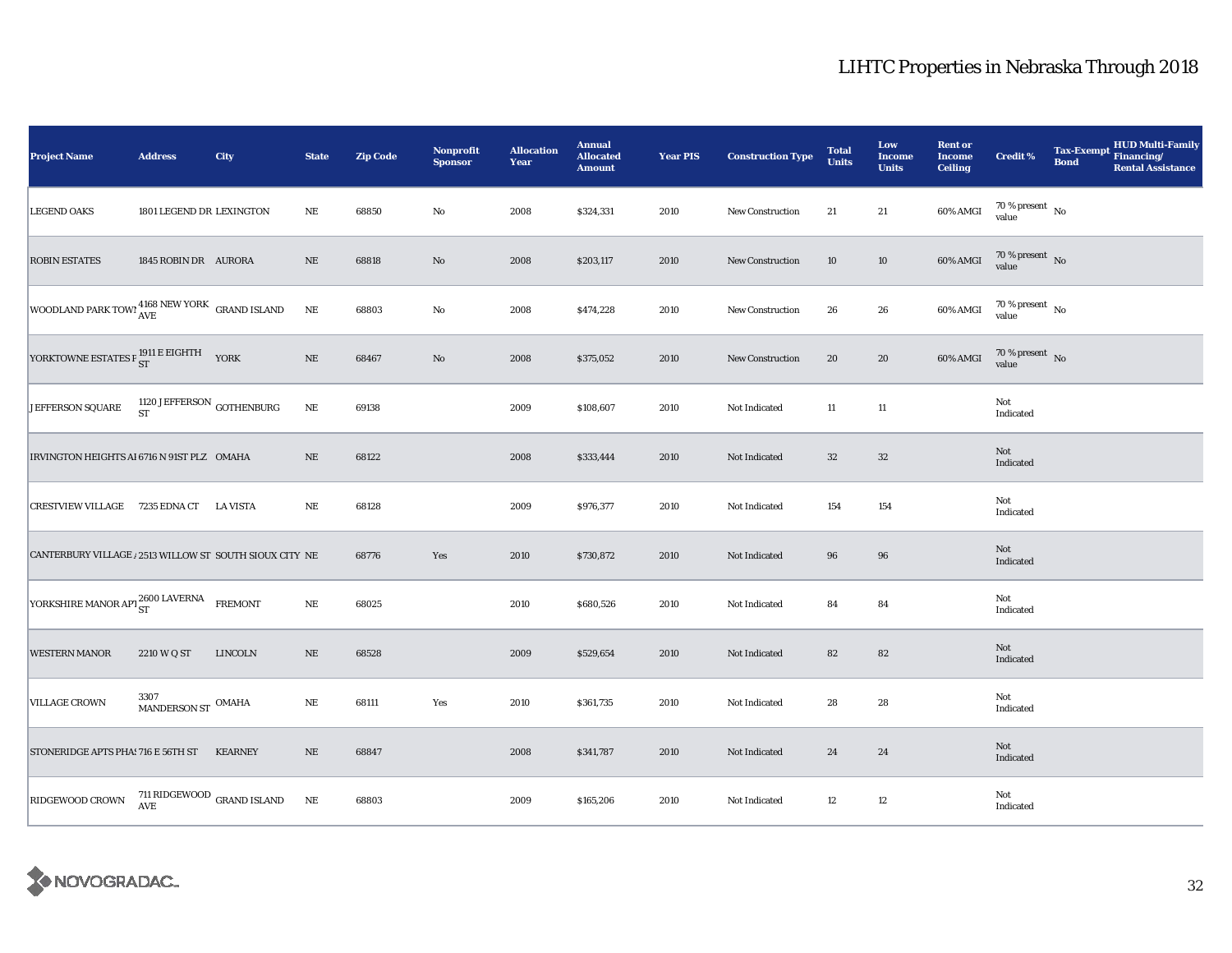| <b>Project Name</b>                                 | <b>Address</b>                  | City                                                  | <b>State</b> | <b>Zip Code</b> | Nonprofit<br><b>Sponsor</b> | <b>Allocation</b><br>Year | <b>Annual</b><br><b>Allocated</b><br><b>Amount</b> | <b>Year PIS</b> | <b>Construction Type</b> | <b>Total</b><br><b>Units</b> | Low<br><b>Income</b><br><b>Units</b> | <b>Rent or</b><br><b>Income</b><br><b>Ceiling</b> | Credit %         | <b>Tax-Exempt</b><br><b>Bond</b> | HUD Multi-Family<br>Financing/<br><b>Rental Assistance</b> |
|-----------------------------------------------------|---------------------------------|-------------------------------------------------------|--------------|-----------------|-----------------------------|---------------------------|----------------------------------------------------|-----------------|--------------------------|------------------------------|--------------------------------------|---------------------------------------------------|------------------|----------------------------------|------------------------------------------------------------|
| <b>NORTHGLEN APTS</b>                               | 1503 KNOX ST LINCOLN            |                                                       | $\rm NE$     | 68521           |                             | 2009                      | \$421,588                                          | 2010            | Not Indicated            | 60                           | 60                                   |                                                   | Not<br>Indicated |                                  |                                                            |
| MOSAIC RESIDENTIAL S 2905 W FIFTH ST GRAND ISLAND   |                                 |                                                       | $\rm NE$     | 68803           | Yes                         | 2010                      | \$283,075                                          | 2010            | Not Indicated            | 24                           | 24                                   |                                                   | Not<br>Indicated |                                  |                                                            |
| MILLARD MANOR                                       | $12835$ DEAUVILLE DR $\,$ OMAHA |                                                       | $\rm NE$     | 68137           |                             | 2009                      | \$579,380                                          | 2010            | Not Indicated            | 51                           | 51                                   |                                                   | Not<br>Indicated |                                  |                                                            |
| <b>LIBERTY ESTATES</b>                              | 11233 N 146TH<br>$\rm CIR$      | <b>WAVERLY</b>                                        | NE           | 68462           |                             | 2009                      | \$414,475                                          | 2010            | Not Indicated            | 24                           | 24                                   |                                                   | Not<br>Indicated |                                  |                                                            |
| HASTINGS VILLAGE GAR $^{514}_{\mbox{AVE}}$ S FOURTH |                                 | <b>HASTINGS</b>                                       | $\rm NE$     | 68901           |                             | 2009                      | \$720,152                                          | 2011            | Not Indicated            | 40                           | 40                                   |                                                   | Not<br>Indicated |                                  |                                                            |
| GERING VALLEY ESTATE 566 SEVENTH ST GERING          |                                 |                                                       | NE           | 69341           |                             | 2009                      | \$271,429                                          | 2011            | Not Indicated            | 28                           | 28                                   |                                                   | Not<br>Indicated |                                  |                                                            |
| <b>DIXIE GARDENS</b>                                |                                 | 116 N DIXIE AVE NORTH PLATTE                          | NE           | 69101           |                             | 2009                      | \$200,600                                          | 2011            | Not Indicated            | 16                           | 16                                   |                                                   | Not<br>Indicated |                                  |                                                            |
| <b>CREEKSIDE VILLAGE</b>                            | 911 CT ST                       | LINCOLN                                               | NE           | 68508           |                             | 2009                      | \$1,101,585                                        | 2011            | Not Indicated            | 71                           | 71                                   |                                                   | Not<br>Indicated |                                  |                                                            |
| CIMARRON TERRACE AF 6963 S 97TH PLZ LA VISTA        |                                 |                                                       | $\rm NE$     | 68128           | $\mathbf{No}$               | 2010                      | \$1,746,215                                        | 2011            | Not Indicated            | 84                           | 84                                   |                                                   | Not<br>Indicated |                                  |                                                            |
| <b>CHERRY RIDGE APTS</b>                            |                                 | $800$ RIVERVIEW $\,$ SOUTH SIOUX CITY $\,$ NE $\,$ DR |              | 68776           |                             | 2009                      | \$728,622                                          | 2011            | Not Indicated            | 48                           | 48                                   |                                                   | Not<br>Indicated |                                  |                                                            |
| <b>APPLETON APTS</b>                                | 2445 N 87TH ST LINCOLN          |                                                       | NE           | 68507           |                             | 2010                      | \$1,249,334                                        | 2011            | Not Indicated            | 84                           | 84                                   |                                                   | Not<br>Indicated |                                  |                                                            |
| <b>WESTRIDGE CROWN</b>                              | 828<br>RIDGEWOOD<br>AVE         | <b>GRAND ISLAND</b>                                   | $\rm NE$     | 68803           | No                          | 2010                      | \$154,959                                          | 2011            | Not Indicated            | 12                           | $12\,$                               |                                                   | Not<br>Indicated |                                  |                                                            |
| VILLAGE AT HEARTLANI 418 VILLAGE CIR SEWARD         |                                 |                                                       | NE           | 68434           | No                          | 2010                      | \$188,735                                          | 2011            | Not Indicated            | 16                           | 16                                   |                                                   | Not<br>Indicated |                                  |                                                            |

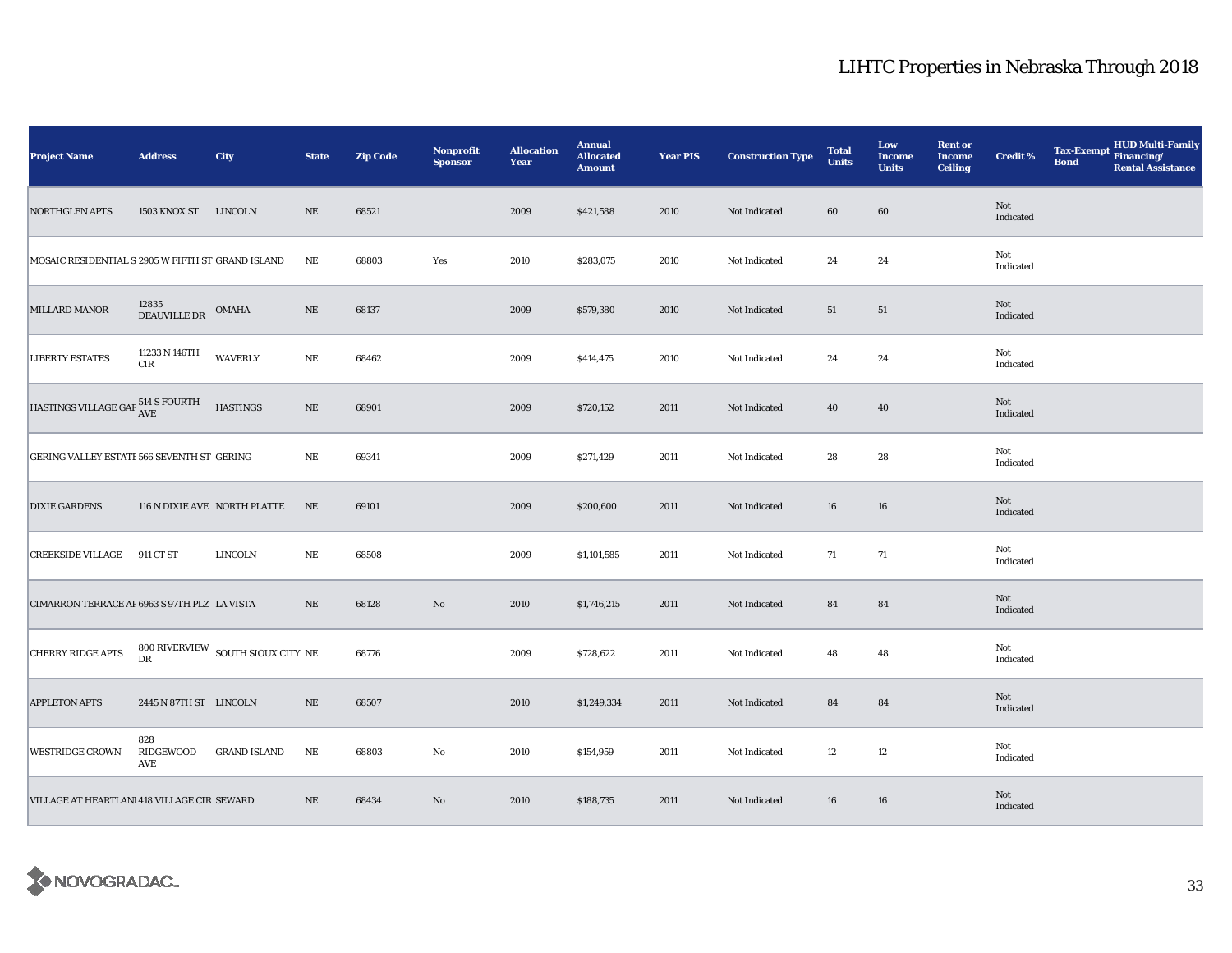| <b>Project Name</b>                                                                 | <b>Address</b>                               | City                       | <b>State</b> | <b>Zip Code</b> | Nonprofit<br><b>Sponsor</b> | <b>Allocation</b><br>Year | <b>Annual</b><br><b>Allocated</b><br><b>Amount</b> | <b>Year PIS</b> | <b>Construction Type</b> | <b>Total</b><br><b>Units</b> | Low<br><b>Income</b><br><b>Units</b> | <b>Rent or</b><br><b>Income</b><br><b>Ceiling</b> | Credit %         | <b>Tax-Exempt</b><br><b>Bond</b> | HUD Multi-Family<br>Financing/<br><b>Rental Assistance</b> |
|-------------------------------------------------------------------------------------|----------------------------------------------|----------------------------|--------------|-----------------|-----------------------------|---------------------------|----------------------------------------------------|-----------------|--------------------------|------------------------------|--------------------------------------|---------------------------------------------------|------------------|----------------------------------|------------------------------------------------------------|
| THE ORCHARDS AT WILL <sup>7454</sup> GERTRUDE LA VISTA                              |                                              |                            | $\rm NE$     | 68128           | Yes                         | 2010                      | \$657,213                                          | 2011            | Not Indicated            | 48                           | 48                                   |                                                   | Not<br>Indicated |                                  |                                                            |
| THE MARGARET                                                                        | 2103 N 16TH ST OMAHA                         |                            | $\rm NE$     | 68110           |                             | 2009                      | \$255,620                                          | 2011            | Not Indicated            | 16                           | 16                                   |                                                   | Not<br>Indicated |                                  |                                                            |
| <b>SUNRISE LANE</b>                                                                 | 1616 12TH AVE HOLDREGE                       |                            | $\rm NE$     | 68949           | $\rm No$                    | 2010                      | \$194,084                                          | 2011            | Not Indicated            | 18                           | $18\,$                               |                                                   | Not<br>Indicated |                                  |                                                            |
| <b>SHANNON HEIGHTS</b>                                                              | 2826 N 18TH ST OMAHA                         |                            | NE           | 68110           | $\rm No$                    | 2010                      | \$315,891                                          | 2011            | Not Indicated            | 28                           | 28                                   |                                                   | Not<br>Indicated |                                  |                                                            |
| SCOTTS CREEK CROWN 1007 RIDGE RD HICKMAN                                            |                                              |                            | $_{\rm NE}$  | 68372           |                             | 2010                      | \$211,383                                          | 2011            | Not Indicated            | 10                           | $10\,$                               |                                                   | Not<br>Indicated |                                  |                                                            |
| <b>SALEM VILLAGE II</b>                                                             | <b>3520 LAKE ST</b>                          | <b>OMAHA</b>               | $\rm NE$     | 68111           |                             | 2009                      | \$427,143                                          | 2011            | Not Indicated            | 27                           | 27                                   |                                                   | Not<br>Indicated |                                  |                                                            |
| ROSEWOOD ESTATES II $_{LN}^{2716 \text{ CHEYENNE}}$ ALLIANCE                        |                                              |                            | $\rm NE$     | 69301           | $\mathbf {No}$              | 2010                      | \$210,755                                          | 2011            | Not Indicated            | 18                           | $18\,$                               |                                                   | Not<br>Indicated |                                  |                                                            |
| ROLLING HILLS TOWNH 216 WOLF AVE ORD                                                |                                              |                            | $\rm NE$     | 68862           | $\rm\thinspace No$          | 2010                      | \$111,989                                          | 2011            | Not Indicated            | 12                           | 12                                   |                                                   | Not<br>Indicated |                                  |                                                            |
| <b>REESE ESTATES</b>                                                                | 11510 N 142ND<br>${\rm ST}$                  | <b>WAVERLY</b>             | $\rm NE$     | 68462           |                             | 2009                      | \$228,572                                          | 2011            | Not Indicated            | 15                           | 15                                   |                                                   | Not<br>Indicated |                                  |                                                            |
| <b>REBUILDING LIVES</b>                                                             | $2205\,\mathrm{E}\,\mathrm{LOCUST}$ OMAHA ST |                            | $\rm NE$     | 68110           |                             | 2009                      | \$871,054                                          | 2011            | Not Indicated            | 41                           | 41                                   |                                                   | Not<br>Indicated |                                  |                                                            |
| <b>PROGRESS FOR PEOPLE <math>_{\text{DR}}^{1730 \text{ MONTINI}}</math></b> LINCOLN |                                              |                            | $\rm NE$     | 68521           |                             | 2009                      | \$521,963                                          | 2011            | Not Indicated            | 24                           | 21                                   |                                                   | Not<br>Indicated |                                  |                                                            |
| <b>PARK PLACE HOMES</b>                                                             |                                              | 305 N PARK DR NORTH PLATTE | NE           | 69101           |                             | 2010                      | \$27,505                                           | 2011            | Not Indicated            | $\sqrt{2}$                   | $\boldsymbol{2}$                     |                                                   | Not<br>Indicated |                                  |                                                            |
| <b>NOTRE DAME APTS</b>                                                              | 3515 STATE ST                                | <b>OMAHA</b>               | $\rm NE$     | 68112           |                             | 2009                      | \$655,124                                          | 2011            | Not Indicated            | 62                           | 56                                   |                                                   | Not<br>Indicated |                                  |                                                            |

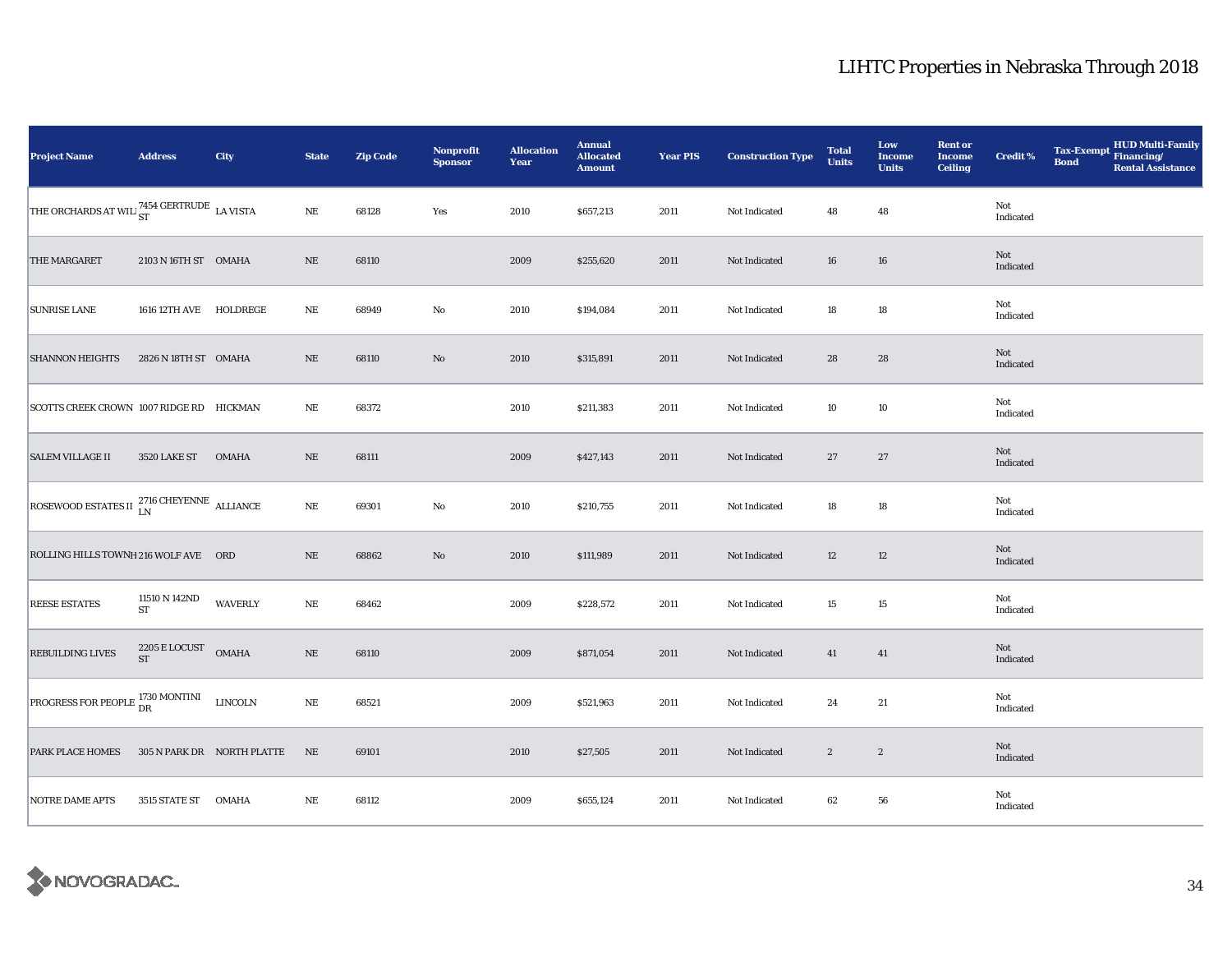| <b>Project Name</b>                                  | <b>Address</b>          | City                              | <b>State</b> | <b>Zip Code</b> | Nonprofit<br><b>Sponsor</b> | <b>Allocation</b><br>Year | <b>Annual</b><br><b>Allocated</b><br><b>Amount</b> | <b>Year PIS</b> | <b>Construction Type</b> | <b>Total</b><br><b>Units</b> | Low<br><b>Income</b><br><b>Units</b> | <b>Rent or</b><br><b>Income</b><br><b>Ceiling</b> | <b>Credit %</b>                      | <b>Tax-Exempt</b><br><b>Bond</b> | HUD Multi-Family<br>Financing/<br><b>Rental Assistance</b> |
|------------------------------------------------------|-------------------------|-----------------------------------|--------------|-----------------|-----------------------------|---------------------------|----------------------------------------------------|-----------------|--------------------------|------------------------------|--------------------------------------|---------------------------------------------------|--------------------------------------|----------------------------------|------------------------------------------------------------|
| <b>NEW VISIONS</b>                                   | 1425 N 18TH ST OMAHA    |                                   | NE           | 68102           | Yes                         | 2010                      | \$202,616                                          | 2011            | Not Indicated            | 14                           | 14                                   |                                                   | Not<br>Indicated                     |                                  |                                                            |
| MINDEN WEST ESTATES <sup>1294</sup> W<br>SYCAMORE ST |                         | <b>MINDEN</b>                     | $\rm NE$     | 68959           | $\mathbf {No}$              | 2010                      | \$178,825                                          | 2011            | Not Indicated            | 16                           | ${\bf 16}$                           |                                                   | Not<br>Indicated                     |                                  |                                                            |
| MILLARD SENIOR RESIL 15625 S ST                      |                         | <b>OMAHA</b>                      | $\rm NE$     | 68135           |                             | 2010                      | \$674,096                                          | 2011            | Not Indicated            | 42                           | $42\,$                               |                                                   | Not<br>Indicated                     |                                  |                                                            |
| <b>LIBERTY PLACE</b>                                 |                         | 800 W 25TH ST SOUTH SIOUX CITY NE |              | 68776           | No                          | 2010                      | \$904,648                                          | 2011            | Not Indicated            | 48                           | 48                                   |                                                   | Not<br>Indicated                     |                                  |                                                            |
| <b>LEXINGTON ESTATES</b>                             | 600 LINDEN DR LEXINGTON |                                   | $\rm NE$     | 68850           | $\rm No$                    | 2010                      | \$157,309                                          | 2011            | Not Indicated            | 12                           | $12\,$                               |                                                   | Not<br>Indicated                     |                                  |                                                            |
| CIMARRON TERRACE AF 7040 S 97TH PLZ LA VISTA         |                         |                                   | $\rm NE$     | 68128           | No                          | 2011                      | \$508,080                                          | 2012            | <b>New Construction</b>  | 48                           | 38                                   | 60% AMGI                                          | $70$ % present $\,$ No $\,$<br>value |                                  | $\mathbf{No}$                                              |
| CIRRUS SOUTH BEND AI 1531 E 18TH ST SCOTTSBLUFF      |                         |                                   | $\rm NE$     | 69361           | $\rm No$                    | 2011                      | \$163,336                                          | 2012            | New Construction         | 11                           | 11                                   | 60% AMGI                                          | $70\,\%$ present $\,$ No value       |                                  | $\mathbf{No}$                                              |
| CLOVE HILL ESTATES 131 N 29TH ST                     |                         | <b>ASHLAND</b>                    | $_{\rm NE}$  | 68003           | No                          | 2011                      | \$168,442                                          | 2012            | New Construction         | 8                            | $\bf8$                               | 60% AMGI                                          | $70\,\%$ present $\,$ No value       |                                  | $\mathbf{No}$                                              |
| THE COTTAGES                                         | 1217 FOURTH ST ST PAUL  |                                   | $\rm NE$     | 68873           | No                          | 2011                      | \$194,360                                          | 2012            | New Construction         | 12                           | 12                                   | 60% AMGI                                          | 70 % present $\,$ No $\,$<br>value   |                                  | No                                                         |
| <b>LUKE ESTATES</b>                                  | 4002W<br>PARKLAND CIR   | NORTH PLATTE                      | NE           | 69101           | No                          | 2011                      | \$210,853                                          | 2012            | <b>New Construction</b>  | 10                           | 10                                   | 60% AMGI                                          | $70$ % present $\,$ No $\,$<br>value |                                  | $\rm No$                                                   |
| SOUTHWOOD ESTATES 1029 S PINE AVE HASTINGS           |                         |                                   | $\rm NE$     | 68901           | $\rm No$                    | 2011                      | \$521,709                                          | 2012            | New Construction         | 32                           | 32                                   | 60% AMGI                                          | 70 % present $\,$ No $\,$<br>value   |                                  | $\rm No$                                                   |
| STONEWOOD TOWNHO! STONEWOOD                          | 1128<br>AVE             | <b>GRAND ISLAND</b>               | $\rm NE$     | 68803           | $\rm No$                    | 2011                      | \$373,337                                          | 2012            | New Construction         | 24                           | 24                                   | 60% AMGI                                          | 70 % present $\hbox{~No}$<br>value   |                                  | No                                                         |
| <b>WALNUT CREEK</b>                                  | 2204 ALBERT ST BELLEVUE |                                   | $\rm NE$     | 68147           | No                          | 2011                      | \$798,582                                          | 2012            | <b>New Construction</b>  | 60                           | 51                                   | 60% AMGI                                          | $70\,\%$ present $\;$ No value       |                                  | $\mathbf{No}$                                              |

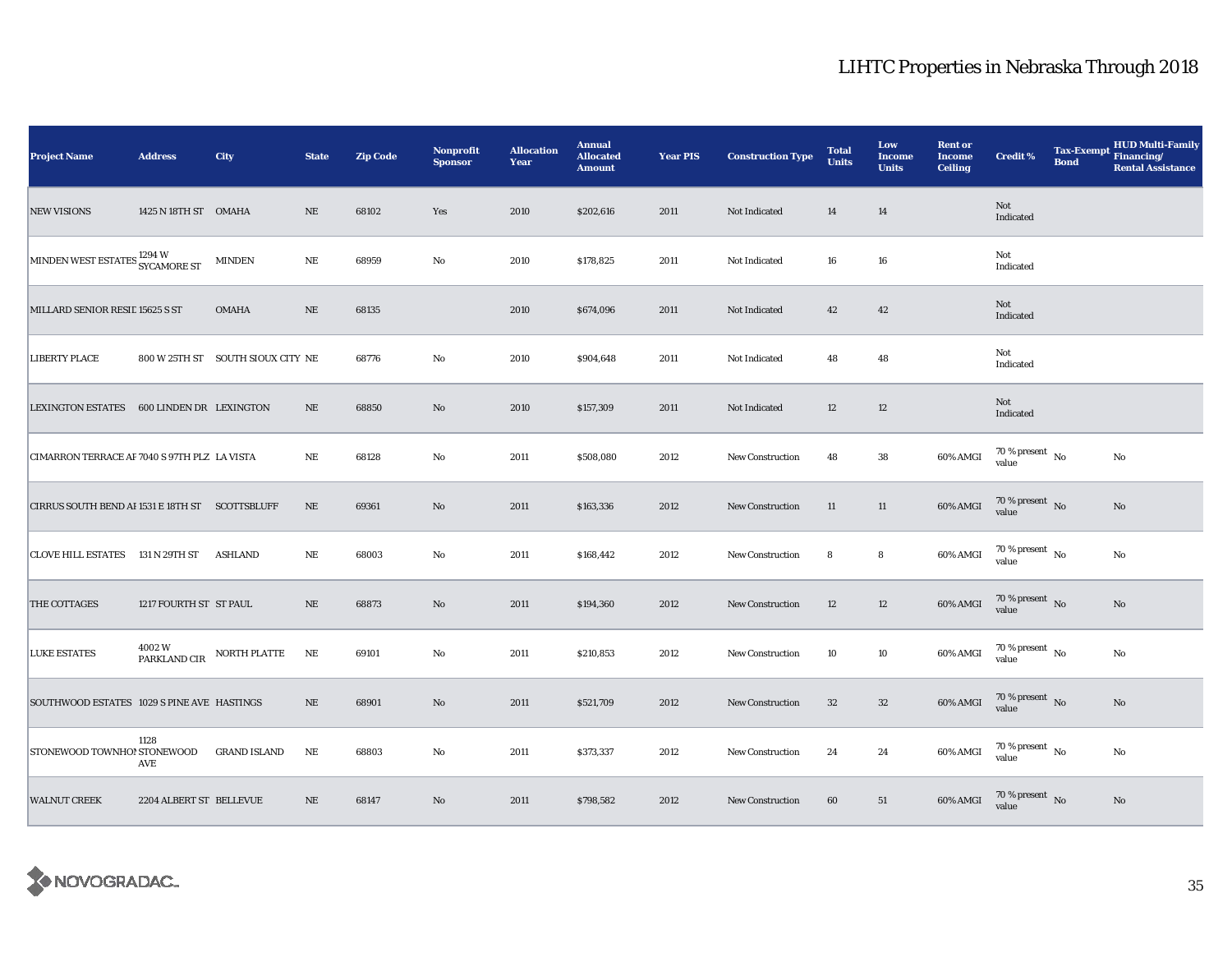| <b>Project Name</b>                       | <b>Address</b>                             | City                | <b>State</b> | <b>Zip Code</b> | <b>Nonprofit</b><br><b>Sponsor</b> | <b>Allocation</b><br>Year | <b>Annual</b><br><b>Allocated</b><br><b>Amount</b> | <b>Year PIS</b> | <b>Construction Type</b> | <b>Total</b><br><b>Units</b> | Low<br><b>Income</b><br><b>Units</b> | <b>Rent or</b><br><b>Income</b><br><b>Ceiling</b> | <b>Credit %</b>                             | <b>Tax-Exempt</b><br><b>Bond</b> | <b>HUD Multi-Family</b><br>Financing/<br><b>Rental Assistance</b> |
|-------------------------------------------|--------------------------------------------|---------------------|--------------|-----------------|------------------------------------|---------------------------|----------------------------------------------------|-----------------|--------------------------|------------------------------|--------------------------------------|---------------------------------------------------|---------------------------------------------|----------------------------------|-------------------------------------------------------------------|
| <b>WILDERNESS FALLS</b>                   | 307 W 31ST ST                              | <b>FALLS CITY</b>   | NE           | 68355           | No                                 | 2011                      | \$303,761                                          | 2012            | New Construction         | 16                           | 16                                   | 60% AMGI                                          | 70 % present $\hbox{~No}$<br>value          |                                  | No                                                                |
| EAST WARD VILLAGE 606 E F ST              |                                            | MC COOK             | $\rm NE$     | 69001           | No                                 | 2010                      | \$410,004                                          | 2012            | <b>New Construction</b>  | 27                           | 27                                   | 60% AMGI                                          | $70$ % present $\,$ No $\,$<br>value        |                                  | $\rm No$                                                          |
| THE REBUILDING LIVES 2020 AVE J E         |                                            | <b>OMAHA</b>        | $\rm NE$     | 68110           | No                                 | 2010                      | \$659,486                                          | 2012            | <b>New Construction</b>  | 96                           | 93                                   | 60% AMGI                                          | 70 % present $\hbox{~No}$<br>value          |                                  | No                                                                |
| SIENA/FRANCIS HOUSE 1139 N 18TH ST  OMAHA |                                            |                     | NE           | 68102           | No                                 | 2011                      | \$626,293                                          | 2012            | <b>New Construction</b>  | 48                           | 48                                   | 60% AMGI                                          | 70 % present $\hbox{~No}$<br>value          |                                  | No                                                                |
| NORTH OMAHA SENIOR 5454 ST                |                                            | <b>OMAHA</b>        | NE           | 68111           | No                                 | 2011                      | \$443,613                                          | 2012            | <b>New Construction</b>  | 24                           | 24                                   | 60% AMGI                                          | 70 % present $\hbox{~No}$<br>value          |                                  | No                                                                |
| LIVESTOCK EXCHANGE (4930 S 30TH ST OMAHA  |                                            |                     | NE           | 68107           | No                                 | 2010                      | \$579,417                                          | 2012            | New Construction         | 32                           | $32\,$                               | 60% AMGI                                          | 70 % present $\,$ No $\,$<br>value          |                                  | No                                                                |
| <b>CAMDEN CREEK</b>                       | 1631 N 84TH AVE OMAHA                      |                     | NE           | 68114           | No                                 | 2012                      | \$704,012                                          | 2013            | <b>New Construction</b>  | 33                           | 33                                   | 60% AMGI                                          | <b>Both 30%</b><br>and 70%<br>present value | No                               | No                                                                |
| <b>CITY IMPACT HOMES</b>                  | $3230$ OVERLAND $\,$ LINCOLN $\,$<br>TRAIL |                     | NE           | 68503           | $\mathbf{N}\mathbf{o}$             | 2012                      | \$372,221                                          | 2013            | <b>New Construction</b>  | 14                           | 14                                   | 60% AMGI                                          | <b>Both 30%</b><br>and 70%<br>present value | No                               | No                                                                |
| <b>CYPRESS POINTE</b>                     | 6017 JAYNES CIR OMAHA                      |                     | $\rm{NE}$    | 68104           | No                                 | 2012                      | \$481,339                                          | 2013            | <b>New Construction</b>  | 24                           | 24                                   | 60% AMGI                                          | <b>Both 30%</b><br>and 70%<br>present value | No                               | No                                                                |
| <b>JACKSON MEADOWS</b>                    | 3468 51ST AVE COLUMBUS                     |                     | $\rm NE$     | 68601           | No                                 | 2012                      | \$441,313                                          | 2013            | <b>New Construction</b>  | 22                           | 22                                   | 60% AMGI                                          | <b>Both 30%</b><br>and 70%<br>present value | No                               | No                                                                |
| NORTH OMAHA SENIOR 5323 ST                |                                            | OMAHA               | $\rm NE$     | 68111           | No                                 | 2012                      | \$355,954                                          | 2013            | <b>New Construction</b>  | 20                           | 20                                   | 60% AMGI                                          | $30$ % present $\,$ No $\,$<br>value        |                                  | No                                                                |
| PARK ROSELAND APTS 4934 S 24TH ST OMAHA   |                                            |                     | NE           | 68107           | No                                 | 2011                      | \$339,501                                          | 2013            | Acquisition and Rehab 41 |                              | 41                                   | 60% AMGI                                          | <b>Both 30%</b><br>and 70%<br>present value | No                               | No                                                                |
| STONEWOOD TOWNHO! STONEWOOD               | 838<br>AVE                                 | <b>GRAND ISLAND</b> | $\rm{NE}$    | 68803           | No                                 | 2012                      | \$452,188                                          | 2013            | <b>New Construction</b>  | 30                           | 30                                   | 60% AMGI                                          | <b>Both 30%</b><br>and 70%<br>present value | No                               | No                                                                |

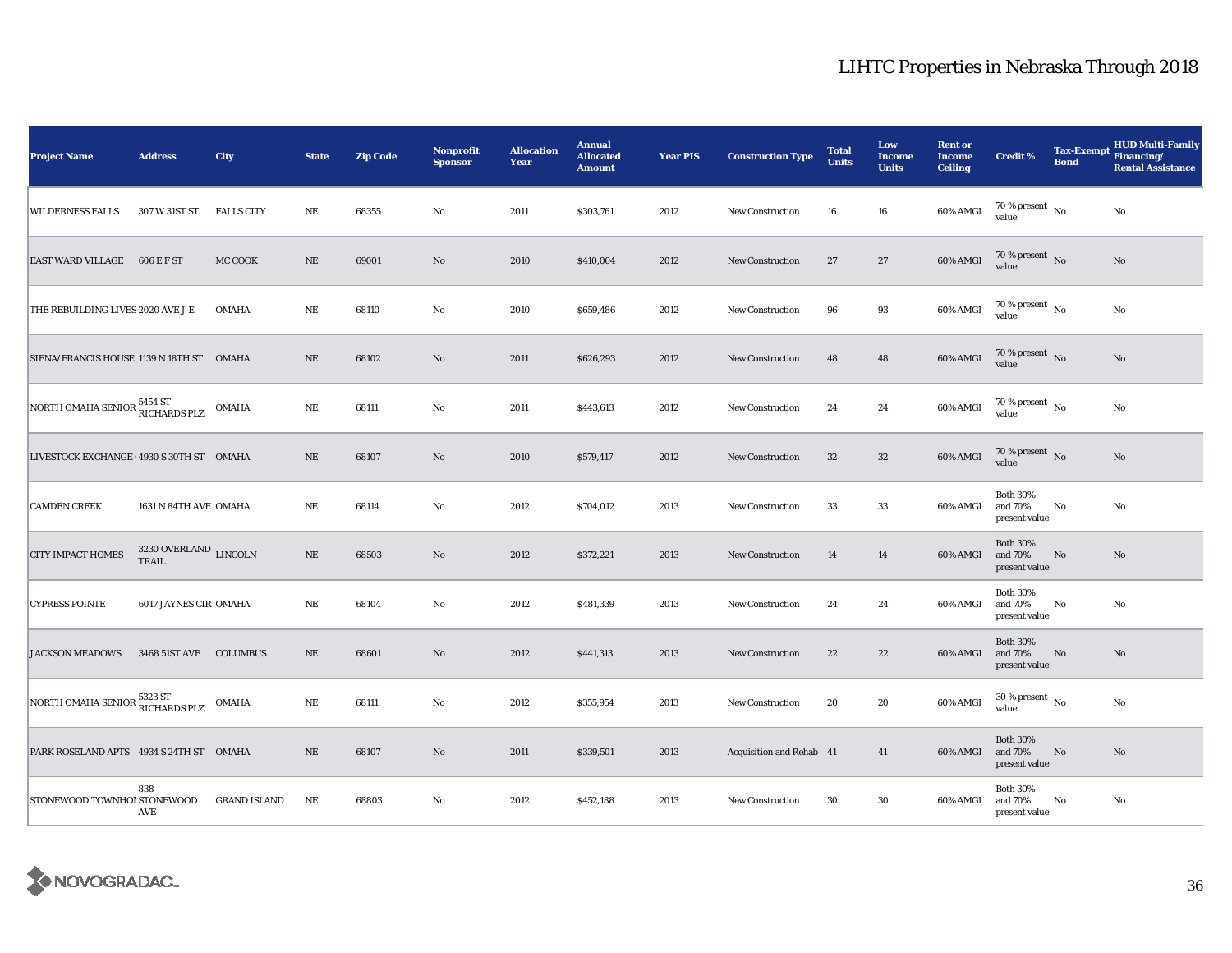| <b>Project Name</b>                               | <b>Address</b>                                    | City             | <b>State</b> | <b>Zip Code</b> | <b>Nonprofit</b><br><b>Sponsor</b> | <b>Allocation</b><br>Year | <b>Annual</b><br><b>Allocated</b><br><b>Amount</b> | <b>Year PIS</b> | <b>Construction Type</b>  | <b>Total</b><br><b>Units</b> | Low<br><b>Income</b><br><b>Units</b> | <b>Rent or</b><br><b>Income</b><br><b>Ceiling</b> | <b>Credit %</b>                             | <b>Tax-Exempt</b><br><b>Bond</b> | <b>HUD Multi-Family</b><br>Financing/<br><b>Rental Assistance</b> |
|---------------------------------------------------|---------------------------------------------------|------------------|--------------|-----------------|------------------------------------|---------------------------|----------------------------------------------------|-----------------|---------------------------|------------------------------|--------------------------------------|---------------------------------------------------|---------------------------------------------|----------------------------------|-------------------------------------------------------------------|
| <b>VICTORY APTS</b>                               | 825 DORCAS ST OMAHA                               |                  | <b>NE</b>    | 68108           | No                                 | 2012                      | \$950,755                                          | 2013            | Acquisition and Rehab 90  |                              | 90                                   | 60% AMGI                                          | 70 % present $\hbox{~No}$<br>value          |                                  | No                                                                |
| VILLAGE EAST SENIOR A 2011 N 24TH ST OMAHA        |                                                   |                  | $\rm NE$     | 68110           | No                                 | 2011                      | \$686,938                                          | 2013            | <b>New Construction</b>   | 40                           | 40                                   | 60% AMGI                                          | $70$ % present $\,$ No $\,$<br>value        |                                  | No                                                                |
| APPLETON APARTMENT 2501-2531 N.                   |                                                   | <b>LINCOLN</b>   | $\rm NE$     | 68507-0000      | No                                 | 2013                      | \$550,696                                          | 2014            | <b>New Construction</b>   | 56                           | 44                                   | 60% AMGI                                          | <b>Both 30%</b><br>and 70%<br>present value | No                               | No                                                                |
| <b>GLENBROOK TOWNHOU STREET</b>                   |                                                   | <b>LINCOLN</b>   | $\rm NE$     | 68521-0000      | No                                 | 2014                      | \$727,434                                          | 2014            | Acquisition and Rehab 90  |                              | 90                                   | 60% AMGI                                          | <b>Both 30%</b><br>and 70%<br>present value | $\mathbf{No}$                    | No                                                                |
| <b>HEATHER ESTATES</b>                            | 2ND STREET                                        | <b>IMPERIAL</b>  | NE           | 69033-0000      | No                                 | 2013                      | \$153,861                                          | 2014            | <b>New Construction</b>   | 10                           | $\bf8$                               | 60% AMGI                                          | <b>Both 30%</b><br>and 70%<br>present value | No                               | No                                                                |
| <b>LEGEND OAKS II</b>                             | 19TH STREET<br><b>PLACE AND</b><br>18TH STR       | <b>LEXINGTON</b> | $\rm NE$     | 68850-0000      | No                                 | 2013                      | \$266,018                                          | 2014            | New Construction          | 18                           | 18                                   | 60% AMGI                                          | <b>Both 30%</b><br>and 70%<br>present value | No                               | No                                                                |
| MONUMENT VIEW VILL <sup>712-732</sup> D<br>STREET |                                                   | GERING           | $\rm NE$     | 69341-0000      | No                                 | 2013                      | \$120,925                                          | 2014            | <b>New Construction</b>   | 10                           | 10                                   | 60% AMGI                                          | <b>Both 30%</b><br>and 70%<br>present value | No                               | No                                                                |
| RIVER ROAD TOWNHON DENTON                         | <b>KELSEY LANE &amp;</b><br><b>STREET</b>         | <b>WATERLOO</b>  | $\rm NE$     | 68069-0000      | No                                 | 2013                      | \$201,115                                          | 2014            | New Construction          | 14                           | 14                                   | 60% AMGI                                          | <b>Both 30%</b><br>and 70%<br>present value | No                               | No                                                                |
| SOUTHGATE TOWNHOM 2702-3048                       |                                                   | <b>BELLEVUE</b>  | $\rm NE$     | 68005-0000      | No                                 | 2013                      | \$1,121,060                                        | 2014            | Acquisition and Rehab 200 |                              | 200                                  | 60% AMGI                                          | $70\,\%$ present $${\rm No}$$ value         |                                  | No                                                                |
| <b>COTTAGE PARK</b>                               | <b>COTTAGE PARK</b><br>DR. & MATSON AURORA<br>DR. |                  | $\rm NE$     | 68818-0000      | No                                 | 2013                      | \$243,310                                          | 2014            | <b>New Construction</b>   | 14                           | 14                                   | 60% AMGI                                          | $30\,\%$ present $_{\, \rm No}$<br>value    |                                  | No                                                                |
| ST. ANN REDEVELOPME POPPLETON                     | 2239<br><b>AVENUE</b>                             | <b>OMAHA</b>     | NE           | 68108-0000      | No                                 | 2014                      | \$423,659                                          | 2014            | <b>New Construction</b>   | 23                           | 18                                   | 60% AMGI                                          | $30$ % present $\,$ No $\,$<br>value        |                                  | No                                                                |
| STEPHEN CENTER PERN 2723 Q STREET OMAHA           |                                                   |                  | $\rm NE$     | 68107-0000      | No                                 | 2013                      | \$725,000                                          | 2014            | <b>New Construction</b>   | 62                           | 62                                   | 60% AMGI                                          | 70 % present $\hbox{~No}$<br>value          |                                  | No                                                                |
| A & P II                                          | 1330 & 1340<br>LINCOLN MALL                       | <b>LINCOLN</b>   | $\rm NE$     | 68508-0000      | No                                 | 2014                      | \$683,534                                          | 2015            | Acquisition and Rehab 71  |                              | 71                                   | 60% AMGI                                          | 70 % present $\,$ No $\,$<br>value          |                                  | $\mathbf{No}$                                                     |

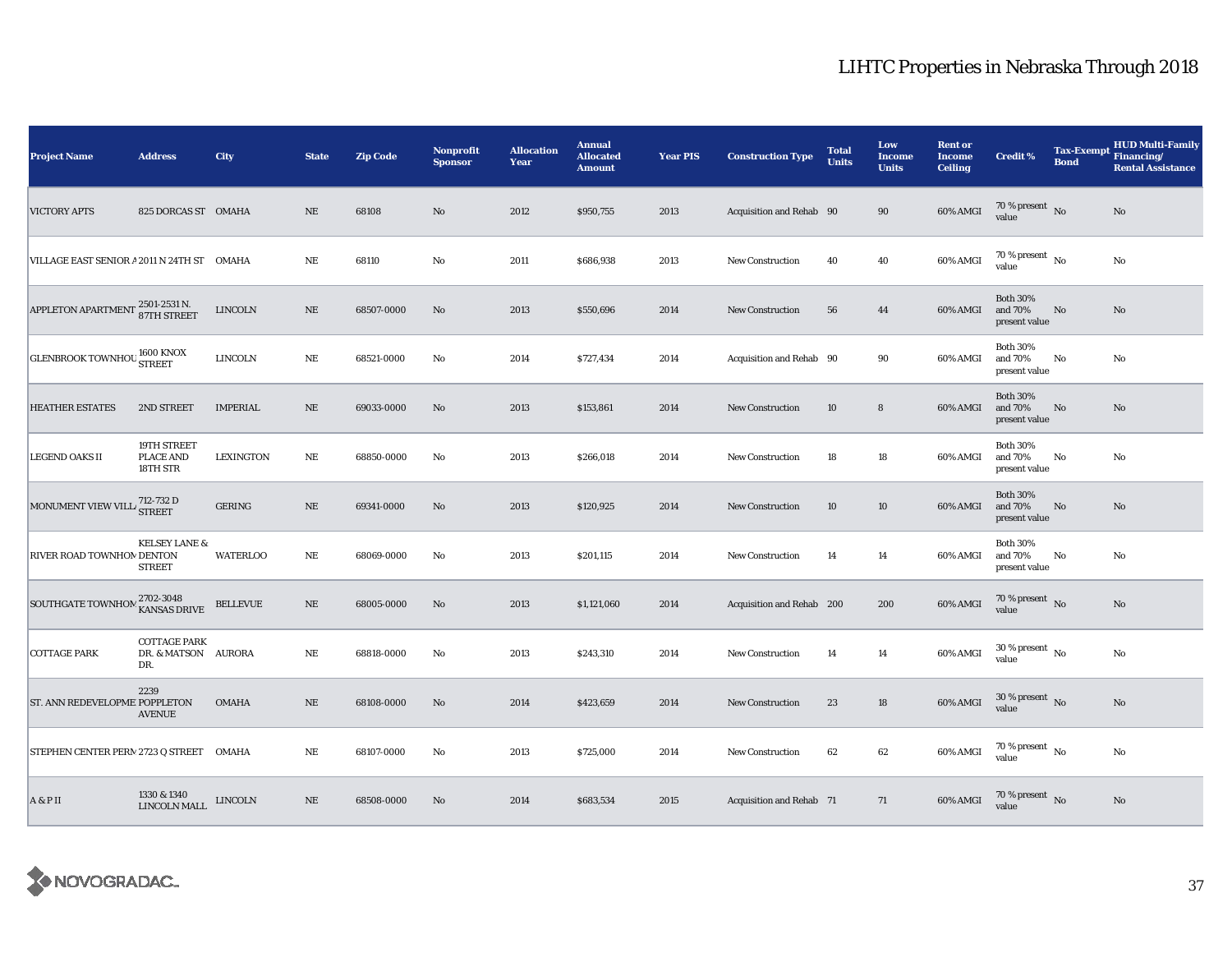| <b>Project Name</b>                           | <b>Address</b>                       | City                | <b>State</b> | <b>Zip Code</b> | Nonprofit<br><b>Sponsor</b> | <b>Allocation</b><br>Year | <b>Annual</b><br><b>Allocated</b><br><b>Amount</b> | <b>Year PIS</b> | <b>Construction Type</b>  | <b>Total</b><br><b>Units</b> | Low<br><b>Income</b><br><b>Units</b> | <b>Rent or</b><br><b>Income</b><br><b>Ceiling</b> | <b>Credit %</b>                             | <b>Tax-Exempt</b><br><b>Bond</b> | <b>HUD Multi-Family</b><br>Financing/<br><b>Rental Assistance</b> |
|-----------------------------------------------|--------------------------------------|---------------------|--------------|-----------------|-----------------------------|---------------------------|----------------------------------------------------|-----------------|---------------------------|------------------------------|--------------------------------------|---------------------------------------------------|---------------------------------------------|----------------------------------|-------------------------------------------------------------------|
| <b>CLARY VILLAGE</b>                          | 1605-1620 WEST<br>8TH ST.            | MCCOOK              | $\rm NE$     | 69001-0000      | No                          | 2014                      | \$247,822                                          | 2015            | <b>New Construction</b>   | 16                           | ${\bf 16}$                           | 60% AMGI                                          | 70 % present $\hbox{~No}$<br>value          |                                  | $\rm No$                                                          |
| <b>EMERSON ESTATES</b>                        | <b>SCATTERED</b><br><b>ADDRESSES</b> | <b>HASTINGS</b>     | $\rm NE$     | 68826-0000      | No                          | 2014                      | \$357,167                                          | 2015            | <b>New Construction</b>   | 24                           | 24                                   | 60% AMGI                                          | 70 % present $\,$ No $\,$<br>value          |                                  | $\mathbf{N}\mathbf{o}$                                            |
| <b>GOLDBECK TOWERS</b>                        | 721 S 1ST<br><b>AVENUE</b>           | <b>HASTINGS</b>     | $\rm NE$     | 68901-0000      | No                          | 2013                      | \$835,834                                          | 2015            | Acquisition and Rehab 100 |                              | 100                                  | 60% AMGI                                          | <b>Both 30%</b><br>and 70%<br>present value | No                               | No                                                                |
| <b>GRAHAM PARK ESTATES GRAHAM PARK SEWARD</b> | 568-692<br><b>DRIVE</b>              |                     | <b>NE</b>    | 68434-0000      | No                          | 2014                      | \$151,479                                          | 2015            | New Construction          | 11                           | 9                                    | 60% AMGI                                          | 70 % present $\hbox{~No}$<br>value          |                                  | No                                                                |
| <b>MEADOW VISTA</b>                           | 415-517 N. BARE<br><b>AVENUE</b>     | NORTH PLATTE        | NE           | 69101-0000      | No                          | 2014                      | \$161,711                                          | 2015            | <b>New Construction</b>   | 12                           | 10                                   | 60% AMGI                                          | 70 % present $\hbox{~No}$<br>value          |                                  | No                                                                |
| <b>SHADY BEND VILLAS</b>                      | <b>SCATTERED</b><br><b>ADDRESSES</b> | <b>GRAND ISLAND</b> | $\rm NE$     | 68801-0000      | No                          | 2014                      | \$398,880                                          | 2015            | New Construction          | 20                           | 20                                   | 60% AMGI                                          | $70\,\%$ present $$$ No value               |                                  | $\mathbf{N}\mathbf{o}$                                            |
| <b>VILLAGE CROWN II</b>                       | <b>SCATTERED</b><br><b>ADDRESSES</b> | <b>OMAHA</b>        | $\rm NE$     | 68111-0000      | No                          | 2014                      | \$517,875                                          | 2015            | <b>New Construction</b>   | 27                           | 27                                   | 60% AMGI                                          | 70 % present $\hbox{~No}$<br>value          |                                  | No                                                                |
| <b>CYPRESS POINTE II</b>                      | 6015 & 6025<br><b>HARTMAN</b>        | <b>OMAHA</b>        | $\rm NE$     | 68104-0000      | No                          | 2015                      | \$918,789                                          | 2016            | <b>New Construction</b>   | 80                           | ${\bf 80}$                           | 60% AMGI                                          | $30\,\%$ present $\,$ No $\,$<br>value      |                                  | No                                                                |
| <b>HERITAGE GARDENS</b>                       | <b>SCATTERED</b><br><b>SITE</b>      | <b>LEXINGTON</b>    | $\rm NE$     | 69101-0000      | No                          | 2014                      | \$494,237                                          | 2016            | New Construction          | 32                           | 32                                   | 60% AMGI                                          | $70$ % present $\,$ No $\,$<br>value        |                                  | No                                                                |
| LOFTS ON 24                                   | 3101 S. 24TH<br><b>STREET</b>        | <b>OMAHA</b>        | $\rm NE$     | 68108-1824      | No                          | 2016                      | \$344,434                                          | 2016            | Acquisition and Rehab 20  |                              | 20                                   | 60% AMGI                                          | $30$ % present $\,$ No $\,$<br>value        |                                  | No                                                                |
| LPTC RESIDENTIAL COM                          | 506 REUBEN<br>SNAKE AVENUE           | WINNEBAGO           | $\rm NE$     | 68071-0000      | No                          | 2015                      | \$441,210                                          | 2016            | New Construction          | 27                           | 26                                   | 60% AMGI                                          | 70 % present $\hbox{~No}$<br>value          |                                  | No                                                                |
| <b>NFW</b>                                    | 4847 SAHLER<br><b>STREET</b>         | OMAHA               | $\rm NE$     | 68104-0000      | No                          | 2014                      | \$643,000                                          | 2016            | Acquisition and Rehab 24  |                              | 24                                   | 60% AMGI                                          | $70\,\%$ present $\,$ No value              |                                  | $\mathbf{N}\mathbf{o}$                                            |
| PROSPECT VILLAGE                              | <b>SCATTERED</b><br><b>ADDRESSES</b> | <b>OMAHA</b>        | $\rm NE$     | 68111-0000      | No                          | 2015                      | \$621,068                                          | 2016            | <b>New Construction</b>   | $\bf{0}$                     | $\mathbf 0$                          | 60% AMGI                                          | $70$ % present $_{\, \rm No}$<br>value      |                                  | No                                                                |

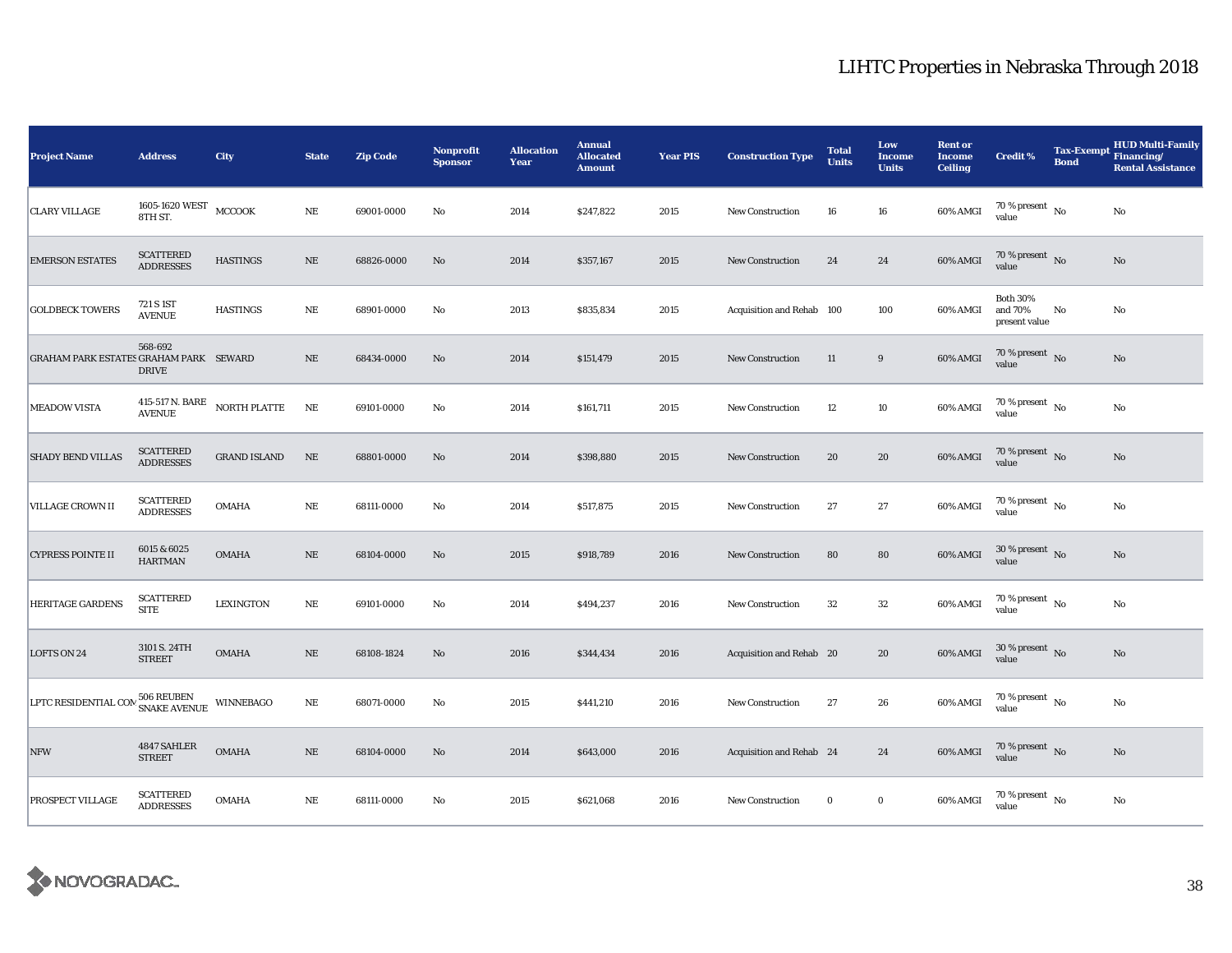| <b>Project Name</b>                             | <b>Address</b>                                | City                | <b>State</b> | <b>Zip Code</b> | Nonprofit<br><b>Sponsor</b> | <b>Allocation</b><br>Year | <b>Annual</b><br><b>Allocated</b><br><b>Amount</b> | <b>Year PIS</b> | <b>Construction Type</b>  | <b>Total</b><br><b>Units</b> | Low<br>Income<br><b>Units</b> | <b>Rent or</b><br><b>Income</b><br><b>Ceiling</b> | <b>Credit %</b>                      | <b>Tax-Exempt</b><br><b>Bond</b> | <b>HUD Multi-Family</b><br>Financing/<br><b>Rental Assistance</b> |
|-------------------------------------------------|-----------------------------------------------|---------------------|--------------|-----------------|-----------------------------|---------------------------|----------------------------------------------------|-----------------|---------------------------|------------------------------|-------------------------------|---------------------------------------------------|--------------------------------------|----------------------------------|-------------------------------------------------------------------|
| <b>WILDERNESS FALLS II</b>                      | $3101 - 3116$<br><b>VICTORY WAY</b>           | <b>FALLS CITY</b>   | $\rm NE$     | 68355-0000      | No                          | 2016                      | \$269,915                                          | 2016            | <b>New Construction</b>   | 14                           | 14                            | 60% AMGI                                          | $30$ % present $\,$ No $\,$<br>value |                                  | No                                                                |
| WINDHAVEN ESTATES                               | 1501-1617 12TH<br><b>AVENUE</b>               | HOLDREGE            | $\rm NE$     | 68949-0000      | No                          | 2015                      | \$268,989                                          | 2016            | <b>New Construction</b>   | 16                           | 16                            | 60% AMGI                                          | 70 % present $\,$ No $\,$<br>value   |                                  | No                                                                |
| BLUFFS AT CHERRY HIL 6520-6538 N<br>107TH PLAZA |                                               | <b>OMAHA</b>        | $\rm NE$     | 68122-0000      | $\mathbf{N}\mathbf{o}$      | 2016                      | \$731,131                                          | 2016            | Acquisition and Rehab 196 |                              | 196                           | 60% AMGI                                          | 30 % present<br>value                |                                  | No                                                                |
| <b>JUDY MEADOWS</b>                             | <b>75 LACROSSE</b><br>DRIVE #A-#N,<br>$#Q-#T$ | <b>KEARNEY</b>      | $\rm NE$     | 68845-0000      | No                          | 2016                      | \$254,585                                          | 2016            | <b>New Construction</b>   | 18                           | 15                            | 60% AMGI                                          | 70 % present<br>value                |                                  | No                                                                |
| PINE TREE                                       | <b>SCATTERED</b><br><b>ADDRESSES</b>          | <b>OMAHA</b>        | $\rm NE$     | 68114-0000      | No                          | 2016                      | \$684,727                                          | 2016            | Acquisition and Rehab 198 |                              | 198                           | 60% AMGI                                          | 30 % present<br>value                |                                  | No                                                                |
| VICTORY PLACE                                   | 2325 NORTH<br><b>BROADWELL</b>                | <b>GRAND ISLAND</b> | $\rm NE$     | 68803-0000      | No                          | 2015                      | \$412,065                                          | 2016            | New Construction          | 26                           | 26                            | 60% AMGI                                          | 70 % present<br>value                |                                  | $\rm No$                                                          |
| 3612 CUMING STREET PI 3612 CUMING               |                                               | <b>OMAHA</b>        | $\rm NE$     | 68131-1952      | No                          | 2016                      | \$637,548                                          | 2017            | <b>New Construction</b>   | 49                           | 33                            | 60% AMGI                                          | 70 % present<br>value                |                                  | $\rm No$                                                          |
| <b>EASTSIDE ESTATES</b>                         | 1202 - 1354 N.<br><b>MINNESOTA</b><br>AVE     | <b>HASTINGS</b>     | $\rm NE$     | 68901-0000      | No                          | 2016                      | \$459,190                                          | 2017            | <b>New Construction</b>   | 28                           | 28                            | 60% AMGI                                          | 70 % present<br>value                |                                  | No                                                                |
| <b>KIDDER HEIGHTS</b>                           | 4502 S 60TH ST OMAHA                          |                     | NE           | 68117-0000      | No                          | 2015                      | \$869,491                                          | 2017            | <b>New Construction</b>   | 62                           | 62                            | 60% AMGI                                          | 70 % present<br>value                |                                  | $\rm No$                                                          |
| <b>KRACL MEADOWS</b>                            | 601 - 803 W.<br>22ND STREET                   | <b>SCHUYLER</b>     | NE           | 68661-0000      | No                          | 2016                      | \$220,027                                          | 2017            | <b>New Construction</b>   | 14                           | 14                            | 60% AMGI                                          | 70 % present<br>value                |                                  | No                                                                |
| PARKLAND ESTATES II                             | 3920 - 4011WEST<br><b>PARKLAND</b><br>COURT   | NORTH PLATTE        | $\rm NE$     | 69101-0000      | No                          | 2016                      | \$183,899                                          | 2017            | New Construction          | 10                           | 10                            | 60% AMGI                                          | 70 % present<br>value                |                                  | No                                                                |
| QUILLAN COURTS                                  | 1610 WEST 9TH MCCOOK                          |                     | $\rm NE$     | 69001-0000      | No                          | 2017                      | \$353,267                                          | 2017            | <b>New Construction</b>   | 16                           | $16\,$                        | 60% AMGI                                          | 70 % present<br>value                |                                  | No                                                                |
| SHELTERING TREE COM <sup>7220</sup> AMES        |                                               | <b>OMAHA</b>        | $\rm NE$     | 68134-0000      | $\mathbf{N}\mathbf{o}$      | 2016                      | \$319,303                                          | 2017            | <b>New Construction</b>   | 23                           | 22                            | 60% AMGI                                          | 70 % present<br>value                |                                  | No                                                                |